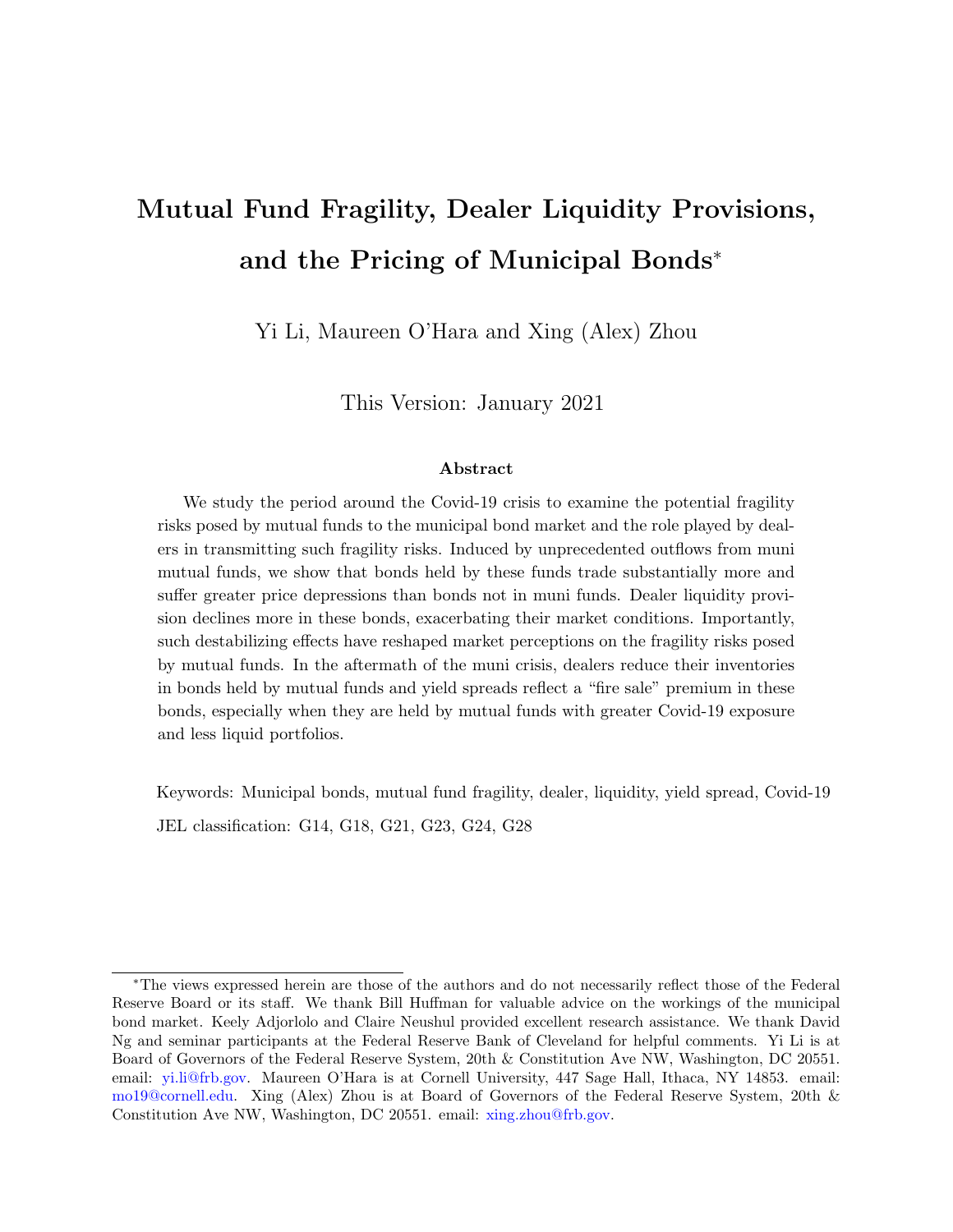## 1 Introduction

Fixed income mutual funds perform substantial liquidity transformation. They offer shortterm liquidity to investors by allowing redemption of shares on a daily basis. At the same time, many of the fixed income assets that they hold rely on dealer intermediation in trading and thus can be very illiquid. Such liquidity mismatch could create incentives for investors to redeem ahead of others in the face of a negative shock (i.e., a first-mover advantage), amplifying withdrawals and leading to more sales of the underlying illiquid assets. Thus, large outflows from fixed income funds could induce asset fire sales and potentially destabilize markets, especially when markets are already under stress. Such destabilizing effects have generated substantial concern regarding potential financial stability risks of fixed income mutual funds.<sup>[1](#page-1-0)</sup>

In this paper, we use the Covid-19 crisis to analyze the fragility risks that mutual funds introduce to the municipal bond market (or muni market) and the role that dealers play in transmitting such risks. In the two weeks between March 9 and March 23, 2020, investors redeemed mutual fund shares en masse, leading to an unprecedented 16% outflow from municipal bond mutual funds. Such massive redemptions led to extraordinary trading dynamics, and our paper provides the first empirical analysis of the immediate and lasting effects of mutual fund fragility risks in the muni market. A novel feature of our analysis is our focus on the role of dealer liquidity provisions in transmitting mutual fund fragility risks. In the illiquid and highly dealer-reliant muni market, dealers' capability and willingness to absorb redemption-induced bulk sales from mutual funds is critical in times of stress. If, as we show happened, dealers curtail liquidity provision, then the instability in mutual funds

<span id="page-1-0"></span><sup>&</sup>lt;sup>1</sup>See, for example, recent regulatory concerns expressed in the US Treasury Financial Stability Oversight Council (FSOC) report ["Update on Review of Asset Management Products and Activities";](https://www.treasury.gov/initiatives/fsoc/news/documents/fsoc%20update%20on%20review%20of%20asset%20management%20products%20and%20activities.pdf) and in the SEC report at [https://www.sec.gov/spotlight/fixed-income-advisory-committee/etfs-and-bond-funds](https://www.sec.gov/spotlight/fixed-income-advisory-committee/etfs-and-bond-funds-subcommittee-report-041519.pdf)[subcommittee-report-041519.pdf.](https://www.sec.gov/spotlight/fixed-income-advisory-committee/etfs-and-bond-funds-subcommittee-report-041519.pdf) Indeed, in October 2015, in an effort to reduce the risk that mutual funds will not be able to meet redemption requests, the SEC adopted a new rule requiring open-end registered funds to establish liquidity risk management programs. There is also an academic literature on strategic complementarities among mutual fund investors and financial fragility, with notable papers by [Chen, Goldstein,](#page-32-0) [and Jiang](#page-32-0) [\(2010\)](#page-32-0), [Goldstein, Jiang, and Ng](#page-33-0) [\(2017\)](#page-33-0), and [Zeng](#page-35-0) [\(2017\)](#page-35-0).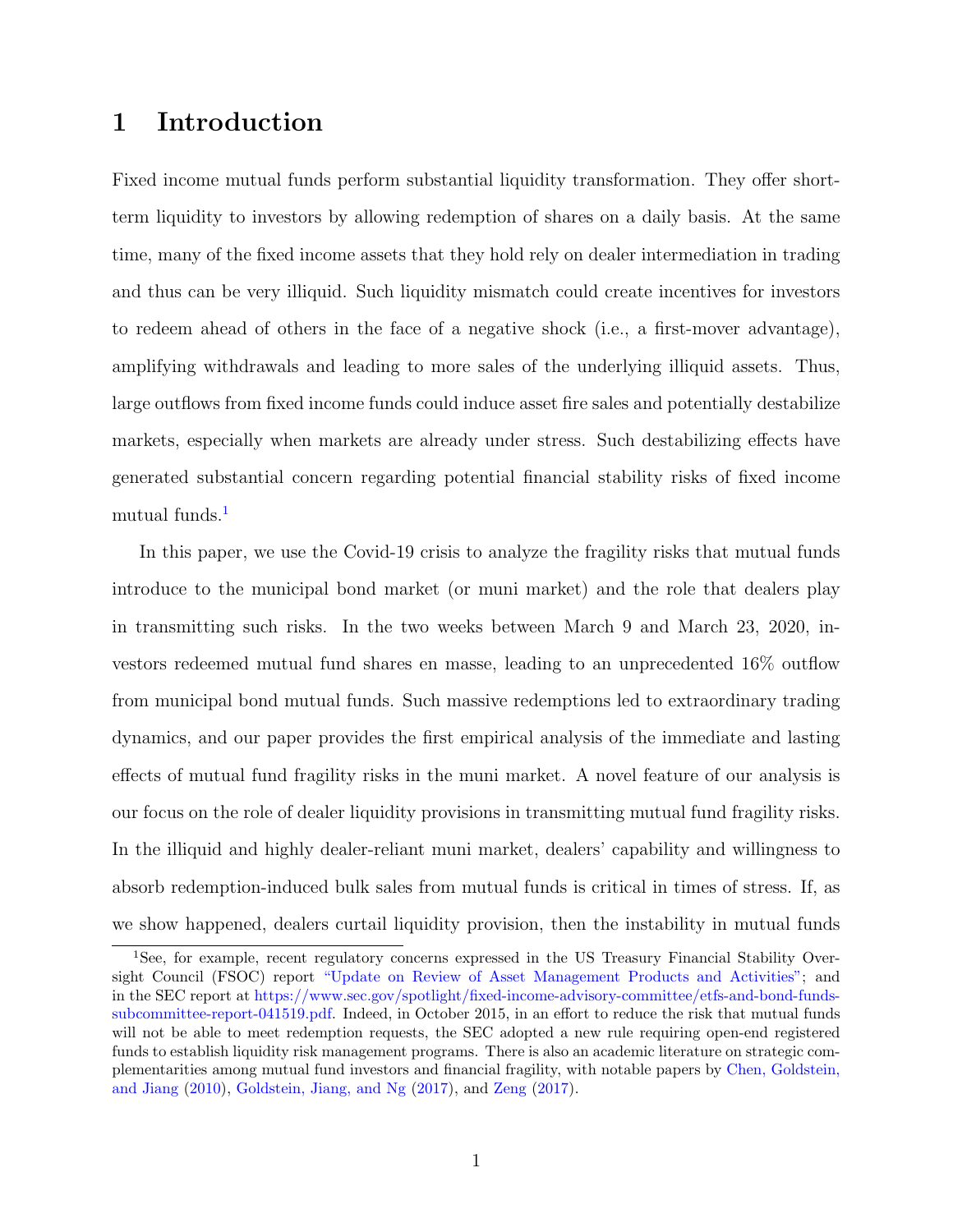translates into instability in the underlying, and these destabilizing effects can persist even after the normalization of muni fund flows. Indeed, we find that in the aftermath of the muni crisis, dealers continued to reduce their inventories in bonds held by mutual funds and yield spreads widen notably in these bonds, reflecting a "fire sale premium" incorporated in longer-term pricing on muni bonds.

The \$4 trillion municipal bond market seems particularly well-suited for a study of market fragility induced by mutual fund fire sales and its link to dealer behavior: the market is very large and characterized by low liquidity, there is a high reliance on dealer intermediation, and there are few means to hedge price movements. While retail investors still dominate the muni market, open-end mutual funds have grown to be the largest institutional investors, holding about 20 percent of outstanding muni bonds. In addition, holding concentrations of muni bonds by mutual funds are substantially higher than that of corporate bonds, suggesting that fire sales by muni funds could generate substantial market impact, affecting a large number of household investors.

A natural concern is how we disentangle the effects of mutual fund fragility risks from the broader economic impacts arising directly from the Covid-19 crisis. Certainly, the Covid-19 crisis has wreaked havoc on the finances of municipalities, creating both higher risk and uncertainty for municipal bond holders (and issuers). But a unique feature of the muni market allows us to differentiate these effects. In particular, municipal bond funds hold positions in only about 30% of bond issues, with the remaining issues held by primarily by retail investors. This dichotomization allows us to control for the broader impacts of the crisis on the muni market while extricating the specific effects due to mutual fund redemptions and their aftermath. As we show, the behavior of issues held by mutual funds, while virtually identical to that of issues not held by funds before the crisis, diverges both during and after the crisis.

Our research provides a number of results. We show how the municipal bond market experienced extreme stress during the Covid-19 crisis, with trading volume increasing six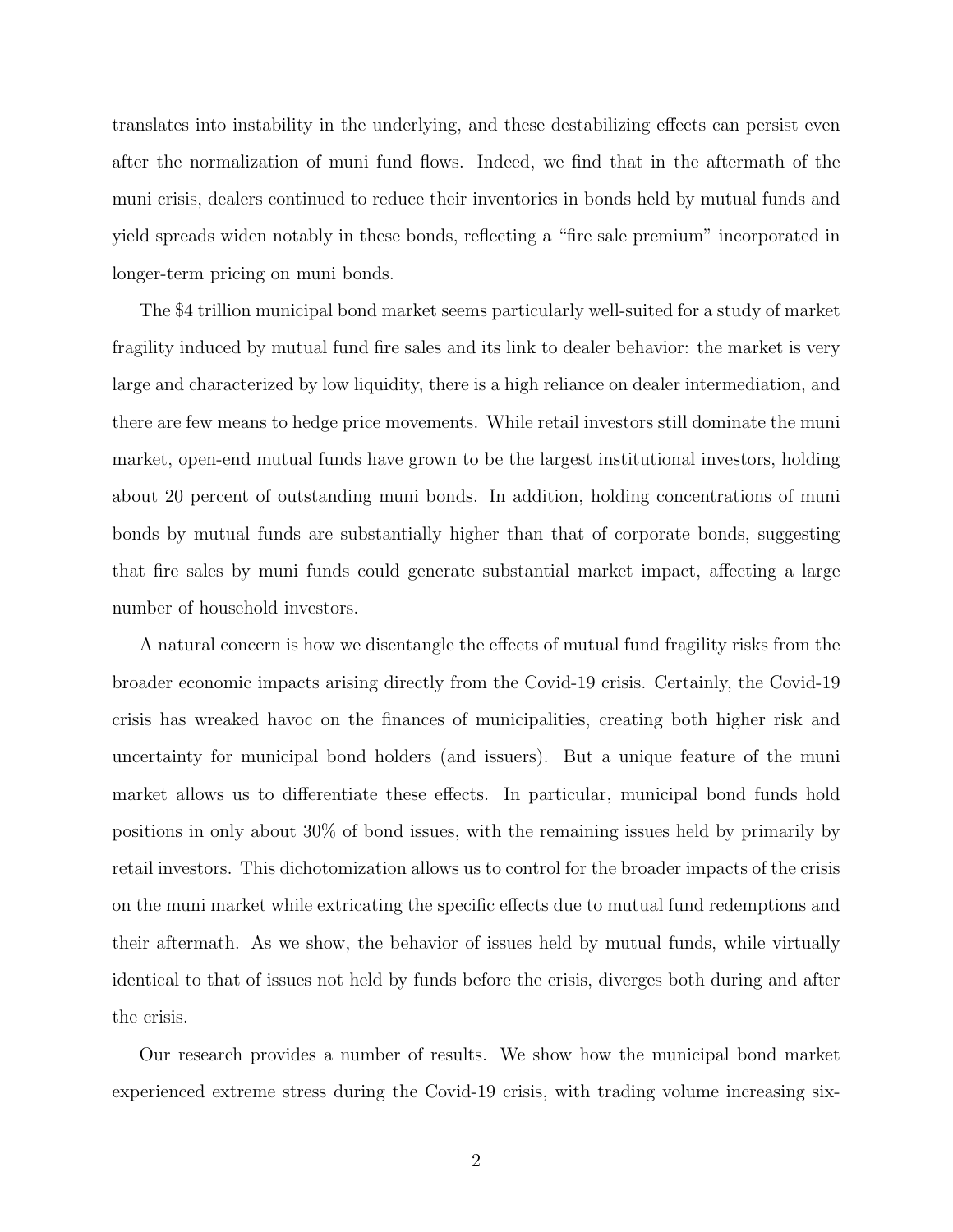fold (almost entirely driven by the trading of bonds held by mutual funds) and tax-adjusted yield spreads soaring from less than 1% in late February, to almost 6% by March 23 (Figure [1\)](#page-36-0). We demonstrate how dealer inventory behavior shifted from buying to selling at the height of the crisis, particularly for bond issues held by mutual funds, further exacerbating pressures in the muni bond market. Transaction costs for municipal bond trades soared amid dealer net selling, especially in bonds held by mutual funds. Moreover, we show that a muni bond experiences more intensive trading and larger price depression when its mutual fund holders have suffered larger redemptions. Our analysis here provides some of the first evidence of the impact of mutual fund redemptions on the municipal bond market during the Covid-19 crisis.

Following multiple Federal Reserve and Congressional actions to improve muni market functioning and aid municipalities, muni market conditions started to improve. Trade volumes in bonds quickly normalized, transaction costs declined, and muni mutual funds started to attract persistent inflows since May.[2](#page-3-0) We then focus on the post-crisis period (May to July) and investigate the lasting market effects induced by potential mutual fund fire sale risks. Unlike in corporate bonds where Fed actions led dealers to resume accumulating inventories [\(O'Hara and Zhou](#page-34-0) [\(2020a\)](#page-34-0)), we show that muni bond dealer inventories in bonds held by mutual funds continue to drift downward in the post-crisis period, while inventories in other bonds quickly revert to their pre-pandemic levels. Such reluctance to intermediate bonds held by mutual funds also drives up the relative trading costs of such bonds in the post-crisis period. The absence of a Fed facility focused on the secondary market liquidity provision may have affected dealers' willingness to hold inventory in bonds with potential mutual fund fire sale risks.

Finally, and perhaps most important, we find that fragility risks posed by mutual funds are priced in municipal bond yields in the post-crisis period. We show that a wedge persists

<span id="page-3-0"></span><sup>2</sup>Muni liquidity dynamics around these policy actions are consistent with theoretical discussions on the impact of government interventions on liquidity provisions during crises by [Weill](#page-35-1) [\(2007\)](#page-35-1) and [Lagos, Rocheteau,](#page-34-1) [and Weill](#page-34-1) [\(2011\)](#page-34-1).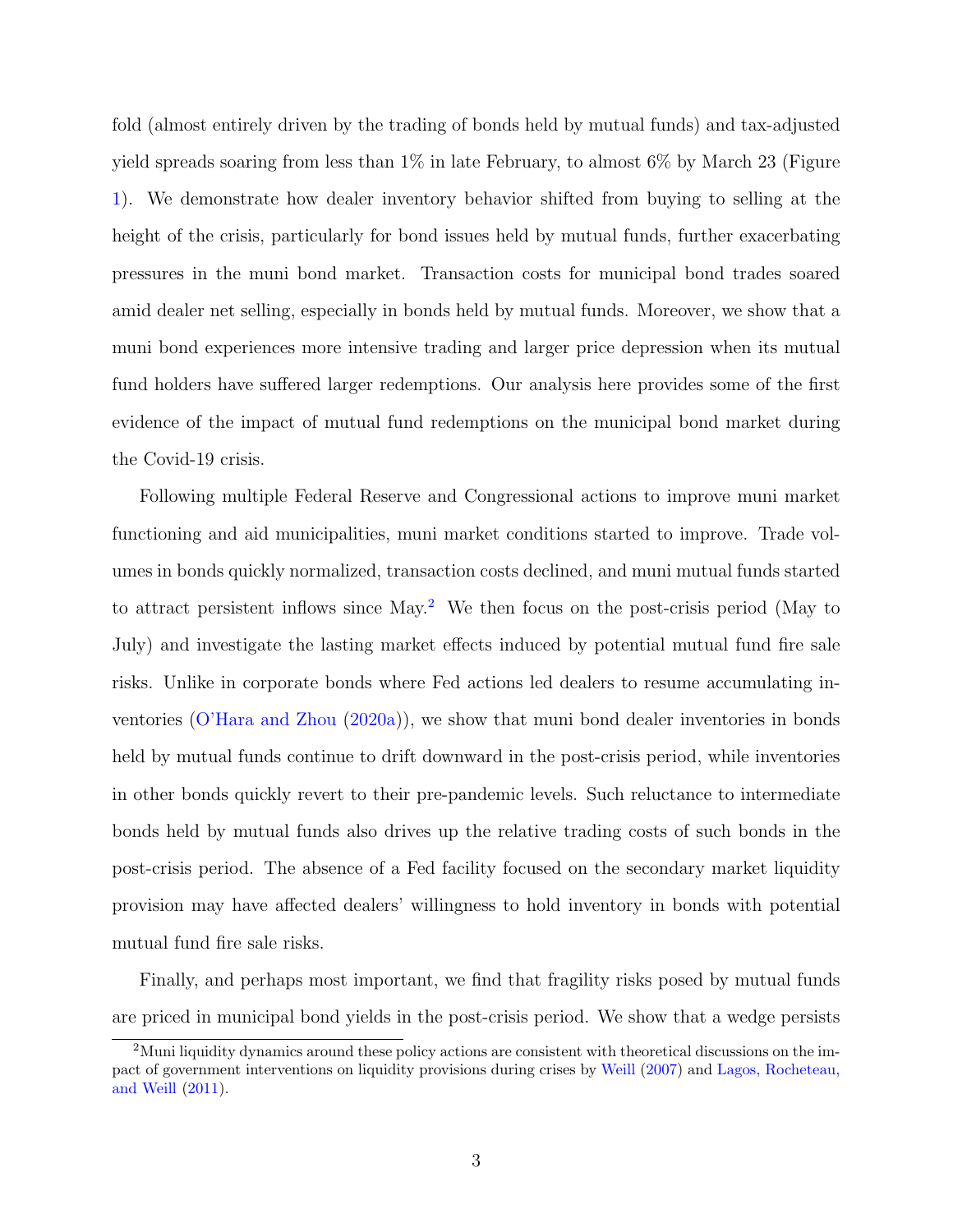between the yield spreads of bonds held by mutual funds and those that are not. The effects of mutual fund ownership on municipal bond yield spreads, on the order of 34 basis points, are more pronounced when the assets of the bond's mutual fund holders are more exposed to the Covid-19 crisis, have longer maturity, or less liquid.<sup>[3](#page-4-0)</sup> We provide extensive testing to examine the channel for this effect, with our results supporting that dealers' reluctance to intermediate bonds with potential mutual fund fragility risks could play a role in driving the wedge. Our findings demonstrate that the effect of mutual fund redemption-induced selloffs on the underlying market can persist long after the fire sales cease, especially when the market lacks an effective liquidity backstop.

In sum, our results provide strong evidence of mutual fund associated market fragility and dealers' role in channeling it—we show how mutual fund redemptions undermined stability in the underlying market during the crisis and, more intriguing, how such fragility risks have reshaped market perceptions and introduced what appears to be a "fire sale premium" incorporated in muni pricing in the post-crisis period.

Our paper makes a number of contributions to the literature. First, existing studies on the fragility risks associated with fixed income mutual funds largely focus on how liquidity transformation conducted by these funds could generate a strong first-mover advantage among their investors in adverse situations and trigger large-scale redemptions, leading to dynamics similar to a bank run as in [Diamond and Dybvig](#page-32-1) [\(1983\)](#page-32-1). [Chen, Goldstein, and](#page-32-0) [Jiang](#page-32-0) [\(2010\)](#page-32-0) model strategic complementarities among mutual fund investors, the effects of which are stronger for less liquid funds. They show that less liquid funds could suffer disproportionally larger-scale redemptions when a negative shock hits. Consistent empirical evidence for corporate and municipal bond mutual funds is provided in [Goldstein, Jiang,](#page-33-0) [and Ng](#page-33-0)  $(2017).<sup>4</sup>$  $(2017).<sup>4</sup>$  $(2017).<sup>4</sup>$  $(2017).<sup>4</sup>$  Falato, Goldstein, and Hortaçsu  $(2020)$  study fund flows in corporate bond

<span id="page-4-0"></span> $3$ These factors are consistent with those identified by Falato, Goldstein, and Hortaçsu [\(2020\)](#page-33-1) as contributing to fragility risks.

<span id="page-4-1"></span><sup>&</sup>lt;sup>4</sup>[Chen, Goldstein, and Jiang](#page-32-0) [\(2010\)](#page-32-0) also show that outflows are more sensitive to bad performance for illiquid equity funds. See [Christoffersen, Musto, and Wermers](#page-32-2) [\(2014\)](#page-32-2) for a review on equity mutual fund flows. For runs on money market mutual funds, see [McCabe](#page-34-2) [\(2010\)](#page-34-2), [Kacperczyk and Schnabl](#page-34-3) [\(2013\)](#page-34-3), [Schmidt, Timmermann, and Wermers](#page-35-2) [\(2016\)](#page-35-2), and [Li, Li, Macchiavelli, and Zhou](#page-34-4) [\(2020\)](#page-34-4).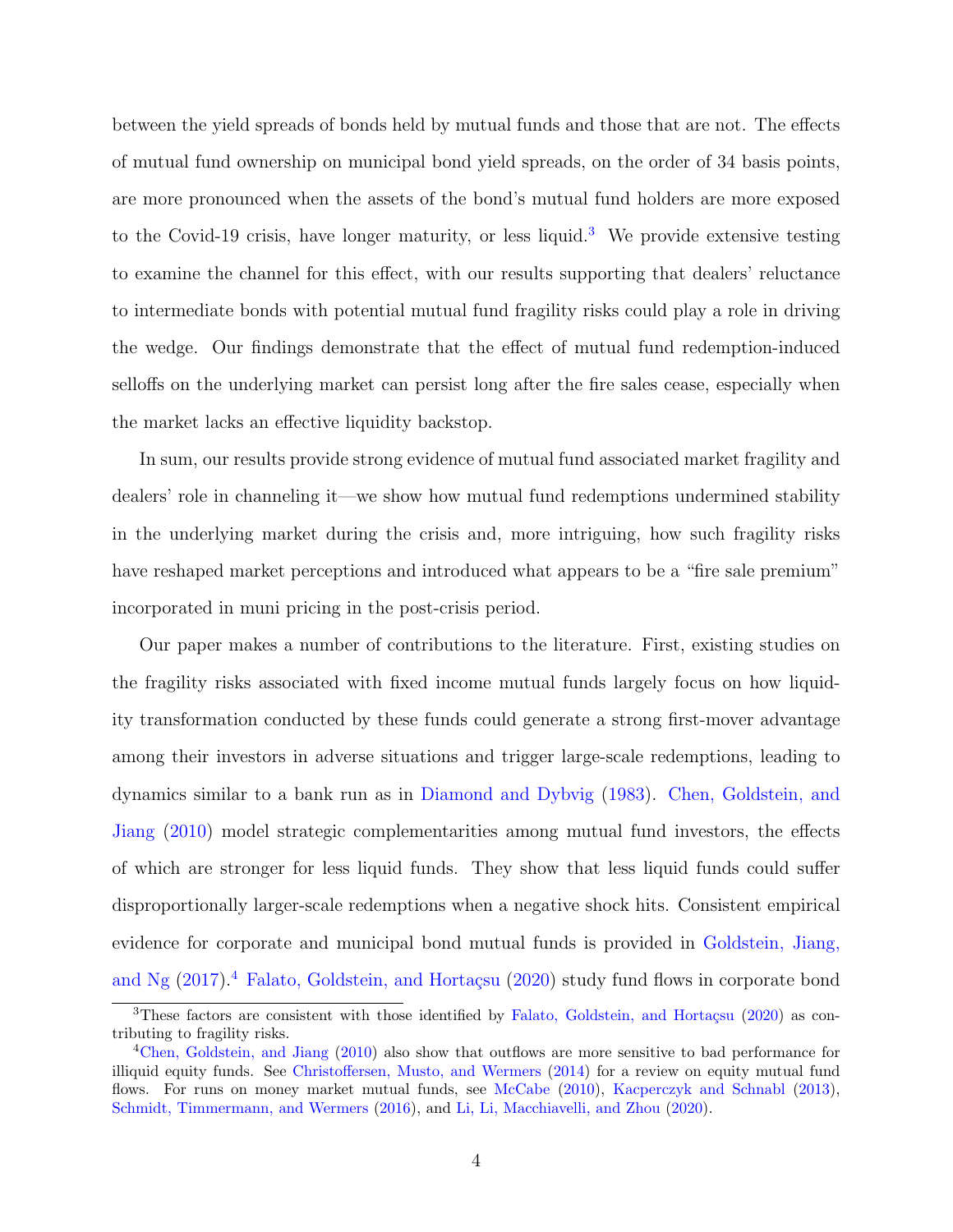mutual funds during the recent Covid-19 crisis and find that illiquidity of fund assets and the vulnerability to fire sales are important factors in explaining outflows. [Zeng](#page-35-0) [\(2017\)](#page-35-0) demonstrates that a mutual fund's expected cash-rebuilding following outflows can generate further first-mover advantage and lead to amplified investor runs.

A few recent papers analyze whether investor redemptions lead to fire sales and price depressions in the corporate bond markets [\(Feroli, Kashyap, Schoenholtz, and Shin](#page-33-2) [\(2014\)](#page-33-2); [Jiang, Li, and Wang](#page-34-5) [\(2017\)](#page-34-5); [Choi, Hoseinzade, Shin, and Tehranian](#page-32-3) [\(2020\)](#page-32-3); [Falato, Hortacsu,](#page-33-3) [Li, and Shin](#page-33-3) [\(2020\)](#page-33-3); and [Ma, Xiao, and Zeng](#page-34-6) [\(2020\)](#page-34-6)). [Jiang, Li, Sun, and Wang](#page-34-7) [\(2020\)](#page-34-7) show that asset illiquidity of corporate bond mutual funds can cause more volatility in the corporate bond markets through the channel of flow-induced selling pressures. Our paper contributes to this literature by showing how the materialization of mutual fund fragility risks during a major crisis destabilizes the underlying markets. More importantly, by examining dealer behavior when facing large mutual fund outflows, our paper is the first to show how (lack of) dealer intermediation could exacerbate fragility risks posed by mutual funds. Further, by analyzing the lasting effects of mutual fund fragility risks after the normalization of fund flows, we are the first to demonstrate that not only the actual occurrence, but also the possibility of large mutual fund outflows can profoundly change dealer behaviors and carry important implications for both the liquidity and the pricing of municipal bonds.

Second, our paper helps improve our understanding of the role played by dealers in the functioning of fixed income markets. A large number of studies analyze dealer behavior in the fixed income markets, and link it to a wide range of factors, including search frictions, funding constraints, trading relationships, and financial regulations.<sup>[5](#page-5-0)</sup> In the muni market, several

<span id="page-5-0"></span><sup>&</sup>lt;sup>5</sup>Fixed income assets have been traded at over-the-counter (OTC) markets with dealers at their centers. A large number of papers have theoretically studied dealer behavior in the OTC markets. See for example, [Andersen, Duffie, and Song](#page-32-4) [\(2019\)](#page-32-4), Duffie, Gârleanu, and Pedersen [\(2005\)](#page-33-4), [Hendershott, Li, Livdan, and](#page-34-8) Schürhoff [\(2020\)](#page-35-6), Uslü [\(2019\)](#page-35-3), [Yang and Zeng](#page-35-4) (2020), and [Zhu](#page-35-5) [\(2012\)](#page-35-5). See [Weill](#page-35-6) (2020) for a recent review of the literature. For empirical studies on dealer behavior in various fixed income markets, including the corporate bond, the Treasury bond, and the agency MBS markets, see [Adrian, Boyarchenko, and Shachar](#page-32-5) [\(2017\)](#page-32-5); [Bessembinder, Jacobsen, Maxwell, and Venkataraman](#page-32-6) [\(2018\)](#page-32-6); [Bao, O'Hara, and Zhou](#page-32-7) [\(2018\)](#page-32-7); [Chen,](#page-32-8) [Liu, Sarkar, and Song](#page-32-8) [\(2020\)](#page-32-8); [Di Maggio, Kermani, and Song](#page-32-9) [\(2017\)](#page-32-9); [Dick-Nielsen and Rossi](#page-32-10) [\(2019\)](#page-32-10); [Gold](#page-33-5)[stein and Hotchkiss](#page-33-5) [\(2020\)](#page-33-5); [He, Nagel, and Song](#page-33-6) [\(2020\)](#page-33-6); [Macchiavelli and Zhou](#page-34-9) [\(2020\)](#page-34-9); and [O'Hara and](#page-34-10) [Zhou](#page-34-10) [\(2020b\)](#page-34-10), and [Schultz](#page-35-7) [\(2017\)](#page-35-7).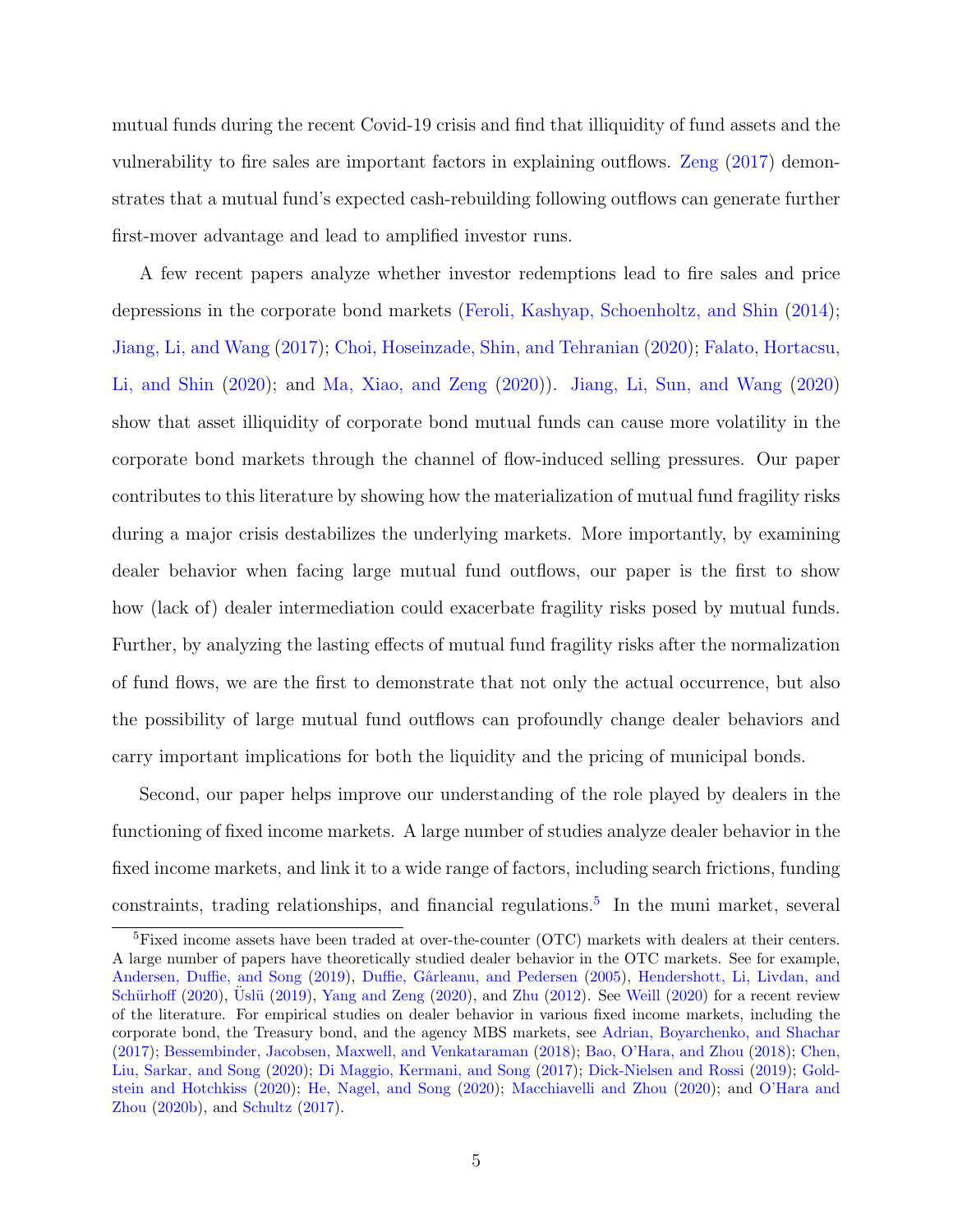papers have studied how price transparency, dealer market power, and trading networks affect dealer behavior, and ultimately transaction costs and price discovery (see, for examples, [Harris and Piwowar](#page-33-7) [\(2006\)](#page-33-7); Green, Hollifield, and Schürhoff [\(2007a\)](#page-33-8); [Green, Hollifield, and](#page-33-9) Schürhoff  $(2007b)$ ; Green, Li, and Schürhoff  $(2010)$ ; [Schultz](#page-35-8)  $(2012)$ ; and Li and Schürhoff [\(2019\)](#page-34-11)). We contribute to this literature by analyzing how dealer liquidity provisions are affected by their perceptions of fragility risks posed by mutual funds, and how their pulling back from mutual fund held bonds could affect both liquidity and pricing of these bonds. Although compared to credit risks, liquidity on average might be secondary in determining municipal bond yield spreads [\(Schwert](#page-35-9) [\(2017\)](#page-35-9)), our results show that liquidity could play a magnifying role in municipal bond pricing when market is under stress.

Lastly, our study expands our understanding of the effectiveness of various liquidity and credit facilities that the Federal Reserve launched to combat the impact of the Covid-19 pandemic on financial markets. Several recent papers examine liquidity movements in the corporate bond markets [\(Boyarchenko, Kovner, and Shachar](#page-32-11) [\(2020\)](#page-32-11); [Haddad, Moreira, and](#page-33-11) [Muir](#page-33-11) [\(2020\)](#page-34-12); Kargar, Lester, Lindsay, Liu, Weill, and Zúñiga (2020); and [O'Hara and Zhou](#page-34-0)  $(2020a)$ .<sup>[6](#page-6-0)</sup> While it is believed that both the Primary Dealer Credit Facility (PDCF) and the Secondary Market Corporate Credit Facility (SMCCF) are instrumental in stabilizing liquidity conditions in the corporate bond markets, assessing their relative contributions is challenging, given that the SMCCF was announced right after the PDCF started operations. Our analysis of dealer behavior in the absence of Fed's liquidity backstop in the municipal bond markets (i.e., without a facility similar to the SMCCF for corporate bonds), and its impact on liquidity and municipal bond pricing highlight the significance of the Fed's new role as market maker of last resort.

This paper is organized as follows. Section [2](#page-7-0) gives a brief overview of municipal bond trading. Section [3](#page-9-0) discusses the data in the paper. Section [4](#page-10-0) analyzes the crisis period, examining the impact of mutual fund redemptions on dealer liquidity provision, trading

<span id="page-6-0"></span> ${}^{6}$ For studies on recent disruptions in the Treasury markets, see [Duffie](#page-33-12) [\(2020\)](#page-33-12), and [He, Nagel, and Song](#page-33-6) [\(2020\)](#page-33-6).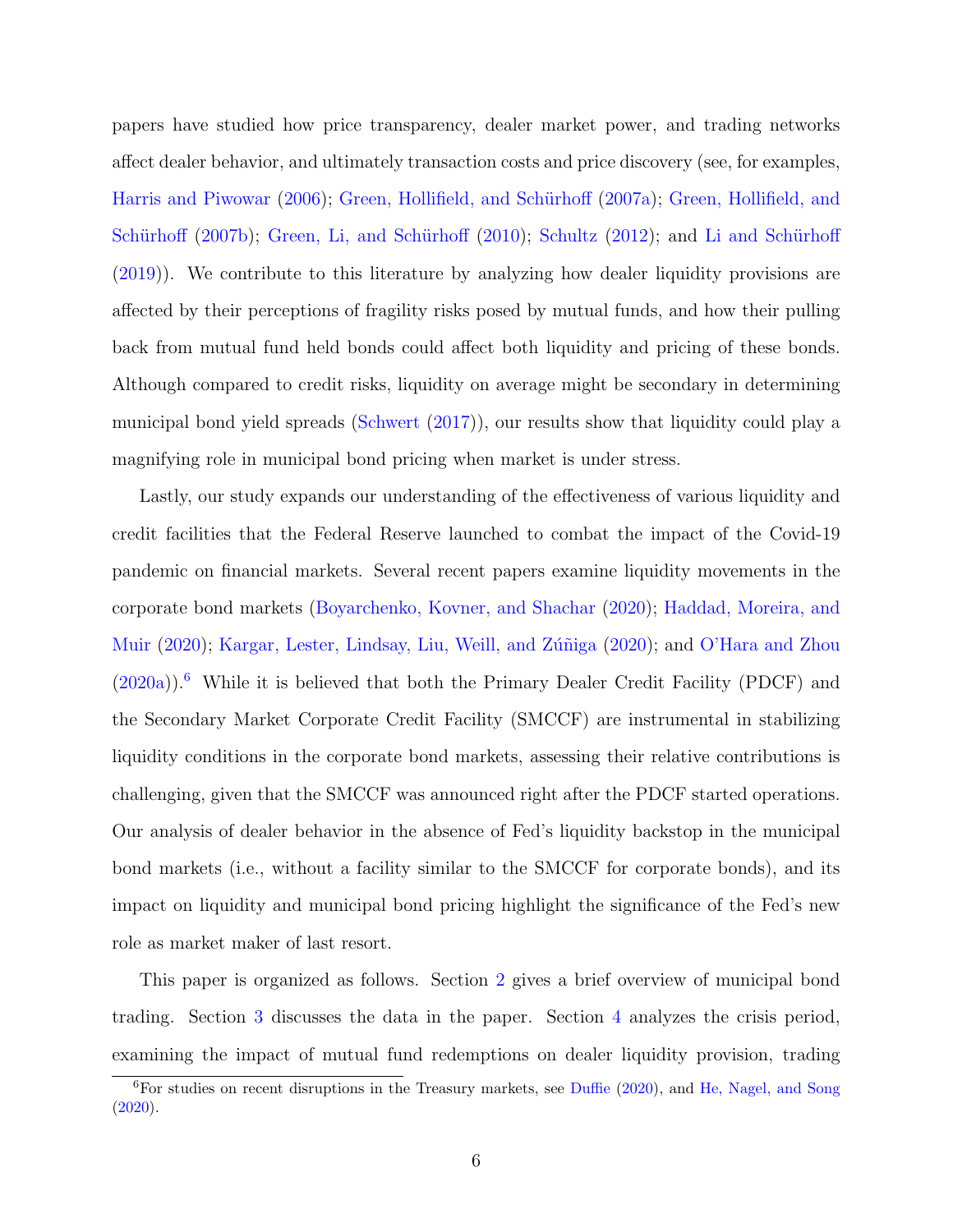volume, and yield spreads in the underlying bond market, and differentiating these effects on bond issues held (and not held) by mutual funds. Section [5](#page-21-0) analyzes the after-crisis period, examining how dealers' behaviors and liquidity conditions change for bonds with higher mutual fund fragility risks, and testing for whether fragility risks are priced in municipal bond yield spreads. We also explore sources of mutual fund fragility risk and conduct additional analyses to rule out alternative explanations for our findings. Section [6](#page-30-0) is a conclusion.

### <span id="page-7-0"></span>2 Institutional background

The U.S. municipal bond market plays an important role in financing states and municipalities. The market is highly segmented and characterized by a huge amount of outstanding bond issues (over 1 million by the end of 2019). Secondary market trading in munis is limited, as the market is dominated by investors who tend to buy and hold. When bonds do trade, they rely heavily on dealers for intermediation, with a handful of dealers accounting for the majority of trading. There is growing concern that the increased cost of dealers' balance sheet space caused by post-financial crisis banking regulations could hurt dealer liquidity provision (see [Bao, O'Hara, and Zhou](#page-32-7) [\(2018\)](#page-32-7); [Bessembinder, Jacobsen, Maxwell, and](#page-32-6) [Venkataraman](#page-32-6) [\(2018\)](#page-32-6)). There is also the problem that unlike corporate bonds, municipal bonds are hard to hedge.<sup>[7](#page-7-1)</sup> Muni derivatives markets are small, making it difficult to hedge in any size, and large bid-ask spreads compound the problem. These market characteristics could render the municipal bond market fragile in times of stress, when dealers' ability to intermediate trades and absorb shocks is particularly valuable.

A recent trend in the ownership of municipal bonds adds to these fragility concerns. Unlike other fixed income markets, muni markets have traditionally been dominated by retail investors due to tax exemption benefits of municipal bonds. However, over the past decade, mutual fund ownership of municipal bonds has increased notably, with total holding

<span id="page-7-1"></span><sup>7</sup>The problem is how to short municipal credit. Futures markets have had a troubled history, and the CDS market is small and very limited. An added complication is that munis are typically tax-exempt and hedging vehicles are not. For discussion see ["Hedging Munis: It Ain't Easy"](https://www.financial-planning.com/news/hedging-munis-it-aint-easy) and [Wang](#page-35-10) [\(2018\)](#page-35-10).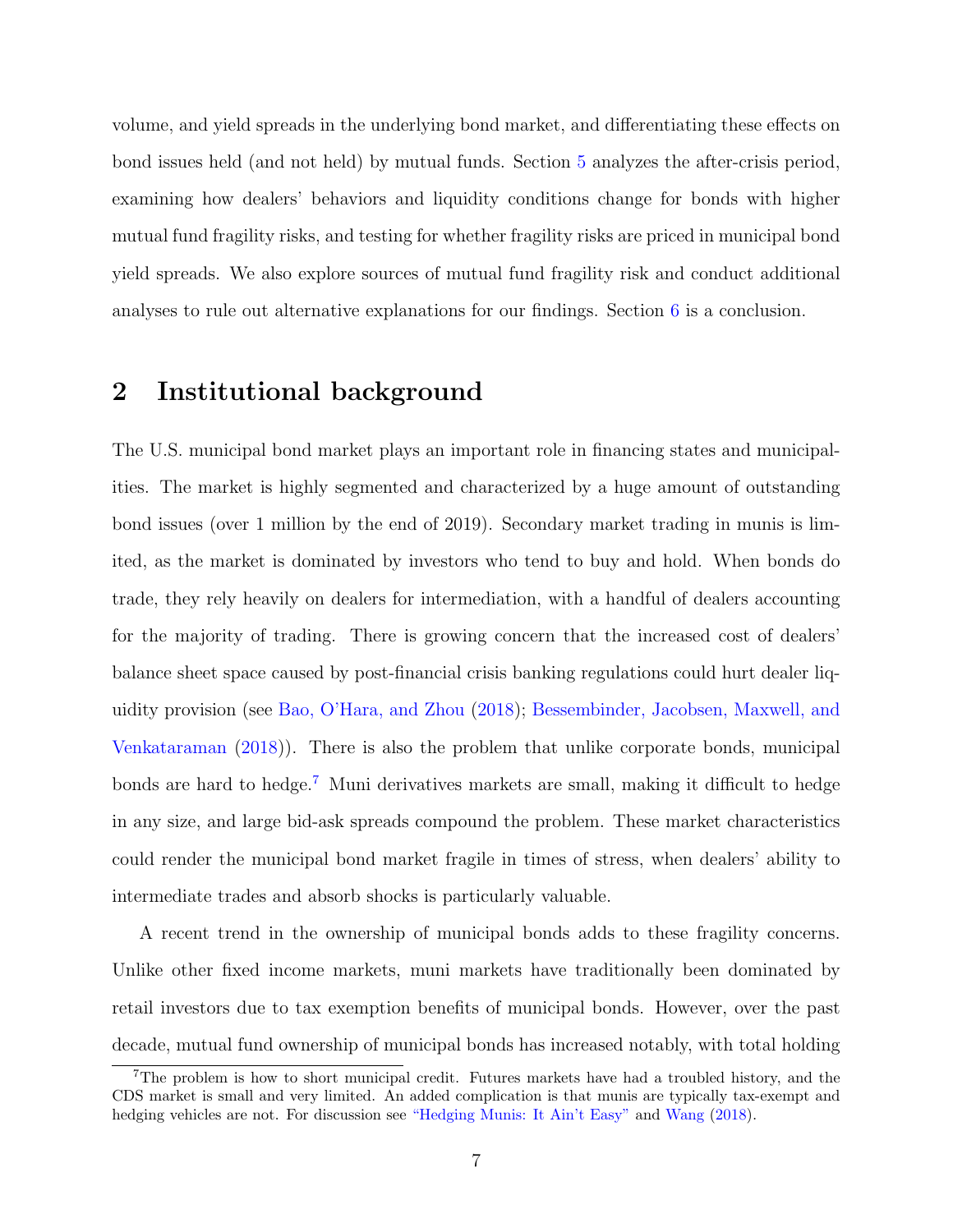amounts nearly doubled. According to Financial Accounts of the United States (Z.1), as of the first quarter of 2020, direct ownerships of retail investors make up about 46% of the municipal bond market, while investments from open-end mutual funds comprise 20% of the market.<sup>[8](#page-8-0)</sup> The distinct feature of these municipal mutual funds is that they offer daily redemptions to their investors while investing in generally illiquid municipal bonds. Such substantial liquidity transformation could make municipal mutual funds vulnerable to potential run risks and with it the risk of fire sales and subsequent market repercussions.

The muni market experienced severe strains in March 2020 due to the coronavirus pandemic. Runs on municipal bond mutual funds and the severely destabilized municipal market led the Federal Reserve to intervene with a series of facilities related to the muni market. Specifically, the Federal Reserve started the operation of Primary Dealer Credit Facility (PDCF) on March 20, allowing primary dealers to pledge municipal bonds as collaterals to obtain loans with maturity up to 90 days. On March 23, the Federal Reserve extended asset eligibility for the Money Market Mutual Fund Liquidity Facility (MMLF) and for the Commercial Paper Funding Facility (CPFF) to include certain short-term municipal securities. On April 9, the Federal Reserve and the U.S. Treasury announced the establishment of the Municipal Liquidity Facility (MLF), which can purchase up to \$500 billion newlyissued short-term notes directly from nearly 400 eligible borrowers including states, large U.S. counties and cities, certain multi-state entities, and designated revenue bond issuers. Shortly following Fed interventions, muni market conditions start to improve. Muni yield spreads drop substantially (Figure [1\)](#page-36-0), muni mutual fund outflows cease (Figure [2\)](#page-37-0), and muni trade volume begin to return to its pre-pandemic levels (Figure [3\)](#page-38-0).

<span id="page-8-0"></span><sup>8</sup>Other institutional investors in the municipal bond market include insurance companies and banks, each holding about 12% of outstanding municipal bonds.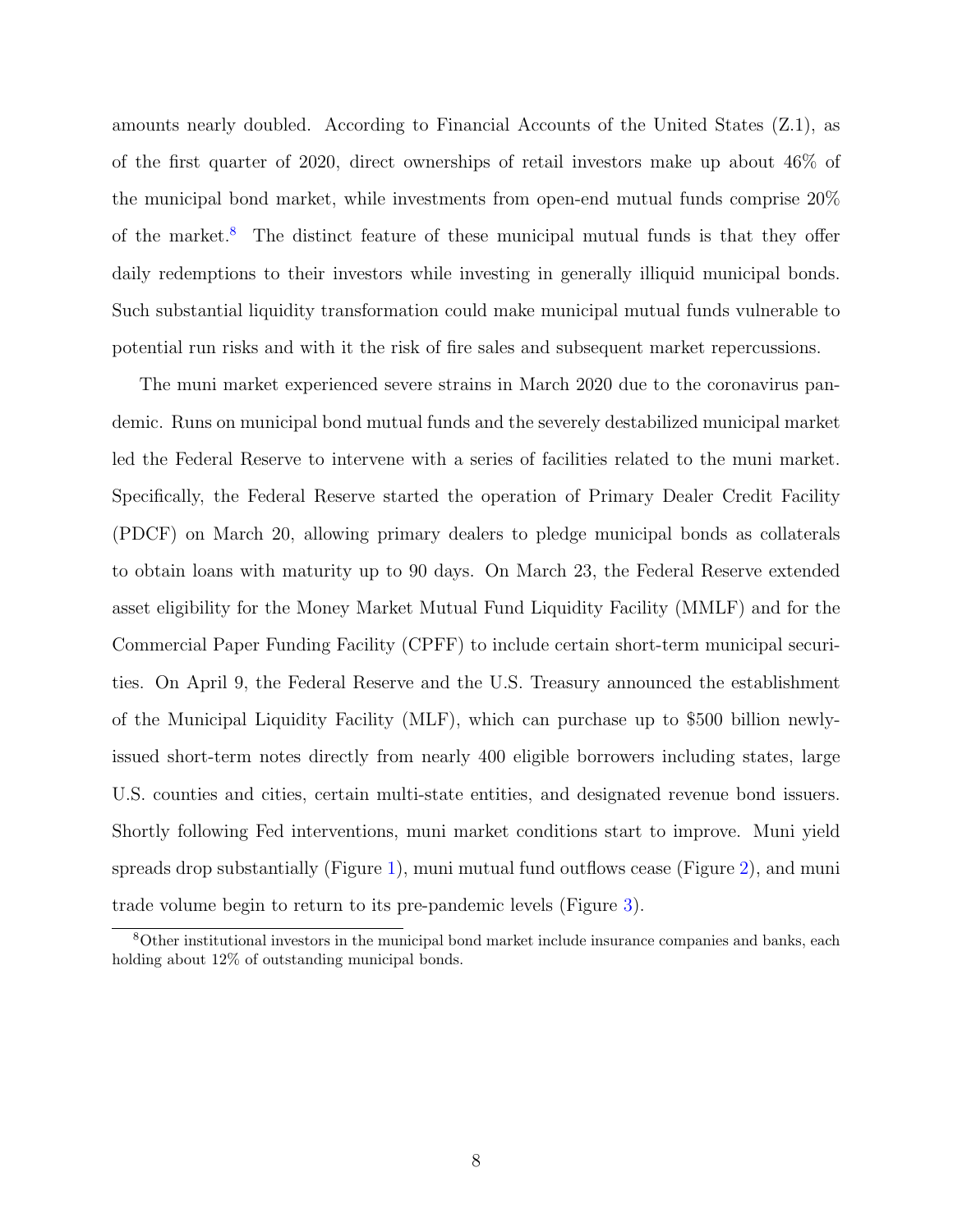### <span id="page-9-0"></span>3 Data

Our paper combines data from multiple sources. For the period from January 3, 2020 to July 17, 2020, we obtain transaction-level data on secondary market trading between dealers and customers from Municipal Securities Rulemaking Board (MSRB), which reports all transactions made by registered broker-dealers in municipal securities. For each transaction, the MSRB data provide trading date and time, par value traded, price, yield, and the direction of trade.

We supplement the MSRB trading data with municipal bond characteristics information from Mergent Municipal Bond Securities Database, including bond rating, amount outstanding, coupon, issuer name, bond sector, bond type (general-obligation bonds, revenue bonds, etc.), whether exempted from federal or state tax, whether insured, etc. Based on information from Mergent, we group municipal bonds into the following sectors: general, education, health and nursing, housing and development, leisure, public service, transportation, and utility. After merging the MSRB data with municipal bond characteristics, we exclude the following municipal bonds from our sample: those not exempt from federal tax, those issued within three months, those maturing within one year, those with insurance, those with floating coupon rates, and those issued by governments in U.S. insular areas.<sup>[9](#page-9-1)</sup>

Consistent with the illiquidity of the municipal bond markets, although over 1 million municipal bonds are outstanding in 2020, only 207,288 issues traded during our sample period and hence are included in our analysis. For each bond in our sample, we obtain data on its par amount held by each mutual fund at the most recent quarter-end from Thomson Reuters' eMAXX database, which provides security-level holding information of fixed-income mutual funds at a quarterly frequency. As of the end of 2019 (i.e., the last snapshot of fund holdings before the onset of the Covid-19 crisis), there are 893 municipal mutual funds reporting their holdings in eMAXX.<sup>[10](#page-9-2)</sup> Given the large number of municipal bonds, the holdings of municipal

<span id="page-9-1"></span><sup>9</sup>An insular area is a U.S. territory that is neither one of the 50 states, nor a Federal district. Few bonds in the Mergent FISD database are issued in insular areas.

<span id="page-9-2"></span> $10\,\text{We include both municipal bond mutual funds and balanced bond funds (that hold at least 25 municipal)$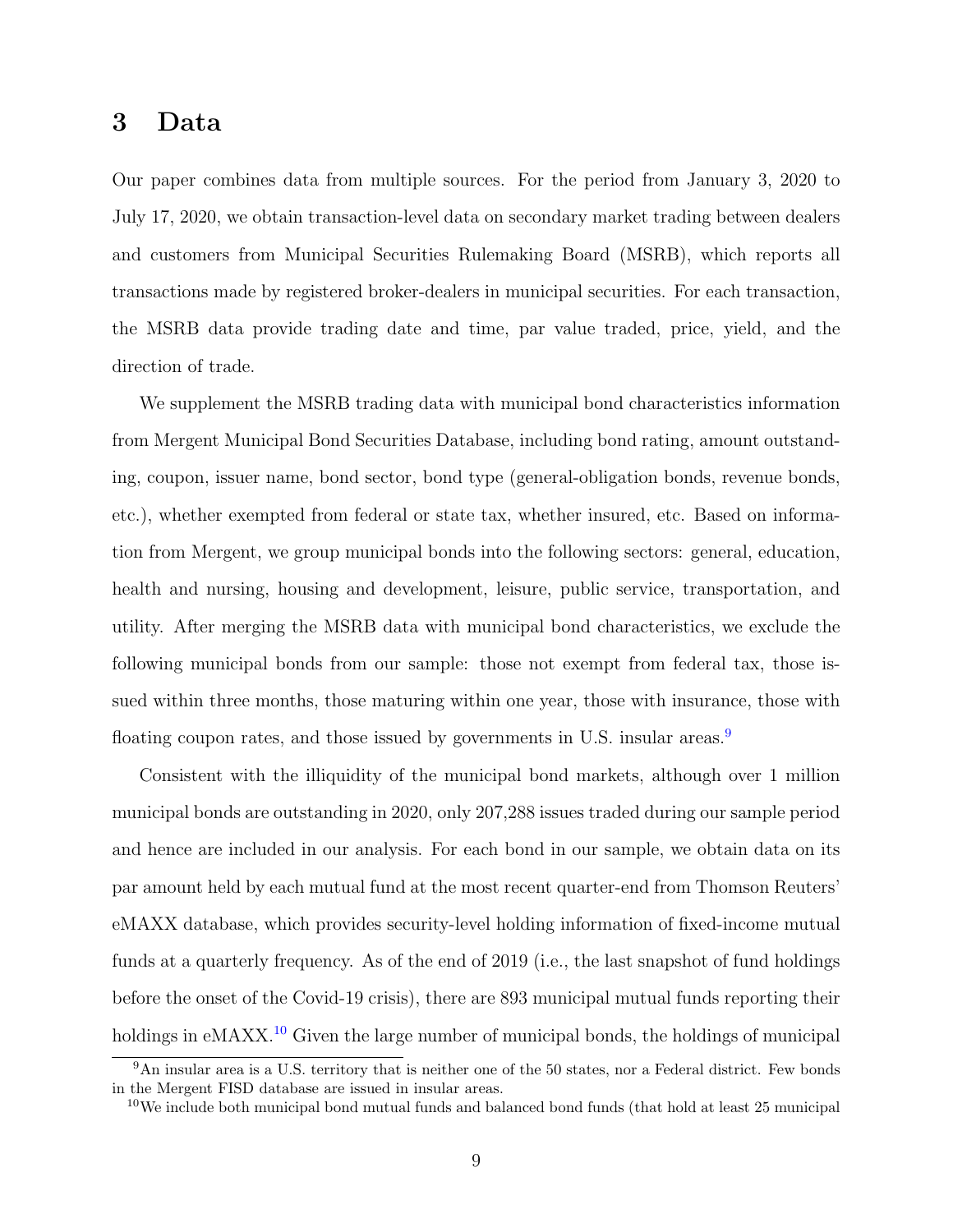bonds by mutual funds are highly segregated. On average, a municipal bond is held by 3 mutual funds, and on average a municipal issuer is financed by 24 mutual funds. Out of the 207,288 bonds trading during our sample period, 53,633 have some mutual fund holders, with the rest being held exclusively by other institutions and retail investors. We use these two segments (bonds held by at least one mutual fund and bonds not held by any mutual funds) in our analysis to differentiate the specific effects of mutual fund fragility.

We also obtain municipal mutual fund daily assets under management (AUMs) and investor flow data from Morningstar and link it to eMAXX data by manually matching fund names. We are able to collect daily flow data for 428 municipal bond funds and most of them are matched with security-level holding information from eMAXX. Finally, we collect federal tax rates and state tax rates for the tax year of 2020, and follow [Schwert](#page-35-9) [\(2017\)](#page-35-9) in calculating tax-adjusted municipal bond yields.<sup>[11](#page-10-1)</sup>

# <span id="page-10-0"></span>4 Mutual fund runs and dealer intermediation during the Covid-19 crisis

We start by analyzing the recent Covid-19 crisis during which substantial fragility risks materialized. In particular, we examine trading activities across municipal bonds with different exposures to mutual fund runs at the height of the crisis. We analyze how muni dealers respond to potential heightened demand for liquidity from mutual funds. And finally, we explore the impact of such fund flow induced trading on liquidity and yield spreads of municipal bonds.

bonds as of the end of 2019), but exclude municipal money market funds.

<span id="page-10-1"></span><sup>&</sup>lt;sup>11</sup>Source of state tax rates: [https://taxfoundation.org/state-individual-income-tax-rates-and-brackets-for-](https://taxfoundation.org/state-individual-income-tax-rates-and-brackets-for-2020/)[2020/.](https://taxfoundation.org/state-individual-income-tax-rates-and-brackets-for-2020/)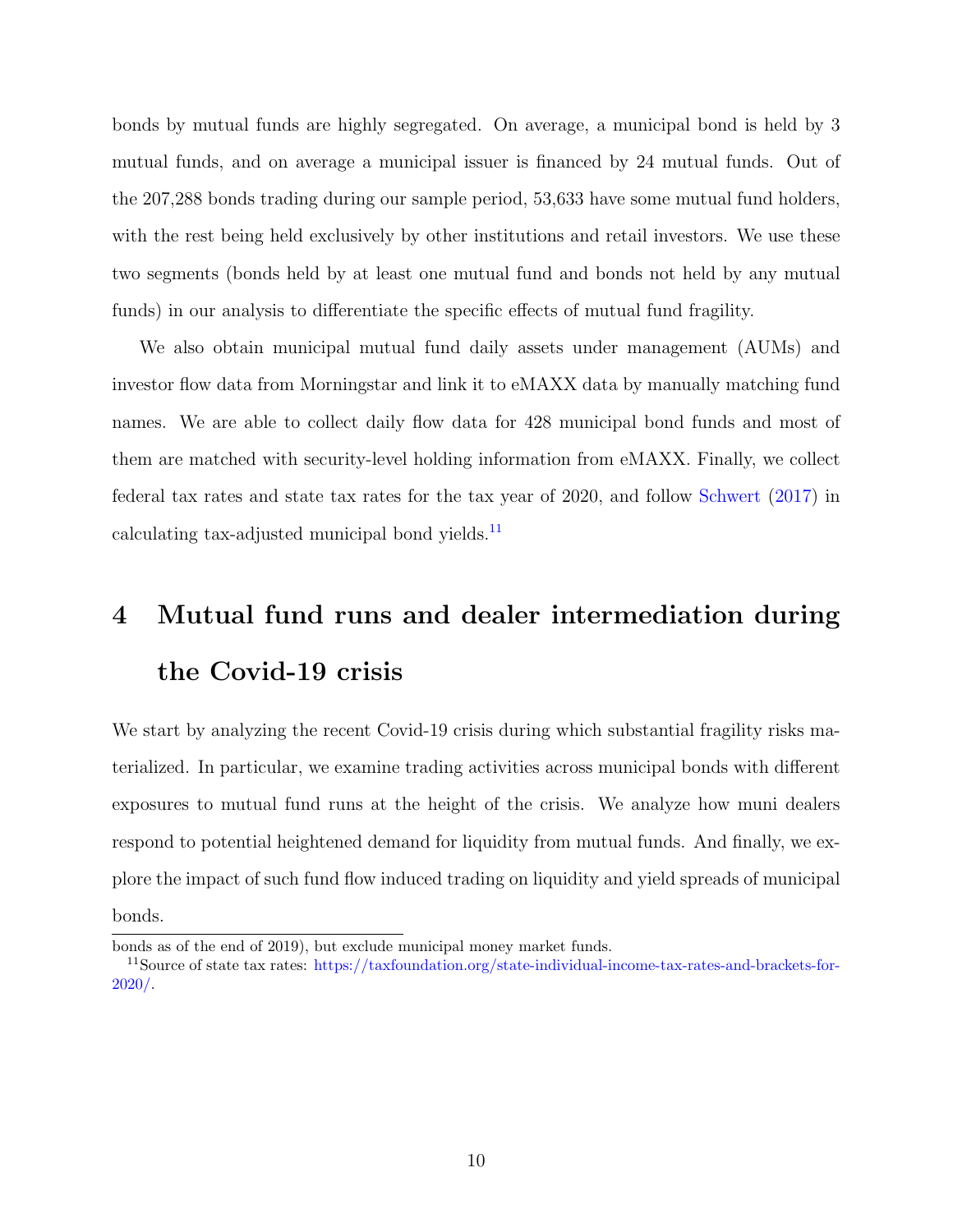## 4.1 Mutual fund ownership and bond trading activities during crisis

The muni market experienced severe strains in March 2020 due to the coronavirus pandemic. Large redemptions from municipal mutual funds possibly played a central role in triggering and exacerbating the unprecedented selling of municipal securities. Based on Morningstar data, municipal mutual funds suffered 16% investor outflows within the two weeks between March 9 and March 23 (Figure [2\)](#page-37-0).<sup>[12](#page-11-0)</sup> Such redemption pressures were accompanied by excessive selling of municipal bonds, with daily trading volume increasing six-fold within the two-week window, mostly driven by the surge in trading of bonds held by mutual funds (Figure [3\)](#page-38-0).

The spike in trade volume for munis held by mutual funds during the crisis period, however, could potentially be attributed to bond characteristics rather than mutual fund ownerships. For example, short-term bonds are likely to have taken a harder hit in March as rapid spread of the virus raised particular concerns on municipalities' abilities to deal with short-term liquidity pressures and meet their debt obligations in the near future. Also, municipal bonds in certain sectors like transportation and nursing homes were likely under more severe stress. If muni investors' decisions to trade certain group of bonds are correlated with the bonds' mutual fund ownerships, the drastic increase in trading activities of bonds held by mutual funds could be attributed to the overall selling pressures in certain types of bonds, rather than the sell-offs of mutual funds per se.

We start by comparing characteristics of municipal bonds held by mutual funds with those of other municipal bonds during normal times. Table [1](#page-42-0) provides summary information of these two groups of bonds traded during January and February of 2020 (i.e., prior to the start of the crisis), with bonds held by mutual funds accounting for about 30% of this normal-time bond sample. Some bond characteristics seem to be important considerations for mutual fund investment. For example, mutual funds tend to invest in larger bonds and

<span id="page-11-0"></span> $^{12}\mathrm{Based}$  on the 428 municipal mutual funds in Morningstar with daily flow information.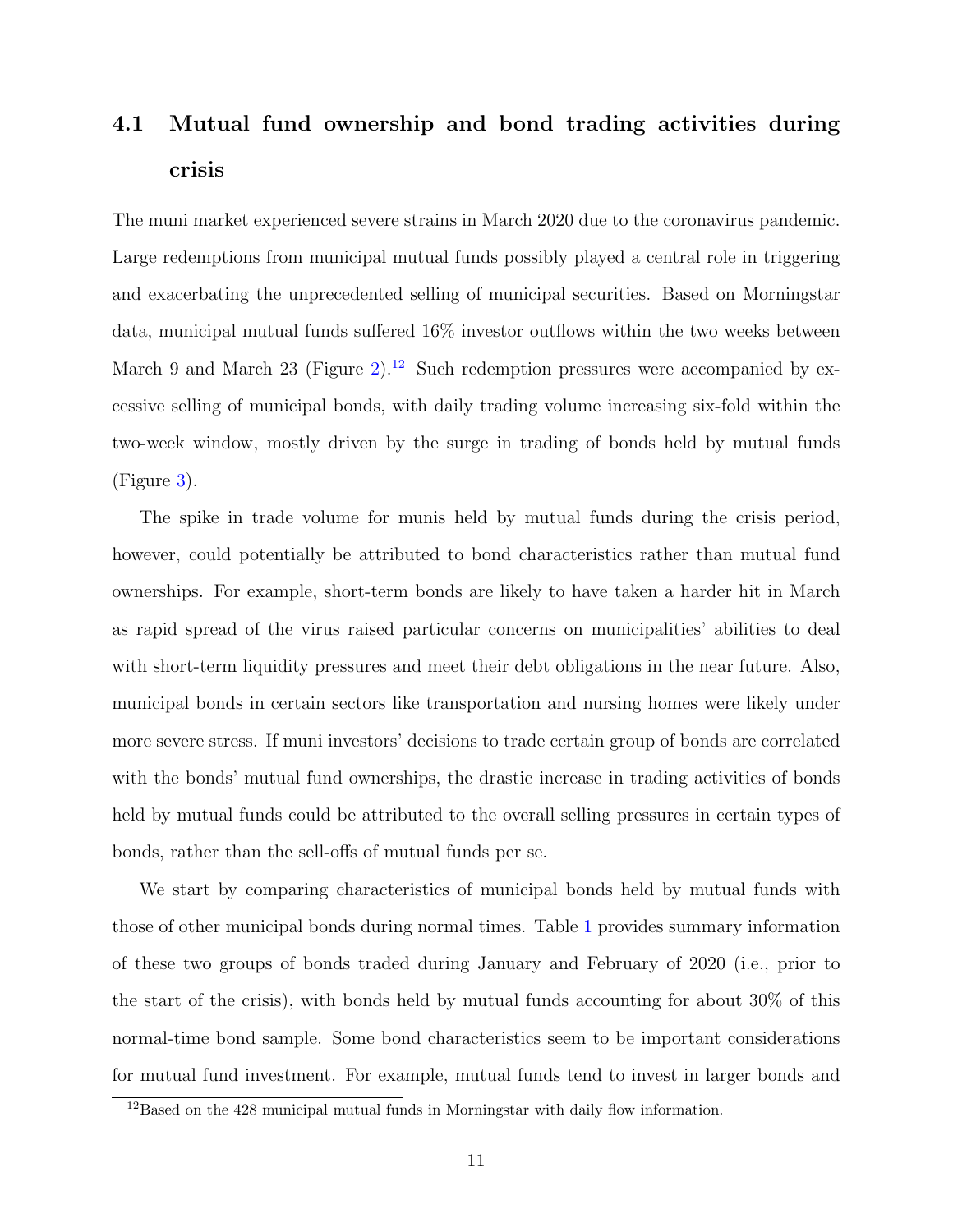bonds with higher daily trading volumes. The mean total par amount outstanding and the mean daily trading volume for bonds invested in by mutual funds are \$25.7 million and \$322 thousand respectively, substantially larger than those for other bonds, which are only \$4.1 million and \$140 thousand. In addition, compared to other bonds, those held by mutual funds are rated slightly lower and carry a somewhat higher coupon rate.<sup>[13](#page-12-0)</sup> There is little difference in age between the two groups of municipal bonds, while the mean number of years to maturity is about 10.5 years for mutual fund invested bonds, higher than that for other bonds (8.4 years).

To test formally whether mutual fund ownership, rather than other bond characteristics, drives the drastic surge in municipal bond trading volume during the Covid-19 crisis, we use a sample that includes both the two-week crisis period (from March 9 to March 20) and a pre-crisis period of the same length (from February 24 to March  $6$ ).<sup>[14](#page-12-1)</sup> We estimate the following empirical model:

<span id="page-12-2"></span>
$$
log(Trading Volume_{i,t}) = \alpha + \beta_1 \times Held by MF_{i,t} + \beta_2 \times Crisis_t \times Held by MF_{i,t}
$$

$$
+ \gamma \times X_{i,t} + \mu_{type} + \mu_{sector} + \mu_{state} + \mu_t + \epsilon_{i,t}, \quad (4.1)
$$

where Trading Volume<sub>i,t</sub> refers to total par amount traded in bond i on day t, Crisis<sub>t</sub> is a dummy equal to one for the period from March 9 to March 20, and Held by  $MF_{i,t}$ is a dummy equal to one if the bond is held by mutual funds as of the end of 2019.  $X_{i,t}$ represents a set of bond characteristics reported in Table [1,](#page-42-0) including the numeric composite credit rating (*Rating*), coupon rate (*Coupon*), number of years since issuance ( $Aqe$ ), number of years to maturity (Year to Maturity), and the logarithm of total par amount outstanding

<span id="page-12-0"></span><sup>&</sup>lt;sup>13</sup>Since a bond can be rated by multiple rating agencies, we assign a composite rating to each bond on each day. Specifically, we give a numeric value to each notch of  $S\&P/Moody's/Fitch credit rating, with 1,$ 2, 3, 4 denoting  $AAA/Aaa/AA$ ,  $AA+/Aa1/AA+$ ,  $AA/Aa2/AA$ ,  $AA-/Aa3/AA$ , respectively. If a bond is rated by only one of the three rating agencies, the rating it receives is set to be its composite rating. For a bond rated by two rating agencies, we take the lower of the two ratings as its composite rating. For those rated by all three rating agencies, their composite ratings are determined by the median of the three ratings.

<span id="page-12-1"></span> $14$ Our definition of the crisis period is generally consistent with the overall deterioration of the muni market (featured by substantial mutual fund outflows and surging bond yield spreads) and excludes days after the Federal Reserve's interventions related to the municipal market.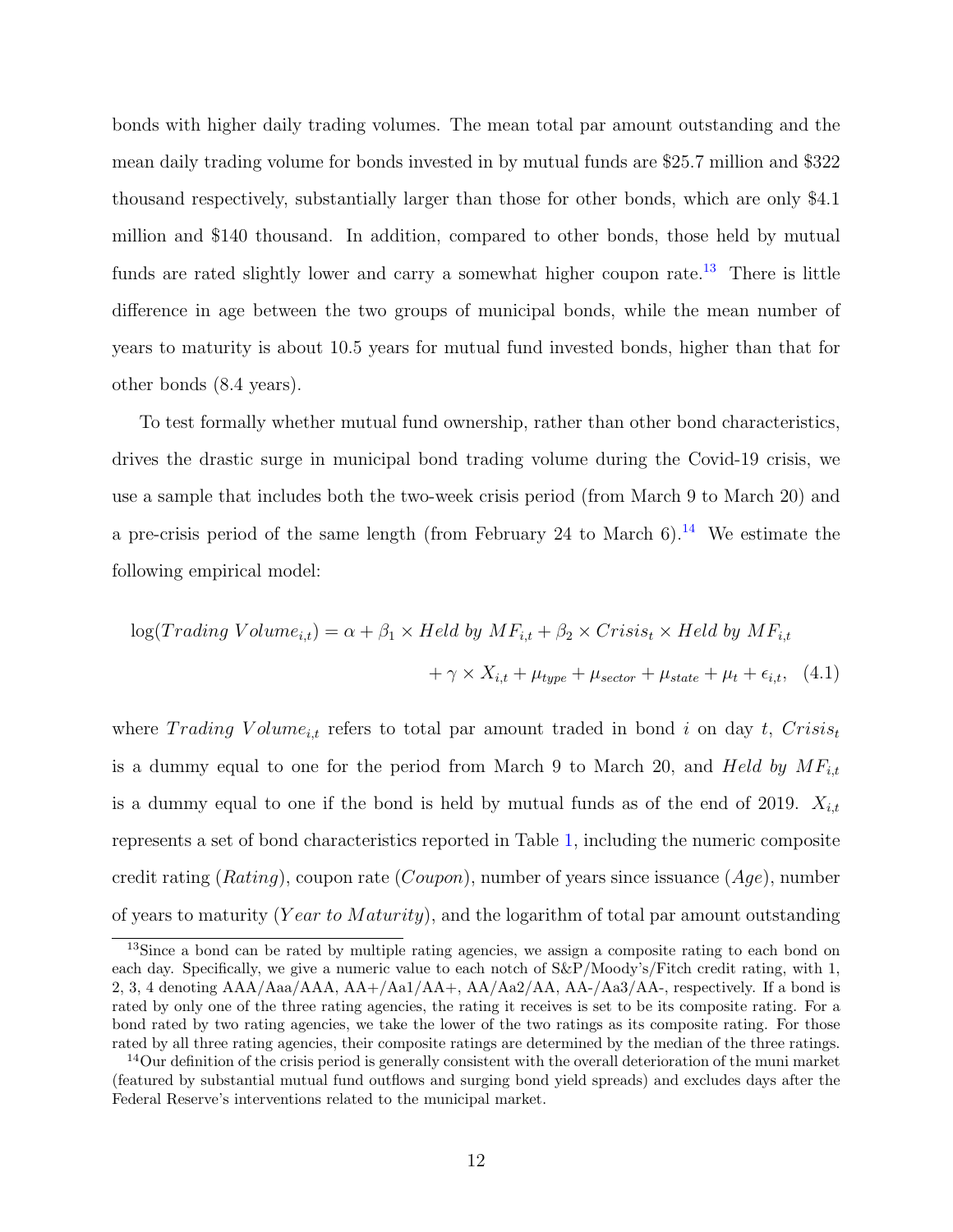#### $(log(Amount Outstanding)).$

We also take account of additional bond characteristics that could drive potential differential impacts of the pandemic on bond trading activities. Although the whole muni market suffered from the spread of the virus, the crisis likely affected municipal bonds differently along several dimensions. First, sources of repayments for municipal bonds could generate different investor concerns. For example, a revenue bond could be greatly affected if the pandemic causes serious disruptions to the dedicated revenue streams from the specific project or source used to secure the bond. For a general obligation (GO) bond that is backed by the taxing power of governments, the concerns mostly lies in the decline in revenue from taxes and the higher expenditures for healthcare and social services. Second, the impact of the pandemic could vary for bonds in different sectors.<sup>[15](#page-13-0)</sup> For example, essential service sectors such as public service and utilities were generally well insulated from the spread of the virus, whereas sectors like transportation and health care likely took a harder hit.[16](#page-13-1) Finally, municipal issuers in different geographic locations could also be affected differently during the pandemic. While the virus affected all 50 states, some states faced more dire situations.<sup>[17](#page-13-2)</sup> In addition, credit risk implications differ across states due to their different policies on financially distressed municipalities, as shown by [Gao, Lee, and Murphy](#page-33-13) [\(2019\)](#page-33-13).

To control for the potential differential impact of the pandemic on municipal bonds with the aforementioned characteristics, we include bond type fixed effects  $(\mu_{type})$ , bond sector fixed effects ( $\mu_{sector}$ ), and bond state fixed effects ( $\mu_{state}$ ). For bond types, unlimited GO bonds and revenue bonds each account for about one third of our sample, respectively, with the rest belonging to other types of bonds. The largest five sectors in our sample are education  $(31\%)$ , general  $(30\%)$ , utility  $(16\%)$ , transportation  $(10\%)$ , and health care  $(7\%)$ .

<span id="page-13-0"></span><sup>&</sup>lt;sup>15</sup>We group municipal bonds into the following sectors: general, education, health  $\&$  nursing care, housing & development, leisure, public service, transportation, and utility.

<span id="page-13-1"></span><sup>&</sup>lt;sup>16</sup>Reduced commuter traffic as a result of extensive teleworking and slumped travel demand due to concerns about the coronavirus dramatically reduced revenues for municipal bonds in the transportation sector. For the health care sector, increased hospitalization of Covid-19 cases and social distancing likely forced care providers to cut back on elective procedures that usually bring in higher profits.

<span id="page-13-2"></span><sup>&</sup>lt;sup>17</sup>As of January 15, 2021, New York reports the highest number of deaths while California has the highest number of confirmed cases in the United States.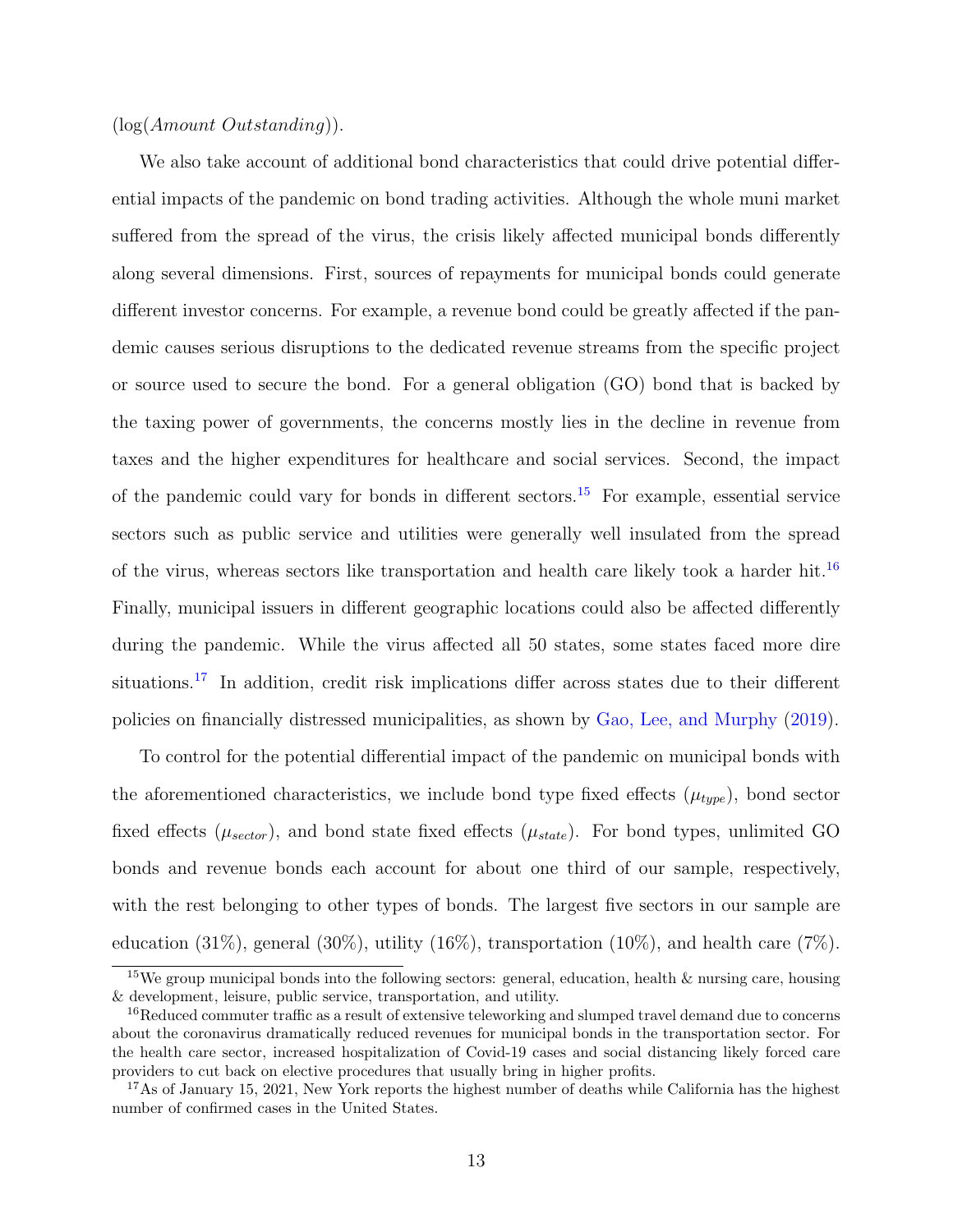Our sample includes municipal bond issuers from all 50 states. The top three states with the most actively traded municipal bonds are California (14%), New York (12%), and Texas (10%), together they accounting for 36% of bond-day observations in our sample. Finally, we include day fixed effects  $(\mu_t)$  to control for general trends in muni market trading. Standard errors are clustered at the bond and date levels.

Results in Table [2](#page-43-0) show that bonds held by mutual funds traded more heavily during the crisis period. The coefficient of Held by  $MF$  is 0.061 (significant at the 5% level), implying that prior to the crisis, bonds held by mutual funds are traded somewhat more than other bonds (Column  $(1)$ ). Importantly, the coefficient of the interaction of Held by MF and Crisis is much larger in magnitude  $(0.29)$  and significant at the 1% level, suggesting that compared to other bonds, those held by mutual funds experience an additional 29% increase in trading activities during the crisis period.

Geographic differences in the transmission of the virus, the actions taken to fight the virus, and the resulting economic slowdown, could all affect bonds differentially over time. To control for potential time-varying impacts on the trading activities of bonds with different types, in different sectors, and issued in different states, we include into model [\(4.1\)](#page-12-2) three two-way fixed effects: bond type  $\times$  date fixed effects, bond sector  $\times$  date fixed effects, and bond state  $\times$  date fixed effects. As shown in Column (2), the coefficient of the interaction of Held by MF and Crisis changes little and remains positive and highly significant. This finding reinforces the hypothesis that the sharp increase in trading activities of municipal bonds during the crisis period can be attributed to bonds with mutual fund holders, likely stemming from mutual funds selling their holdings in response to extraordinary outflows.

If the drastic increase in trading activities can indeed be attributed to mutual funds selling to meet redemption requests, then we would expect the additional trading of a bond during the crisis period to increase in the levels of its mutual fund ownership. To test this hypothesis, we calculate MF share, which is defined as the share of a bond's outstanding amount held by mutual funds at the end of 2019. We then replace the dummy  $Held$  by  $MF$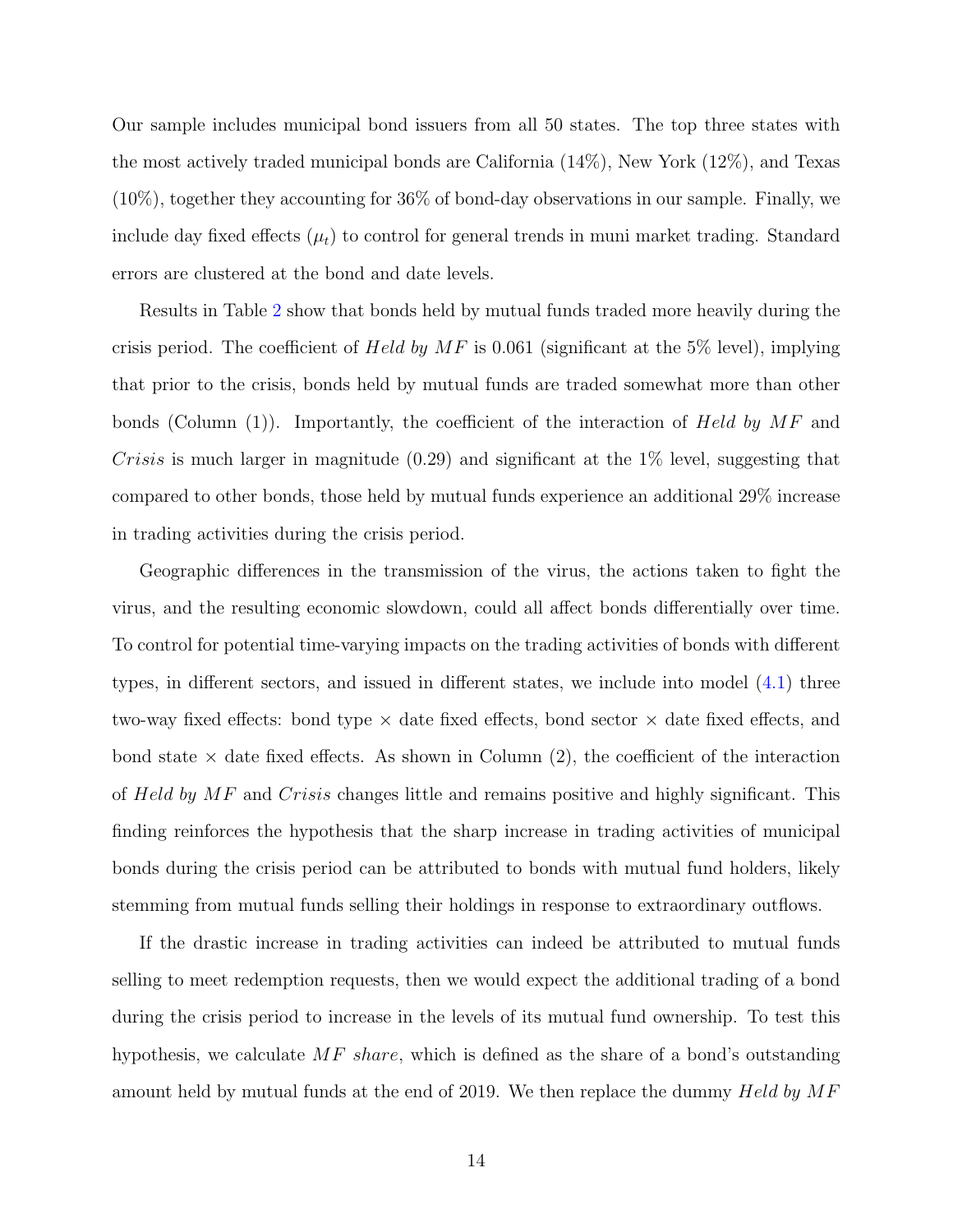with  $MF$  share and re-estimate Model [\(4.1\)](#page-12-2). Consistent with our hypothesis, Column (3) of Table [2](#page-43-0) shows that the coefficient of the interaction of MF share and Crisis is positive and highly significant, implying that trading volume increases more in bonds held more by mutual funds during the crisis period. Controlling for potential time varying impacts of the evolution of the pandemic on different kinds of bonds does not change our results (Column  $(4)$ .

## 4.2 Dealer intermediation and municipal bond liquidity during crisis

Whether liquidity demands from mutual funds pose a threat to bond market stability depends in large part on dealers' liquidity provision. The muni market could withstand large sell-offs by mutual funds if dealers step up to absorb these sales. While a number of papers have studied dealers' liquidity provisions in the corporate bond markets, especially during stress times (see, for examples, [Bao, O'Hara, and Zhou](#page-32-7) [\(2018\)](#page-32-7), [Bessembinder, Jacobsen, Maxwell,](#page-32-6) [and Venkataraman](#page-32-6) [\(2018\)](#page-32-6), [Dick-Nielsen and Rossi](#page-32-10) [\(2019\)](#page-32-10), [Schultz](#page-35-7) [\(2017\)](#page-35-7), and [O'Hara and](#page-34-0) [Zhou](#page-34-0) [\(2020a\)](#page-34-0)), little is known about how dealers respond to excessive selling pressures in the muni markets during market stress.

To understand the role dealers play in transmitting mutual fund fragility risks, we study dealer trading behavior and the resulting inventory changes around the crisis period. Figure [4](#page-39-0) shows dealers' aggregate cumulative inventory changes since the beginning of 2020, separately in bonds held by mutual funds and those not. Although dealers occasionally buy more bonds held by mutual funds than by others in January and early February of 2020, their cumulative inventories in these two groups of bonds are at similar levels in late February. Starting about two weeks prior to the beginning of massive mutual fund redemptions on March 9, dealers accumulate more inventories in bonds held by mutual funds than in other bonds, potentially reflecting some mutual funds' efforts to build up their cash reserves in anticipation of potential redemptions. Meanwhile, dealers seem to sell some of the bonds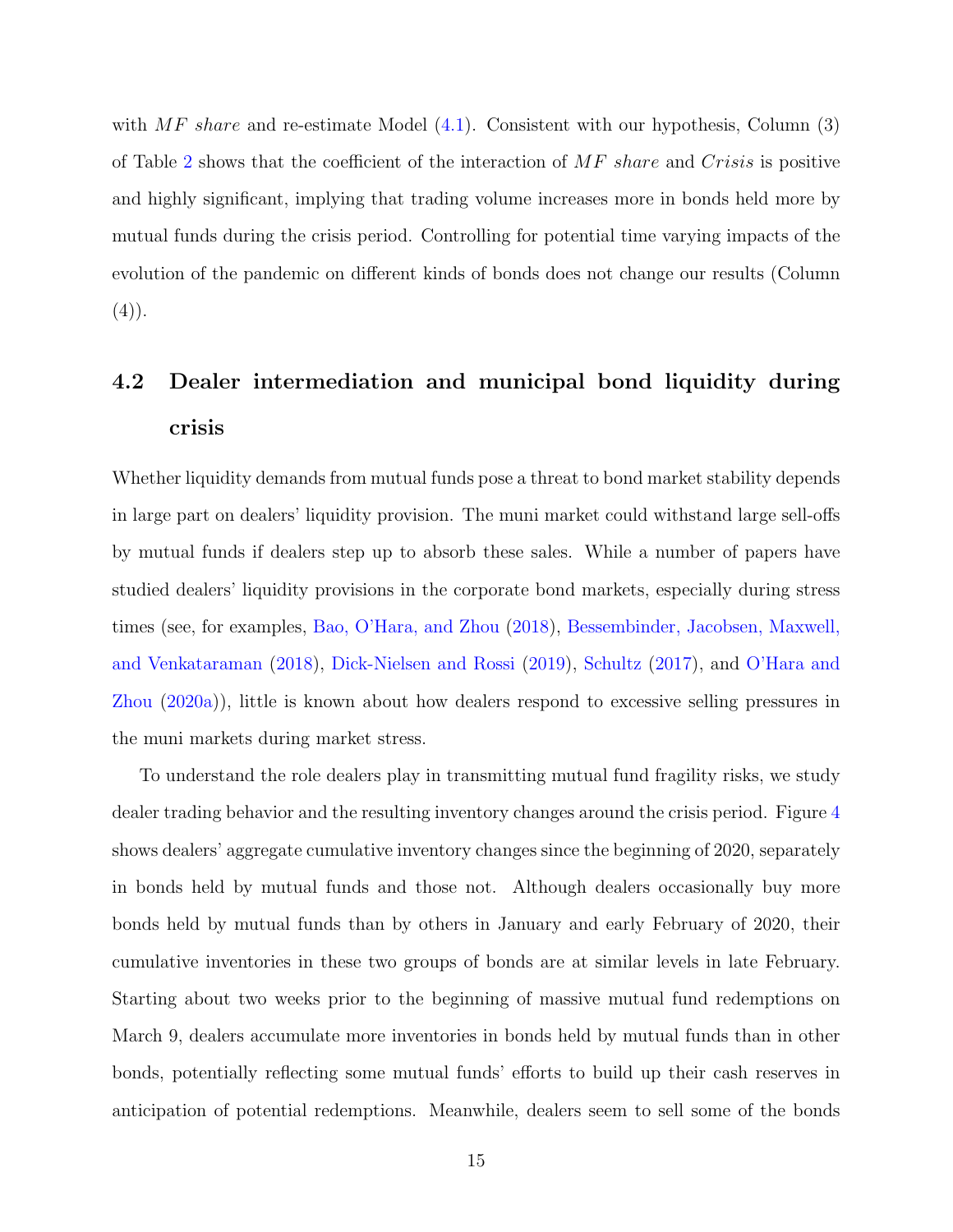not held by mutual funds to free up their balance sheets to accommodate sales by mutual funds.

When large outflows from mutual funds start on March 9, however, dealers quickly shift to selling bonds which are likely to face usual high selling pressures from mutual funds. During the two-week crisis period, dealers' cumulative inventories in bonds held by mutual funds drop by over 50%, while those in other bonds continue their gradual decline since late February. This finding suggests that although muni dealers purchased some bonds sold by mutual funds before the onset of the crisis, they stop absorbing such shocks when mutual funds suffer large redemptions during the crisis. Rather, dealers' drastic reverse of positions when liquidity is needed the most seems likely to exacerbate the fragility risks posed by mutual fund runs when the muni market is under stress.

To formally test these effects, we measure dealers' trading using *Dealer Net Purchase*<sub>i,t</sub>, defined as the difference between dealers' aggregate purchases from customers and their aggregate sales to customers in bond  $i$  on day  $t$ . We then use the sample that covers both the pre-crisis and the crisis periods (i.e., from February 24 to March 20), and estimate the following empirical model:

<span id="page-16-0"></span>
$$
Dealer Net Purchase_{i,t} = \alpha + \beta_1 \times MF \,Share_{i,t} + \beta_2 \times Crisis_t \times MF \,Share_{i,t}
$$

$$
+ \gamma \times X_{i,t} + \mu_{type} + \mu_{sector} + \mu_{state} + \mu_t + \epsilon_{i,t}, \quad (4.2)
$$

where MF Share<sub>i,t</sub> refers to the share of a bond i's outstanding amount held by mutual funds at the end of 2019. All the other variables are defined as in Model [\(4.1\)](#page-12-2).

Consistent with the overall patterns observed in Figure [4,](#page-39-0) Column (1) of Table [3](#page-44-0) shows that the coefficient of  $MF$  Share is positive and highly significant, suggesting that dealers accumulate greater inventories in bonds held more heavily by mutual funds during the pre-crisis period. Moreover, the interaction of MF Share and Crisis is not only negative and highly significant, but also carries a substantially larger magnitude compared with the coefficient of MF Share. This result implies that dealers' inventories decline more in bonds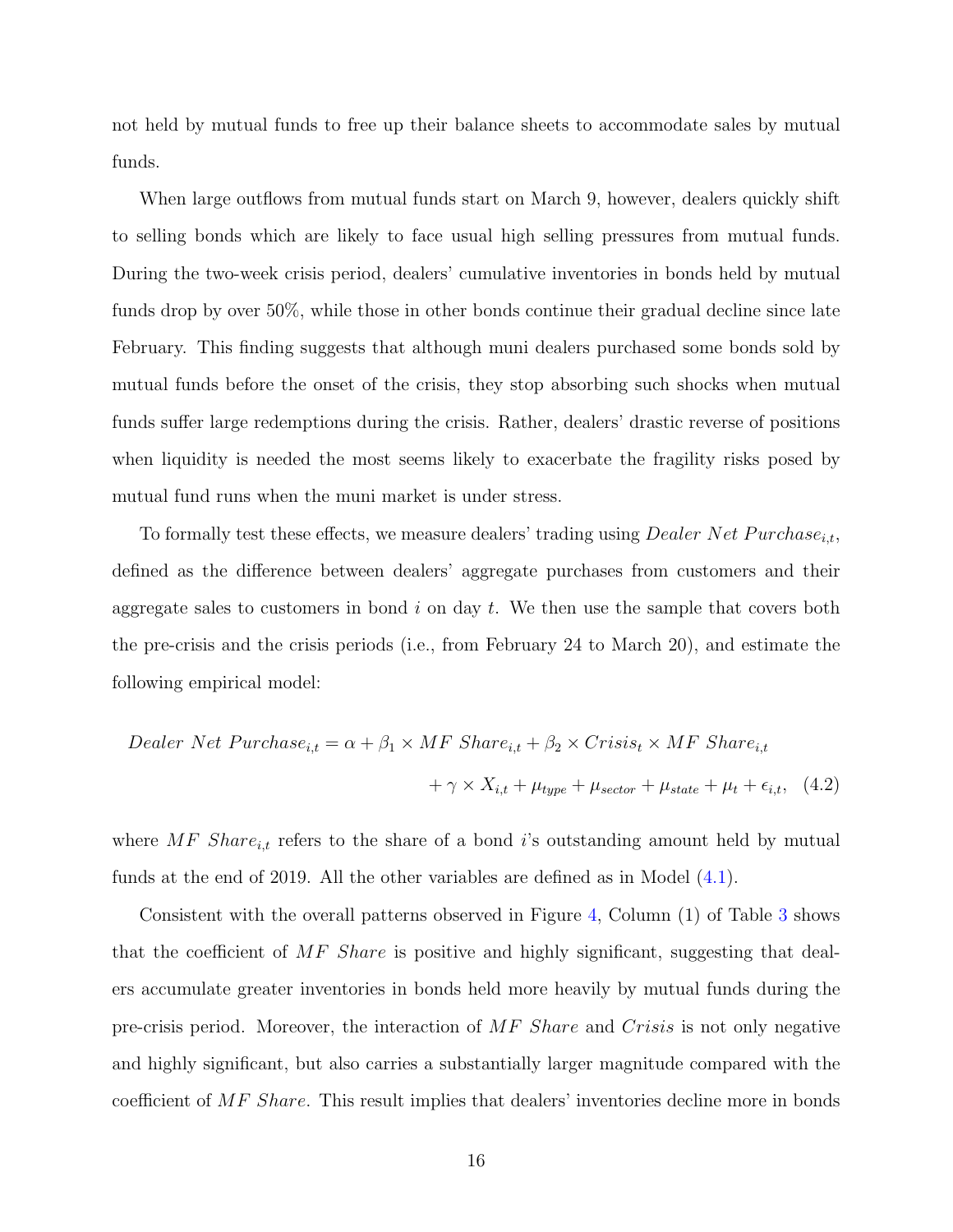that are likely facing greater selling pressures from mutual funds in the crisis period. Controlling for potential time-varying impacts of the evolution of the Covid-19 pandemic does not change our results (Column (2)).

How does muni market liquidity move with the pullback by dealers when facing large selloffs by mutual funds? To address this question, we adopt a transaction cost measure as in [Hendershott and Madhavan](#page-34-13) [\(2015\)](#page-34-13). Specifically, we capture a municipal bond's transaction cost by measuring its price impact, and we use the closest in time inter-dealer trade in that bond as a benchmark price:

<span id="page-17-0"></span>
$$
Cost_j = \ln(Trade\ Price_j/Benchmark\ Price_j) \times Trade\ Sign_j,\tag{4.3}
$$

where  $Trade\ Price_j$  refers to the transaction price for a customer trade j, Benchmark Price<sub>j</sub> is the transaction price for the prior interdealer trade, and  $Trade\ Sign_j$  is an indictor variable for whether the customer is buying or selling from the dealer. Trade  $Sign_i$  takes the value of +1 for a customer purchase and  $-1$  for a customer sale. We multiply  $Cost_j$  by 100 to compute transaction cost in percent. Given that most municipal bonds trade only sporadically, we require the benchmark inter-dealer trade to occur within one week prior to the customer trade. To reduce potential noise in the transaction cost measures, we remove negative cost estimates and winsorize non-negative cost measures at the top 1% level.

As shown in Figure [5,](#page-40-0) muni market liquidity deteriorates precipitously. In January and February, average transaction costs in bonds held by mutual funds are largely the same as those in other bonds. However, in early March, transaction costs in both groups of bonds climb higher, with those in bonds held by mutual funds increasing substantially faster. The gap in transaction costs between the two groups of bonds widens sharply and peaks at 25 basis points right before the Federal Reserve announces a series of credit and liquidity facilities to ease market conditions.

These overall movements in muni market liquidity, however, could suffer from potential selection biases. As the transaction cost measure can only be estimated for bond-days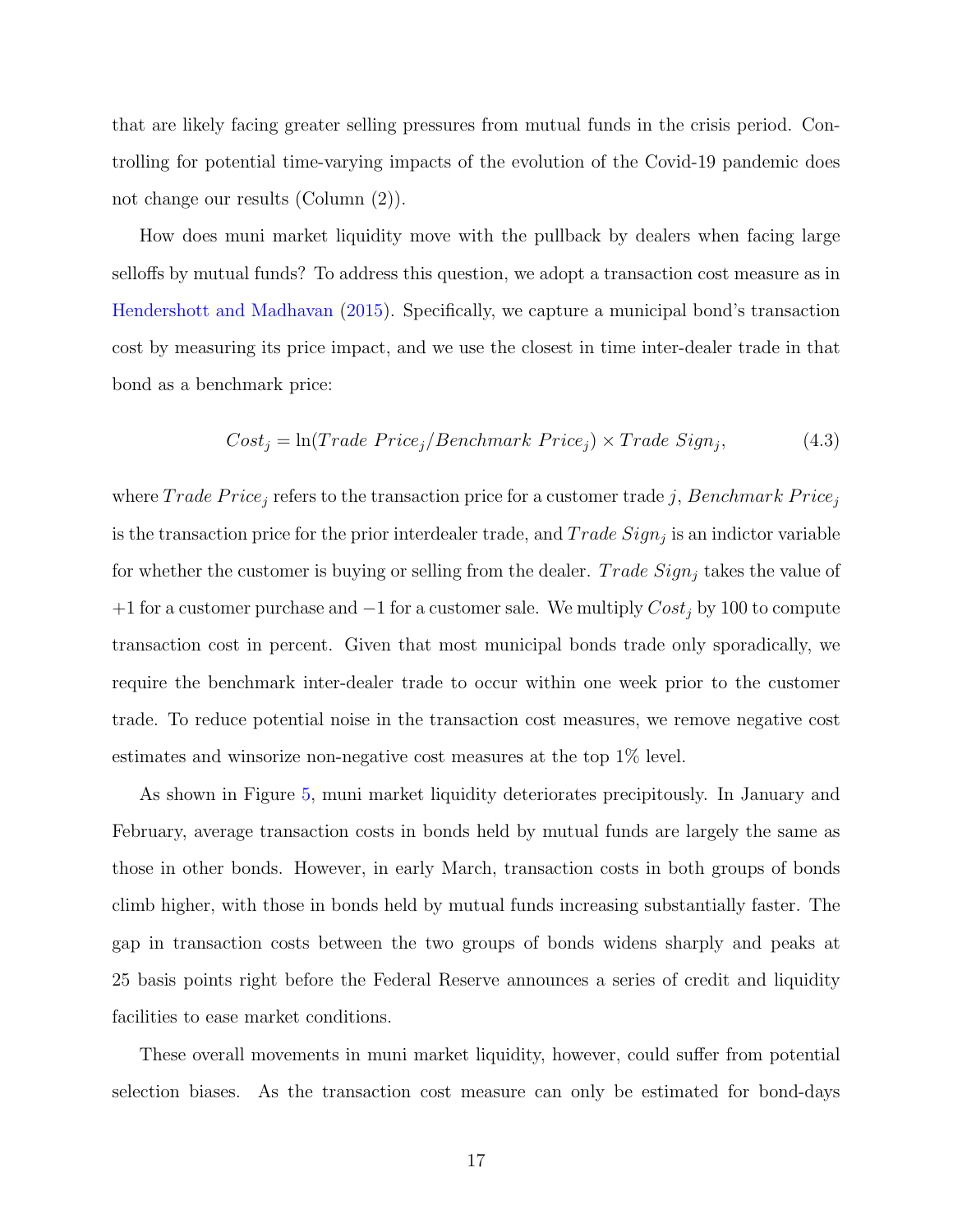with completed trades, average transaction costs plotted in Figure [5](#page-40-0) could reflect time series changes in the sample of bonds used for estimation. To control for potential sample selection biases, as well as the impact of bond characteristics on liquidity, we continue to focus on the sample that spans both the pre-crisis and the crisis periods and re-estimate Model [\(4.2\)](#page-16-0) by replacing Dealer Net Purchase<sub>i,t</sub> with  $Cost_{i,t}$ , which is the volume weighted average cost for trades in bond  $i$  on day  $t$ .

Results in Column (3) of Table [3](#page-44-0) show that muni market liquidity deteriorates more in bonds that are likely facing large sell-offs by mutual funds during the crisis. Although transaction costs are lower in bonds held more by mutual funds during the pre-crisis period, they increase significantly more in these bonds during the crisis period. The coefficient of the interaction of MF Share and Crisis declines somewhat when controlling for two-way fixed effects, suggesting that the evolution of the pandemic could have imposed different liquidity effects on different bonds over time. Nevertheless, this coefficient remains positive and highly significant. These results highlight the potential liquidity strains arising from the interplay of mutual fund redemptions and dealer pullbacks when markets are under stress.

## 4.3 Mutual fund flow-induced trading and price impact during crisis

So far, we use the share of a bond's outstanding amount held by mutual funds, i.e.,  $MF$  Share, to proxy for the potential fire sales risks that mutual funds can introduce to that bond. To address the concern that holding share by mutual funds might not be sufficient to capture the potential sell-offs due to fund redemptions, we establish the link between mutual fund outflows and muni trading through mutual funds' CUSIP-level holding information. We then test whether a bond experiences more intensive trading when its mutual fund holders face larger redemptions in recent days.

Specifically, we focus on municipal bonds that are held by mutual funds as of the end of 2019 and analyze the impact of mutual fund flows on their trading activities during the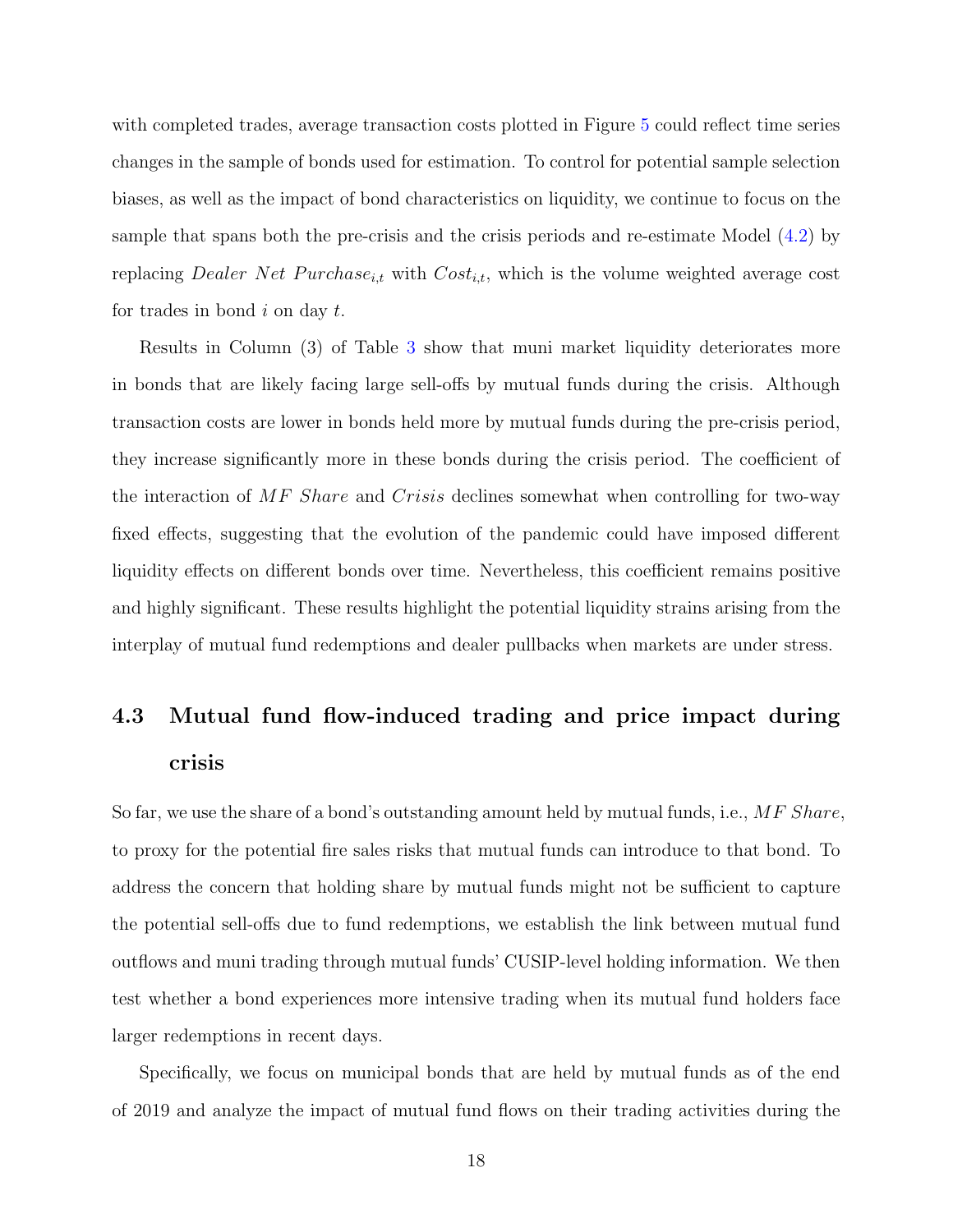crisis period (i.e., from March 9 to March 20, 2020). As a baseline, we start by estimating the following empirical model:

<span id="page-19-0"></span>
$$
log(Trading Volume_{i,t}) = \alpha + \beta_1 \times MF\ Shar{e_{i,t}} +
$$
  

$$
\gamma \times X_{i,t} + \mu_{type} + \mu_{sector} + \mu_{state} + \mu_t + \epsilon_{i,t}, \quad (4.4)
$$

where the dependent variable is the logarithm of trading volume in municipal bond  $i$  on day t, MF Share<sub>i,t</sub> refers to the share of a bond i's outstanding amount held by mutual funds at the end of 2019, and all the other variables are defined as in Model [\(4.1\)](#page-12-2). Standard errors are clustered at the bond and date levels.

Consistent with our earlier findings, Column (1) of Table [4](#page-45-0) shows that during the crisis period, trading volume is substantially higher for bonds held more by mutual funds. To flesh out the impact of mutual fund flows on municipal bond trading activities, we then construct a bond-level mutual fund flow measure,  $3Day Outflow_{i,t}$ , which is defined as:

$$
3Day Outflow_{i,t} = \frac{\sum_{k=1}^{K} Holding\,\,Amount_{i,k} \times Outflow_{k,t-2,t}}{\sum_{k=1}^{K} Holding\,\,Amount_{i,k}},\tag{4.5}
$$

where  $Outflow_{k,t-2,t}$  is fund k's cumulative percentage outflows (adjusted for fund returns) over the most recent three business days (i.e., from day  $t-2$  to day t), and Holding Amount<sub>i,k</sub> is the dollar amount of municipal bond  $i$  held by fund  $k$  as of the end of 2019. Therefore,  $3Day Outflow_{i,t}$  represents on average how much outflow bond i's mutual fund holders have suffered over the most recent three business days, weighted by each investing fund's holding amount of that bond.

We then include both  $3Day Outflow$  and its interaction with  $MF$  Share as additional explanatory variables and re-estimate Model [\(4.4\)](#page-19-0). If trading increases in bonds held more heavily by mutual funds (i.e., with higher  $MF\,Share)$ , we should expect this trading activity to increase more when the holding funds experience larger outflows. Indeed, as Column (2) of Table [4](#page-45-0) shows, the coefficient of the interaction of  $MF$  Share and 3Day Outflow is positive and highly significant, suggesting that higher trade volume in bonds held by mutual funds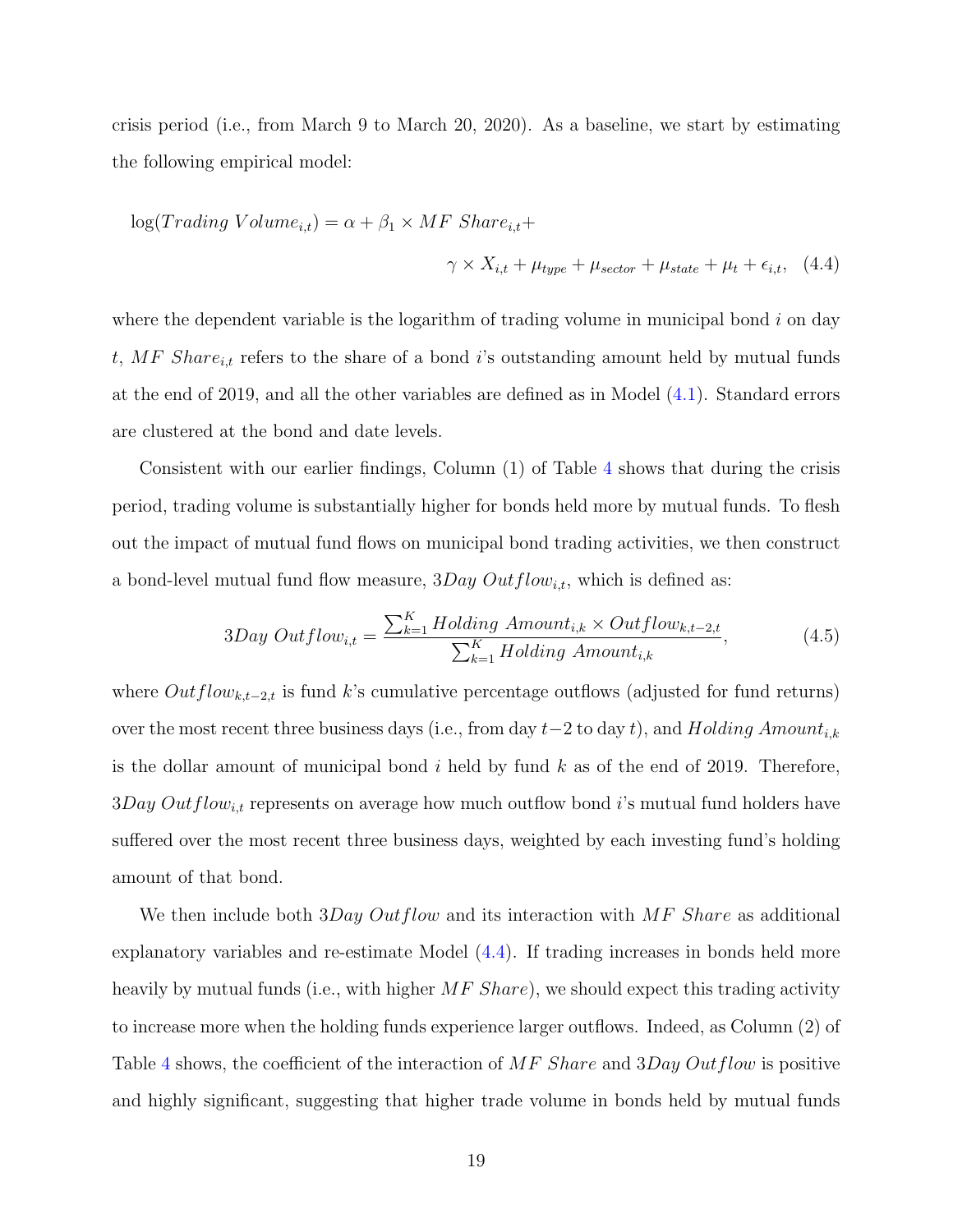is likely induced by fund outflows. The coefficient of  $3Day Outflow$  is not significant, as outflows from mutual funds affect trading in a bond only when they hold a non-zero share in the bond. Again, controlling for time-varying effects of the pandemic does not change our results (Column  $(3)$ ). Together, these results lend support to using the MF Share measure in capturing potential fire sales risks originating from mutual fund outflows.

Our results show that mutual fund outflows induced excessive trading in the muni market during the crisis time. Such trading pressure, accompanied by dealers' unwillingness to absorb shocks, could further exacerbate market conditions and depress municipal bond prices. To analyze the potential price impact of mutual fund flow-induced trading, we focus on the crisis period and estimate the following empirical model for bonds held by mutual funds:

Yield  $Spread_{i,t} = \alpha + \beta_1 \times MF \;Share_{i,t} +$ 

<span id="page-20-0"></span>
$$
\gamma \times X_{i,t} + \mu_{type} + \mu_{sector} + \mu_{state} + \mu_t + \epsilon_{i,t}, \quad (4.6)
$$

where the dependent variable is yield spread (adjusted for both federal and state taxes, relative to same-maturity treasury bond yield) for bond  $i$  on day  $t$ , calculated as in [Schwert](#page-35-9) [\(2017\)](#page-35-9). All other variables are defined as in Model [\(4.4\)](#page-19-0) and standard errors are clustered at the bond and date levels.

Table [5](#page-46-0) shows that mutual fund flow-induced trading is likely to have pushed yield spreads higher during the crisis period. Column  $(1)$  shows that MF Share has a significantly positive coefficient, suggesting that among bonds with mutual fund holders, those held more heavily by mutual funds experience larger increases in yield spreads during the crisis time. We also include 3Day Outflow and its interaction with  $MF$  Share as additional explanatory variables and re-estimate Model [\(4.6\)](#page-20-0). Column (2) shows that the coefficient of the interaction term is positive and significant, suggesting that large mutual fund redemptions exert substantial price pressure on munis during the crisis. This finding points to the potential destabilizing effects of mutual funds flows on the muni market. Our results change little when controlling for various two-way fixed effects (Column (3)).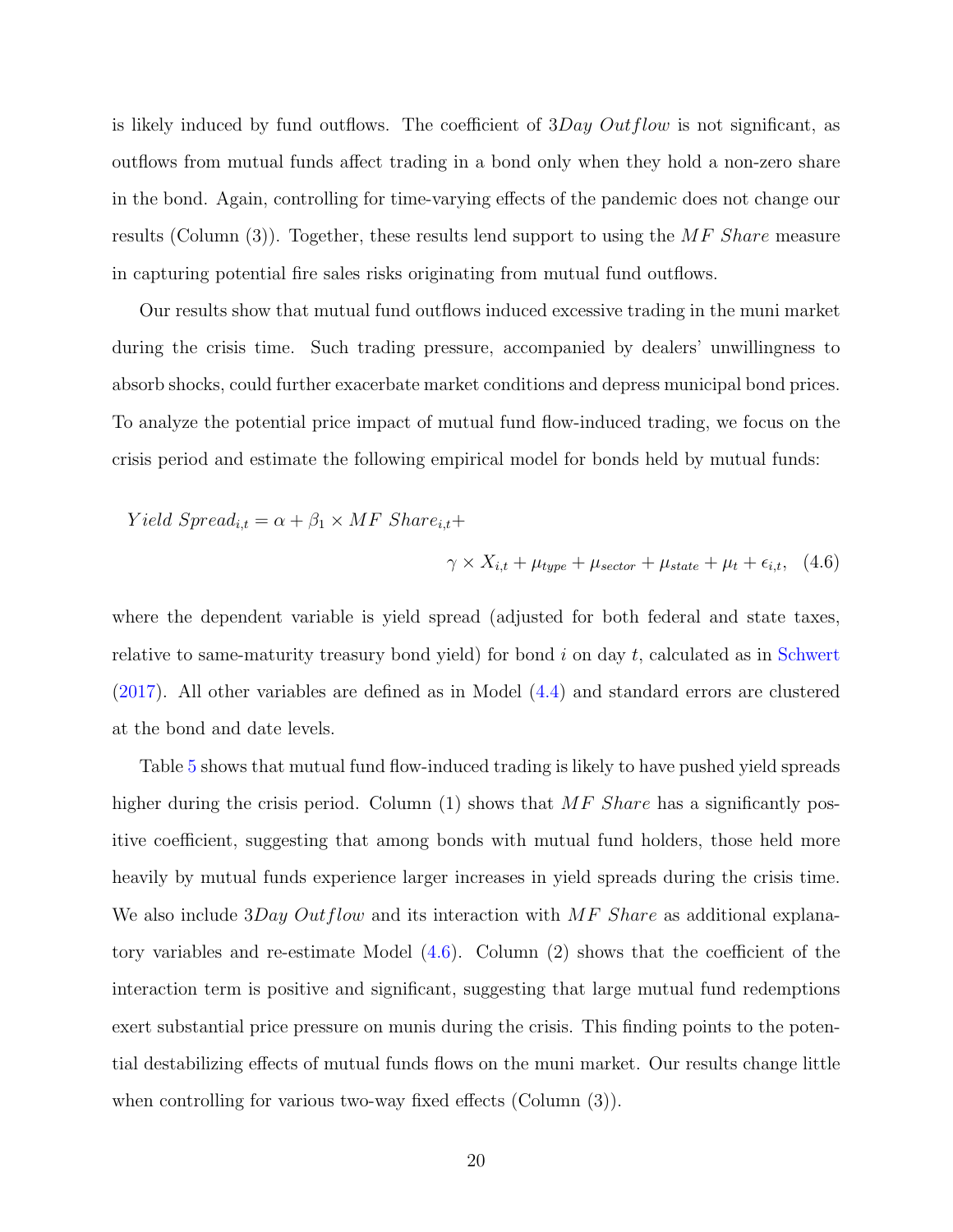### <span id="page-21-0"></span>5 The aftermath of the crisis

Given our findings of the destabilizing effects of muni fund runs and the accompanying selloffs on muni prices during the crisis period, we now explore whether such fragility risks carry pricing implications even after the stabilization of mutual fund flows. We focus on the post-crisis period and start by examining how dealers' behaviors and liquidity conditions changed for bonds with higher exposures to potential mutual fund fragility risks. We then directly test whether fragility risks are priced in muni yield spreads. We also explore several sources of mutual fund fragility risks stemming from funds' portfolio exposures and examine how they affect muni prices. Finally, we conduct additional analyses to rule out alternative explanations for our findings.

#### 5.1 Dealer liquidity provision in the post-crisis era

Massive redemptions from muni funds subsided shortly after the Federal Reserve announced a series of measures intended to aid municipalities and ease market conditions. In particular, muni fund flows largely normalize in April, and in May muni funds start to attract consecutive inflows (Figure [2\)](#page-37-0). Interestingly, dealers continue to lower their inventories in bonds held by mutual funds after the stabilization of mutual fund flows (Figure [4\)](#page-39-0). Over our sample period from the start of 2020 to July 17, 2020, dealers' cumulative inventories in these bonds decline by over \$1 billion on net. This is particularly intriguing, as for bonds not held by mutual funds, dealers shift back to buying shortly after the Fed's interventions in late March, and their inventories in these bonds change little since the beginning of May, staying close to their levels seen at the beginning of 2020.

Post-crisis dealer behavior in the muni market contrasts sharply with that in the corporate bond market which also suffered extraordinary mutual fund outflows at the height of the crisis.[18](#page-21-1) [O'Hara and Zhou](#page-34-0) [\(2020a\)](#page-34-0) find that as in the muni markets, dealers are net sellers

<span id="page-21-1"></span><sup>18</sup>For studies on corporate bond mutual fund outflows during the Covid-19 crisis, see [Falato, Goldstein,](#page-33-1) and Hortaçsu  $(2020)$ , and [Ma, Xiao, and Zeng](#page-34-6)  $(2020)$ .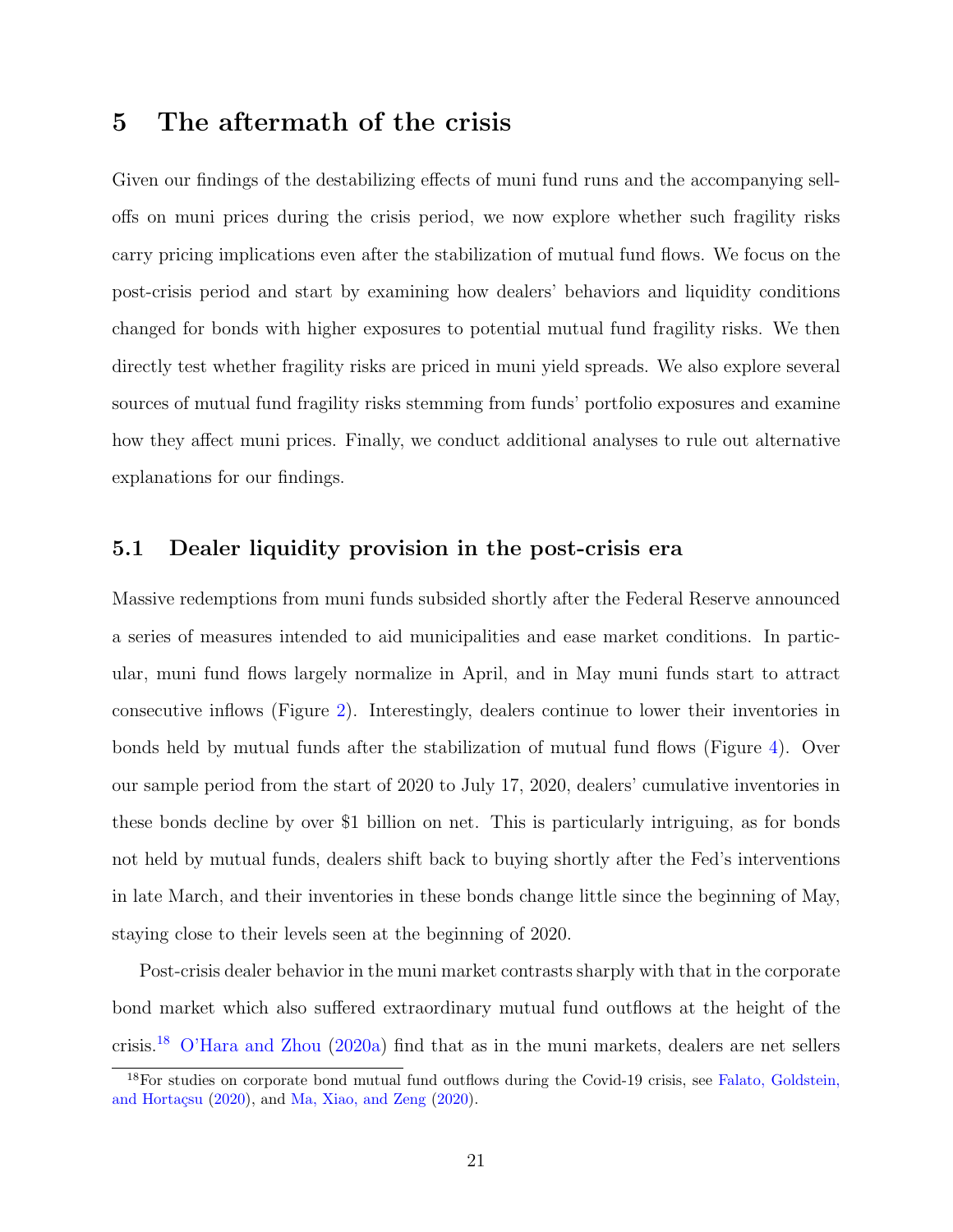in the corporate bond market during the two weeks leading up to the Fed's interventions. However, corporate bond dealers start to increase their inventories immediately after March 23 and by mid-May, their inventories have risen to substantially higher levels than they were at the beginning of February.

The stark contrast between dealers' behavior in the muni and corporate bond markets potentially reflects different Federal Reserve measures taken in the two markets. In the corporate bond market, the announcement of the SMCCF substantially reduced dealers' concerns on turning around their inventories, thereby increasing their willingness to provide liquidity [\(O'Hara and Zhou](#page-34-0) [\(2020a\)](#page-34-0)). However, there is no comparable facility directly targeting the muni secondary market. In fact, municipal-oriented facilities target the primary market (MLF), or the short-term municipal bond markets (MMLF and CPFF), or a small subset of dealers (PDCF). Without the Federal Reserve essentially acting as market maker of last resort, and facing the perennial problem of limited ways to hedge risk in municipal bonds, it seems likely that dealers kept shrinking their inventory of municipal bonds that bear potential mutual fund fire sale risks. Consistent with dealers' unwillingness to intermediate municipal bonds exposed to greater mutual fund fragility risks, transaction costs in bonds held by mutual funds remain elevated compared to other bonds after April (Figure [5\)](#page-40-0).

We formally test whether dealers reduce their inventories on bonds bearing potential mutual fund fragility in the post-crisis era, and whether such bonds incur higher transaction costs. We use a bond-day sample spanning from January 2 to July 17, 2020 (excluding March and April) and estimate the following empirical model:

<span id="page-22-0"></span>
$$
Cumu Inv Chg_{i,t} = \alpha + \beta_1 \times PostCrisis_t + \beta_2 \times MF \,Share_{i,t} +
$$
\n
$$
\beta_3 \times PostCrisis_t \times MF \,Share_{i,t} + \gamma \times X_{i,t} + \mu_{type} + \mu_{sector} + \mu_{state} + \mu_t + \epsilon_{i,t}, \quad (5.1)
$$

where  $Cumu \ Inv \ Chg_{i,t}$  refers to the cumulative dealer inventory changes in bond i since the beginning of 2020. MF  $Share_{i,t}$  is the share of a bond i's outstanding amount held by mutual funds at the most recent quarter-end.  $PostCrisis_t$  is a dummy that takes the value one for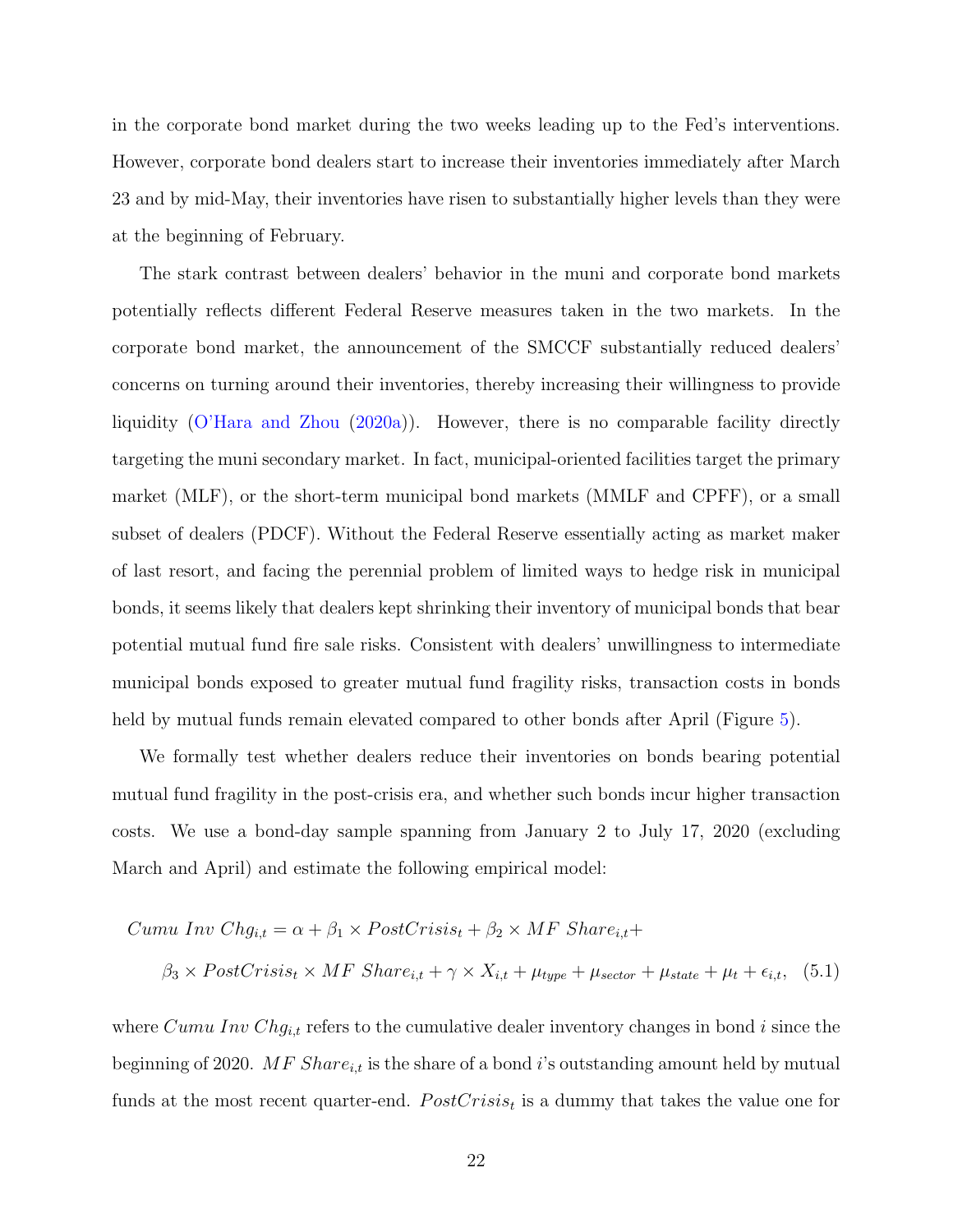the period from May 1 to July 17, 2020.  $X_{i,t}$  represents a set of bond characteristics, including the numeric composite credit rating, coupon rate, number of years since issuance, number of years to maturity, the logarithm of total par amount outstanding, and the logarithm of trading volume. Bond type, sector, and state fixed effects are all controlled for, and standard errors are clustered at the bond and date levels.

We exclude March and April from our regression sample to minimize the direct and immediate impact of mutual fund runs and the following government interventions on the dynamics in the muni market during the post-crisis period. Given that municipal mutual funds have experienced persistent inflows since the start of May (as they did in January and February), we have no reasons to believe that mutual fund redemptions directly drive the post-crisis dynamics in the muni market. Rather, it is more likely that the salient destabilizing role played by mutual funds during the crisis and the lingering credit concerns have reshaped dealers' and investors' perceptions of the potential fragility risks posed by municipal mutual funds.

Results presented in the first three columns of Table [6](#page-47-0) support our contention that fear for potential fire sales by mutual funds has greatly affected dealers' willingness to take inventories of bonds bearing such risks. Column  $(1)$  shows that the coefficient of  $PostCrisis$ is negative and highly significant, suggesting that compared to their levels in January and February, dealers' cumulative inventories of municipal bonds were lower in the post-crisis period. More importantly, even after the stabilization of fund flows, dealers' cumulative inventories decline more in bonds more heavily held by mutual funds, as suggested by the negative and highly significant coefficient of the interaction of  $MF$  Share and  $PostCrisis$ . Controlling for time trends (which renders the  $PostCrisis$  dummy redundant) does not affect our results (Column (2)). Our results change little when we control for potential time-varying impacts of bond characteristics due to the evolution of the pandemic (Column  $(3)$ ).

Consistent with dealers' scaled-down inventories in bonds held more heavily by mutual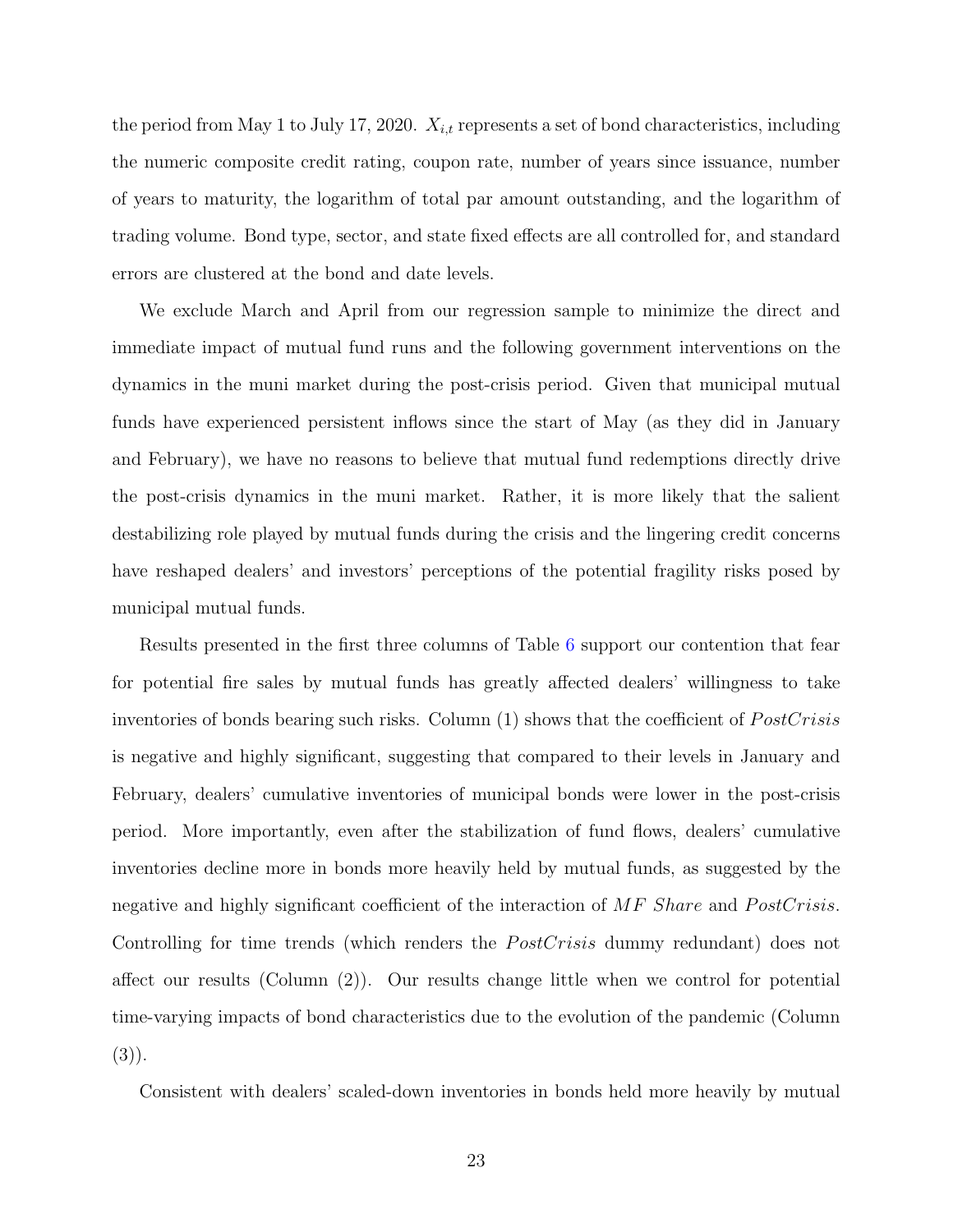funds during the post-crisis period, we find that transaction costs increase more in these bonds. We re-estimate model [\(5.1\)](#page-22-0) by replacing  $Cumu \ Inv \ Chg_{i,t}$  with  $Cost_{i,t}$  using the same sample and report the regression results in the last three columns of Table [6,](#page-47-0) with  $Cost_{i,t}$ defined in Equation  $(4.3)$ . Column  $(4)$  shows that the coefficients of both *PostCrisis* and the interaction of  $MF$  Share and  $PostCrisis$  are positive and highly significant, suggesting that it is more costly to trade municipal bonds in the post-crisis period, especially for bonds with higher mutual fund holding shares. Controlling for time trends and potential time varying effects of the pandemic again does not change our conclusion qualitatively (Columns (5) and (6)).

#### 5.2 The Pricing implications of mutual fund fragility risks

The vulnerabilities of mutual funds to sudden withdrawals by investors and the associated market destabilizing impact substantially changed dealer behavior and liquidity conditions in the post-crisis muni market, especially for bonds with higher mutual fund exposures. Such large impacts are likely to carry pricing implications for the muni market. All else being equal, bonds bearing greater potential risks of mutual fund fire sales are likely to be shunned by investors, especially when liquidity provision in these bond may be scarce when needed the most.

In this subsection, we analyze whether fragility risks posed by mutual funds are priced in muni yield spreads in the post-crisis period. Figure [6](#page-41-0) shows a persistent wedge between the yield spreads of bonds held by mutual funds and those that are not in the post-crisis period. To formally test this finding, we use the sample that spans the period from January 2 to July 17, but excludes March and April, and estimate the following panel regression:

$$
Yield\ Spread_{i,t} = \alpha + \beta_1 \times PostCrisis_t + \beta_2 \times Held\ by\ MF_{i,t} +
$$

<span id="page-24-0"></span> $\beta_3 \times PostCrisis_t \times Held$  by  $MF_{i,t} + \gamma \times X_{i,t} + \mu_{type} + \mu_{sector} + \mu_{state} + \mu_t + \epsilon_{i,t}$ , (5.2)

where Yield  $Spread_{i,t}$  refers to the tax-adjusted yield spread of bond i on day t. Held by  $MF_{i,t}$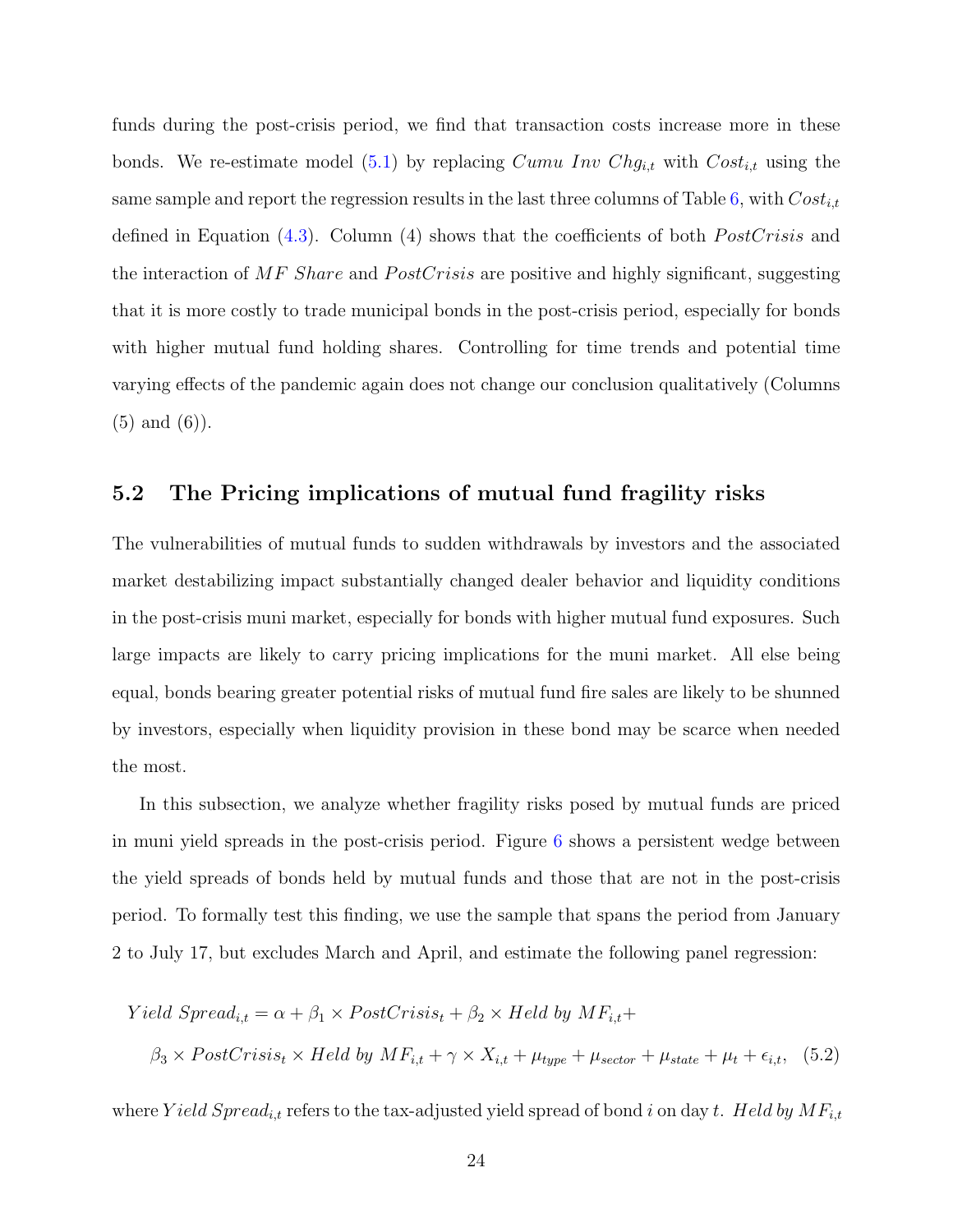is a dummy that equals to one if the bond is held by mutual funds as of the most recent quarter-end. All other variables are defined as in Model [\(5.1\)](#page-22-0). Standard errors are clustered at the bond and date levels.

Table [7](#page-48-0) shows that the effect of mutual fund ownership on the pricing of municipal bonds changes after the crisis. In Column  $(1)$ , the coefficient of Held by MF is negative and highly significant, suggesting that prior to the recent crisis, bonds held by mutual funds exhibit lower yield spreads than other bonds.<sup>[19](#page-25-0)</sup> However, during the post-crisis period, yield spreads of municipal bonds increase substantially more in bonds with mutual fund exposures, as implied by the positive signs of both the *PostCrisis* dummy, and the interaction of *PostCrisis* and Held by  $MF$ , both significant at the 1% levels. The results are also economically meaningful. While yield spreads for bonds not held by mutual funds increase by 112 basis points (bps), those for bonds with mutual fund holders increase by additional 34 bps. We find similar results when re-estimating Equation  $(5.2)$  by replacing Held by MF with MF Share (Column (2)). As shown in Figure [1,](#page-36-0) the Covid-19 pandemic continues to evolve during the post-crisis period as muni yield spreads remain elevated compared to their levels in January and February. Therefore, credit risks could also move differently depending on how the sources of revenues and the geographic locations of the municipalities for these bonds are affected by the evolution of the pandemic. We control for the general time trends (Column (3)) and potential time-varying differential impact of the pandemic on yield spreads of different groups of bonds (Column (4)). Our results remain robust.

## 5.3 What is the mechanism? Sources of mutual fund fragility and their pricing implications

Our results on the pricing of mutual fund fragility risks are obtained for the post-crisis period, during which muni funds have attracted persistent inflows. Although the muni market faced

<span id="page-25-0"></span><sup>19</sup>This could potentially be attributed to mutual funds generally investing in more actively traded bonds that tend to be more liquid.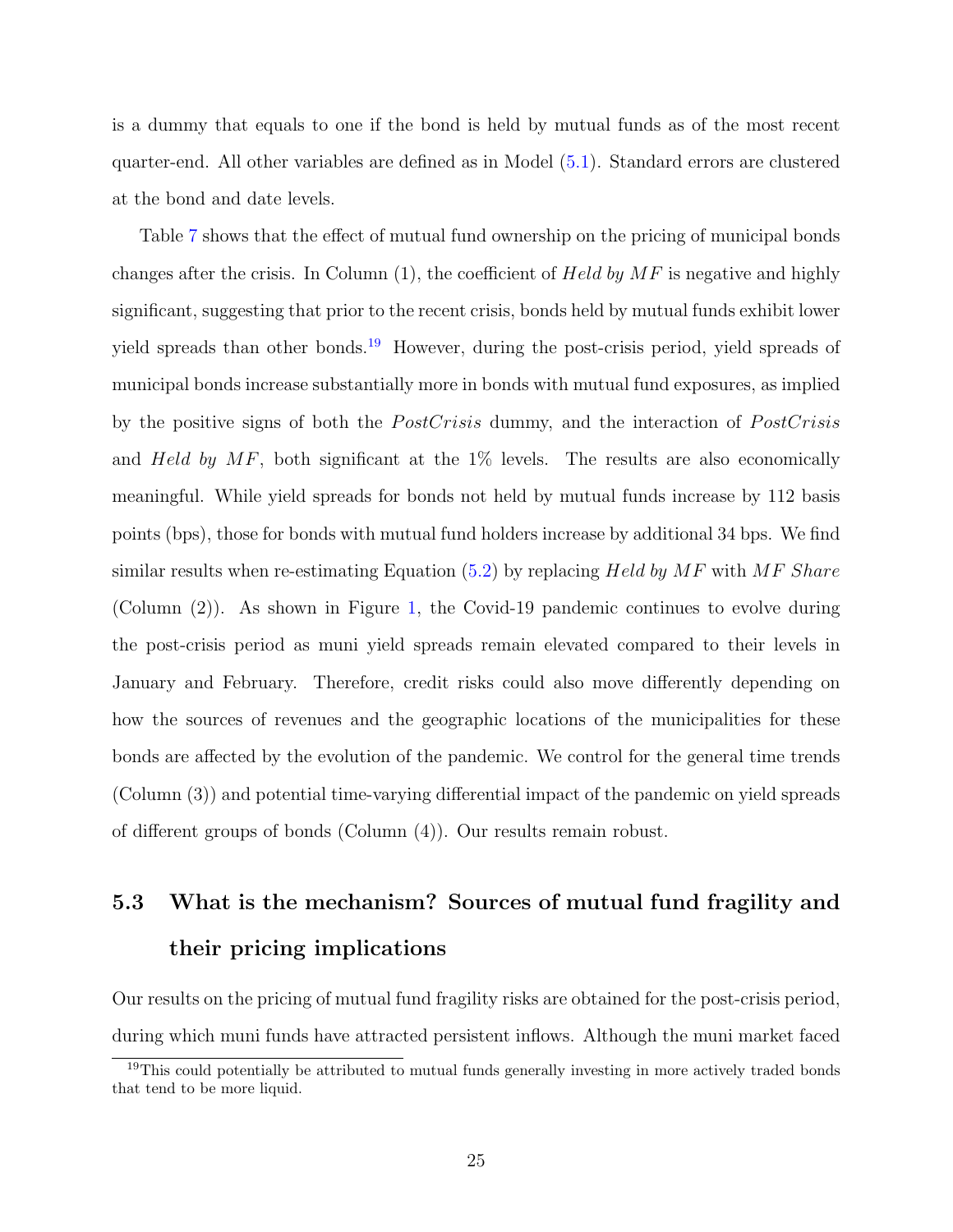no immediate selloffs induced by mutual fund redemptions during this time period, the on-going nature of the pandemic is certainly consistent with the fear that investors could run again on mutual funds. To investigate the implications of mutual fund fragility for the muni markets, we examine multiple fragility sources stemming from mutual fund portfolio exposures, and study their impact on the pricing of mutual fund fragility risks.

Earlier, we showed that during the crisis period mutual funds' destabilizing effects on the muni market mainly result from massive redemptions by muni fund investors. We now explore fund-level factors that could drive investor outflows in times of stress, and link those latent fragility sources to the pricing of individual bonds. We estimate three measures of mutual fund fragility risks identified by Falato, Goldstein, and Hortaçsu  $(2020)$  as important factors in driving investment fund outflows during the Covid-19 crisis. These are a fund's exposure to sectors most hit by the Covid-19 pandemic, the average maturity of a fund's portfolios, and the average illiquidity levels of a fund's portfolios. We group munis into subsamples based on their investing funds' aforementioned fragility sources, and we test whether the effects of mutual fund holding shares on muni yield spreads during the postcrisis period intensify when a bond's mutual fund is more susceptible to investor runs.

First, we expect the impact of MF Share on the yield spread of a municipal bond should be stronger when its investing funds' portfolios are more exposed to the pandemic. We estimate a fund's Covid exposure by calculating the fund's share of muni holdings in sectors hit hardest by the pandemic, defined as transportation, health & nursing care, and leisure as of the most recent quarter-end. We calculate a bond's mutual fund holders' Covid exposure by taking the average of Covid exposures across its investing funds, weighted by the amount held by each fund. Finally, we use the median bond's mutual fund Covid exposure to divide our post-crisis sample (from May 1 to July 17, 2020, excluding bonds not held by mutual funds) into large and small groups. We test the following model on each subsample:

<span id="page-26-0"></span>
$$
Yield\;Spread_{i,t} = \alpha + \beta \times MF\;Share_{i,t} + \gamma \times X_{i,t} + \sum \mu + \epsilon_{i,t},\tag{5.3}
$$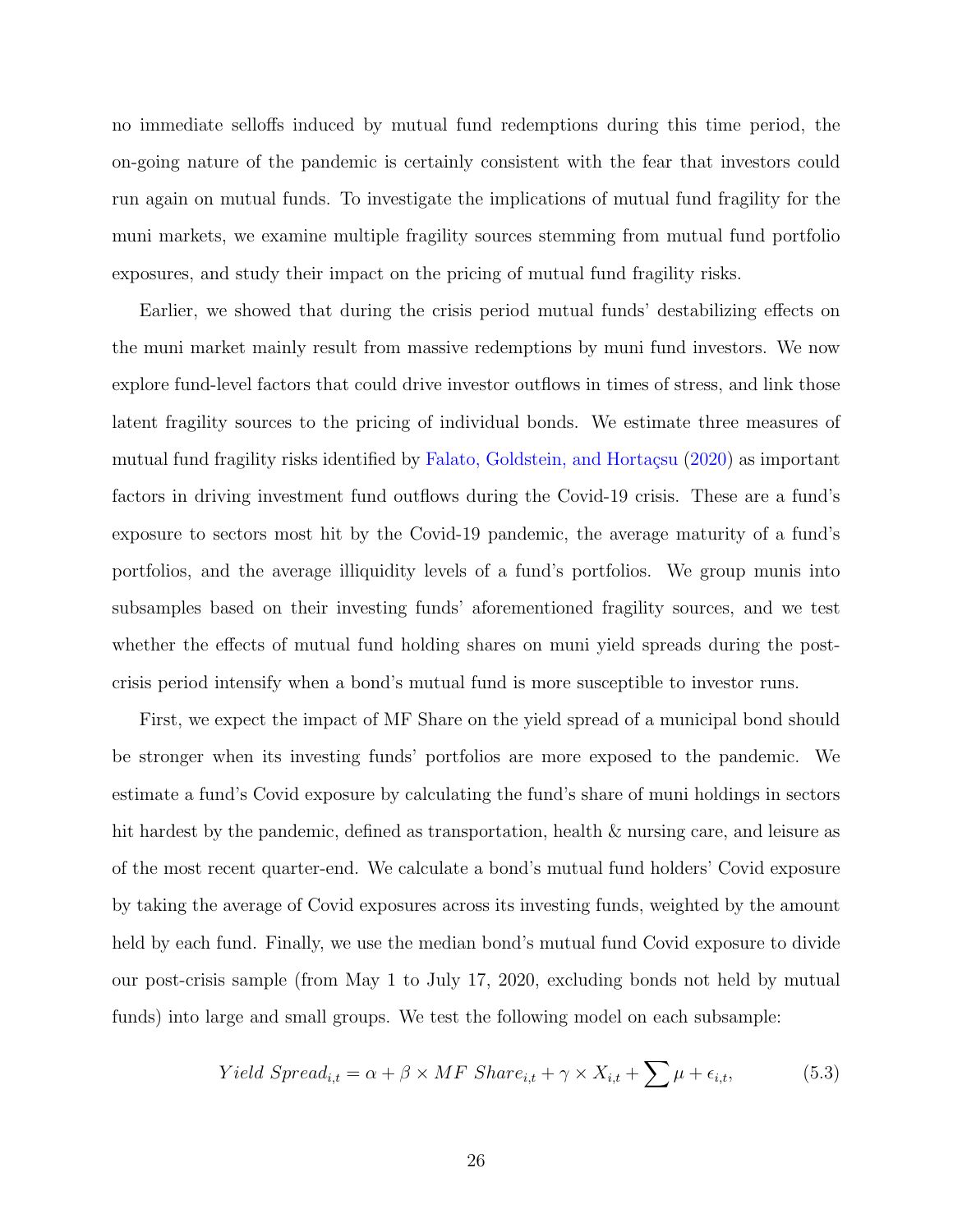where  $\sum \mu$  represent bond type, bond sector, bond state, date, bond type  $\times$  date, bond sector  $\times$  date, and bond state  $\times$  date fixed effects. Results in Columns (1) and (2) in Table [8](#page-49-0) support our hypothesis that the effect of MF Share on yield spreads gets stronger when a bond's holding funds are more vulnerable. The coefficient of  $MF$  Share is positive and highly significant in both subsamples, but its magnitude for the subsample of bonds with large Covid exposure is almost twice as big as that for the other subsample with small Covid exposure. The difference in the coefficient between the two subsamples is statistically significant at the 1% level.

Second, we expect funds holding longer maturity bonds to be more affected by market fluctuations given their higher interest rate risks, and hence more susceptible to greater outflow pressures. To test this conjecture, we start by estimating fund-level portfolio maturity by taking the average maturity of municipal bonds that a fund holds as of the most recent quarter-end, weighted by each bond's par amount held by the fund. We estimate a bond's mutual fund holders' portfolio maturity by averaging fund-level maturity measures across its investing funds, weighted by the par amount of the bond held by each fund. Finally, we split the post-crisis sample into two groups based on mutual fund holders' portfolio maturity of bonds, and re-estimate Equation [\(5.3\)](#page-26-0) on each of the two subsamples. Consistent with our expectation, Columns (3) and (4) in Table [8](#page-49-0) show that the coefficient of  $MF$  Share is substantially larger when bonds' mutual fund holders' portfolio maturities are longer, with the difference significant at the 5% level.

Lastly, the illiquidity of a fund's asset holdings can drive strategic complementarities among its investors when deciding to redeem their shares, as emphasized by [Chen, Goldstein,](#page-32-0) [and Jiang](#page-32-0) [\(2010\)](#page-32-0) and [Goldstein, Jiang, and Ng](#page-33-0) [\(2017\)](#page-33-0). The less liquid a fund's assets, the greater liquidity mismatch a fund exhibits, and the larger the incentives for investors to redeem ahead of others. If fund illiquidity exacerbates the tendency of investors to run and amplify fragility, the effects of mutual fund holding shares on muni yield spreads should be stronger when its investing funds hold less liquid assets.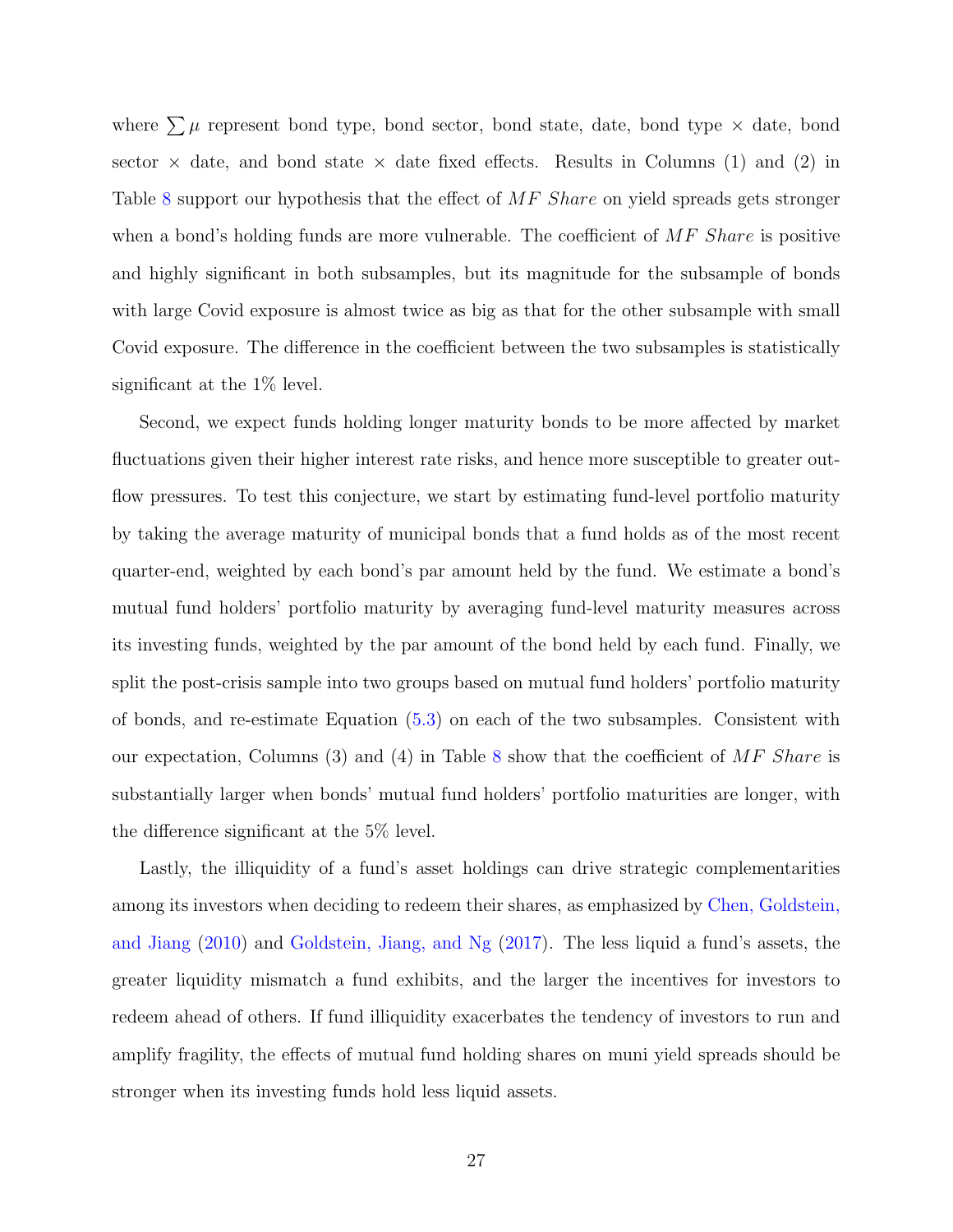Following Falato, Goldstein, and Hortaçsu [\(2020\)](#page-33-1), we estimate a fund's asset liquidity using the average credit rating of bonds that a fund hold as of the most recent quarter-end, weighted by the par amount of each bond held by the fund.<sup>[20](#page-28-0)</sup> We then calculate for each bond its average mutual fund holders' asset rating. Re-estimating Equation [\(5.3\)](#page-26-0) on subsamples created based on whether the average portfolio rating of a bond's mutual fund holders is above the median, we again find stronger pricing effects of mutual fund holding shares in the subsample with lower mutual fund holders' portfolio ratings.

Together, these results show that bond holdings by mutual funds carry important implications for municipal bond pricing in the post-crisis period. These results not only reveal the underlying mutual fund fragility sources that drive individual bond pricing, but also point to the sophistication of the muni market in identifying and pricing in these latent fragility factors.

#### 5.4 Testing for alternative explanations

A natural concern is that other mechanisms could also explain the positive association between mutual fund holding shares and muni yield spreads in the post-crisis period. For example, for issuers in the same state and belonging to the same sector, mutual funds might prefer to finance certain issuers over others. If these issuers favored by mutual funds also experience larger increase in yield spreads during the post-crisis period, then we would obtain results similar to those documented in Table [7.](#page-48-0)

To address the concern that unobservable issuer characteristics (that are favored by mutual funds) drive our results, we re-estimate Equation [\(5.2\)](#page-24-0) replacing bond type, sector, and state fixed effects with issuer fixed effects. We also include date fixed effects to control for general time trends, and issuer-date fixed effects to control for potential time-varying impact of issuer-specific characteristics. These fixed effects essentially allow us to compare

<span id="page-28-0"></span> $^{20}$ Falato, Goldstein, and Hortaçsu [\(2020\)](#page-33-1) also use the [Roll](#page-35-11) [\(1984\)](#page-35-11) measure and the bid-ask spread as two alternative measures to estimate asset liquidity at fund level. However, given the illiquidity of the muni market, we are unable to estimate these measures for the majority of the bonds that a fund hold.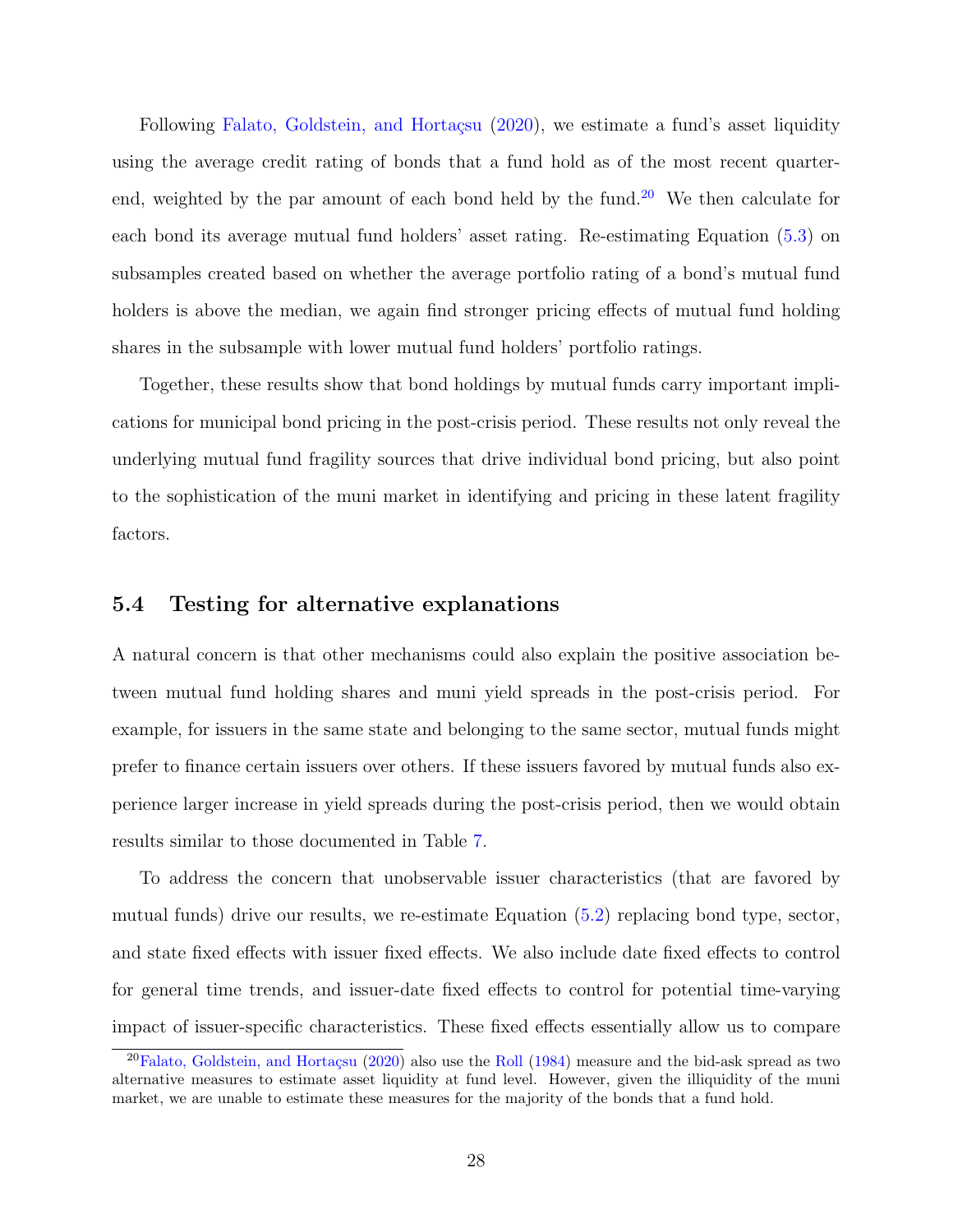yield spreads for bonds issued by the same issuer and traded on the day, and test whether those held more by mutual funds exhibit higher yield spreads.

Column (1) of Table [9](#page-50-0) shows that controlling for these issuer-related fixed effects does not change our conclusions. Although our sample size drops notably compared to Table [7,](#page-48-0) the coefficient of the interaction of MF share and PostCrisis remains positive and highly significant. Importantly, its magnitude continues to be substantially larger than that of MF share, leading to a positive relation between yield spread and mutual fund share during the post-crisis period. Indeed, when we re-estimate the model without the interaction term separately for the two sub-periods (i.e, one pre-crisis period that covers January and February, and one post-crisis period since May), the sign of the coefficient on  $MF$  Share flips when moving from the pre-crisis sample to the post-crisis sample (Columns (2) and (3)). The positive and highly significant  $MF$  Share during the post-crisis period suggests that even when comparing among bonds from the same issuer traded on the same day, those held more heavily by mutual funds tend to exhibit higher yield spreads.

We also find that controlling for unobservable issuer characteristics does not change our conclusions regarding the impact of mutual fund holders' fragility on bond pricing. As shown in Table [10,](#page-51-0) when a bond's mutual fund holders are more vulnerable to potential investor runs (i.e., when they are more exposed to the pandemic, or holding bonds with longer maturities or lower credit ratings), the effects of their holding share on the bond's yield spreads are significantly stronger (both economically and statistically) than when they are more resilient. In fact, the coefficient of  $MF$  Share is only weakly or not significant when a bond's mutual fund holders exhibit low fragility.

Another alternative explanation for our finding that the sign of MF Share flips from negative to positive after the crisis is that mutual funds have a stronger incentive to reach for yield during the post-crisis period when interest rates moved to near zero levels. For example, [Choi and Kronlund](#page-32-12) [\(2018\)](#page-32-12) find that corporate bond mutual funds generate higher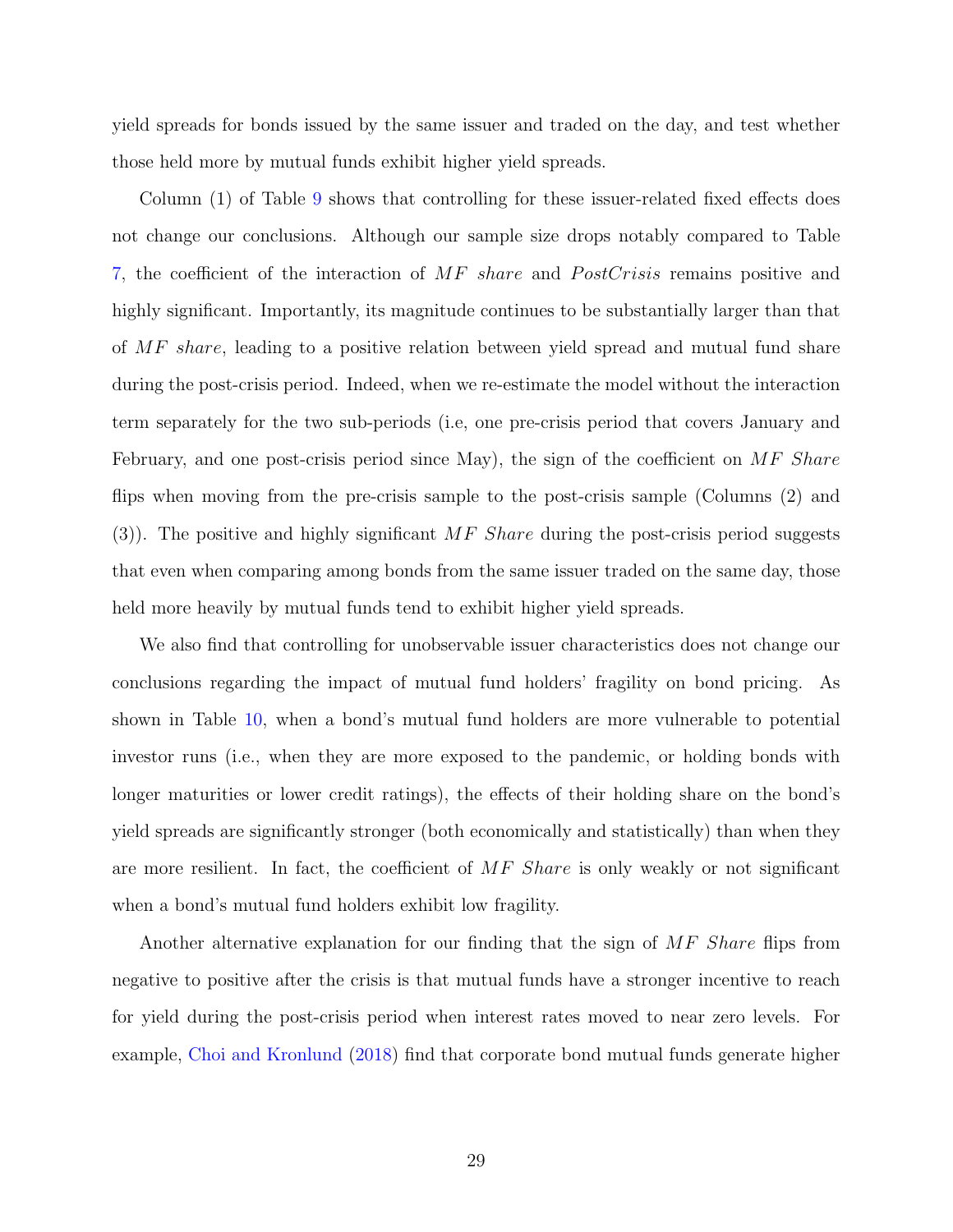returns and attract more inflows when they reach for yield in periods of low interest rates.<sup>[21](#page-30-1)</sup> To address this concern, we focus on a subsample of bonds whose mutual fund holding remains unchanged over the second quarter of 2020, and hence are unlikely to be traded by mutual funds in pursing higher yields.<sup>[22](#page-30-2)</sup> If our results are driven by mutual funds reaching for yield in the post-crisis period, we should not expect mutual fund holding shares to affect muni yield spreads in this sample.

Specifically, we use a sample that spans January 2 to June 30, 2020 (again without March and April) and include only bonds whose total par amount held by mutual funds do not change from the first quarter-end to the second quarter-end in 2020. We then reestimate Model  $(5.2)$  and present our results in Table [11.](#page-52-0) Column 1 shows that the coefficient of the interaction of MF Share and PostCrisis remains positive and highly significant. Its economic magnitude remains qualitatively the same compared to that reported in Table [7,](#page-48-0) and it is robust to various model specifications. This finding does not support the argument that our results are driven by mutual funds reaching for yields in the post-crisis period, and it reinforces our hypothesis that mutual fund fragility risks are priced in muni yield spreads.

## <span id="page-30-0"></span>6 Conclusion

The Covid-19 crisis provides an opportunity to examine the effects of large mutual fund outflows on the muni markets. During the two weeks leading to various government interventions, municipal bond mutual funds suffer unprecedented outflows. We find strong evidence that investor redemptions destabilize the underlying muni markets. Compared to other bonds with similar characteristics, bonds held by mutual funds trade substantially more heavily, and their yield spreads widen significantly more, especially when their holding funds suffer stronger outflows.

<span id="page-30-1"></span><sup>21</sup>In addition to mutual funds, other institutional investors such as insurance firms could also reach for yield in choosing their investments in corporate bonds (see [Becker and Ivashina](#page-32-13) [\(2015\)](#page-32-13)).

<span id="page-30-2"></span> $^{22}$ Intuitively, to reach for yields, mutual funds would increase their holdings of higher-yield bonds and/or decrease their holdings of lower-yield bonds.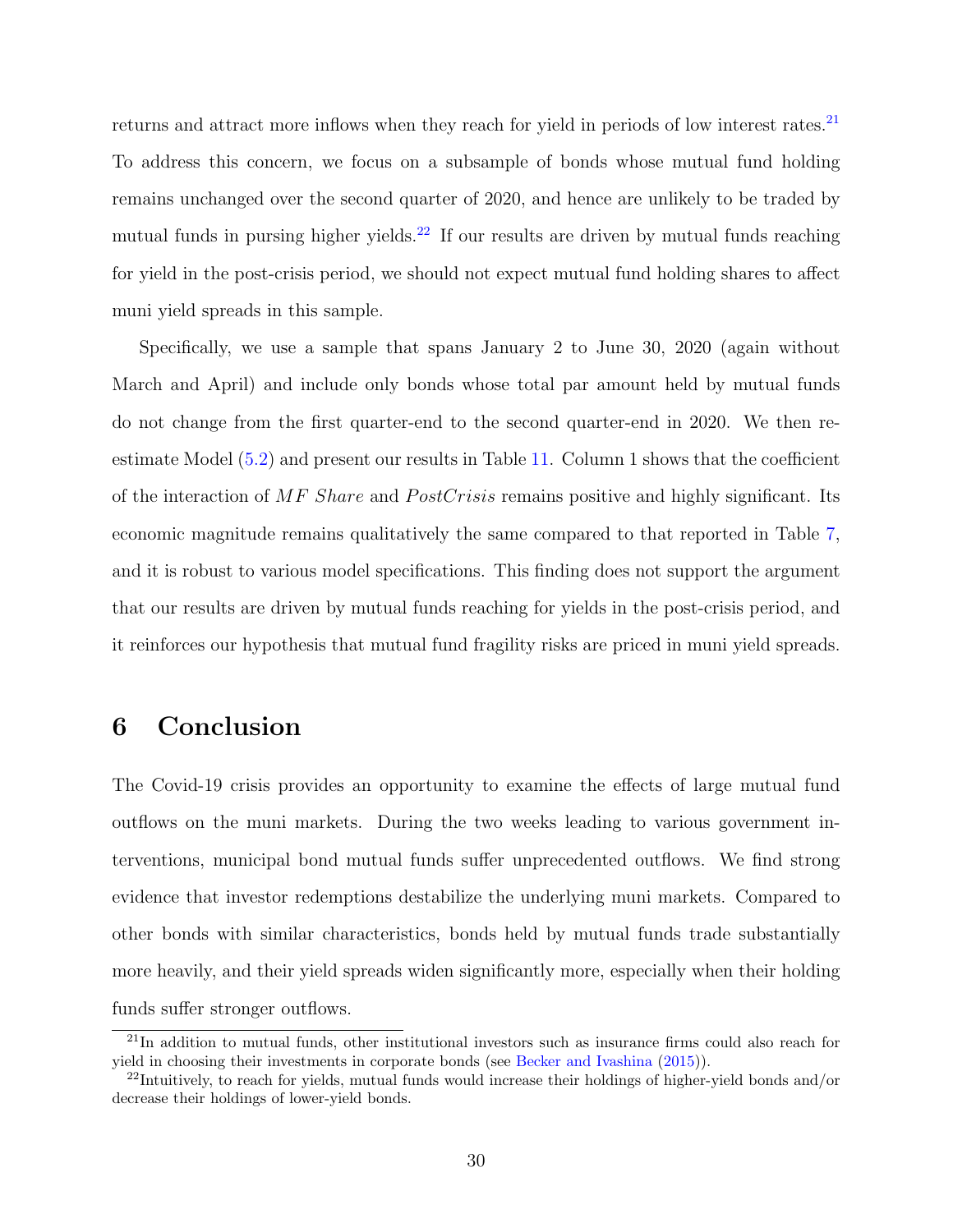Such destabilizing effects of mutual fund outflows seem to have been amplified by dealers' pulling back from their liquidity provisions. We demonstrate how dealers shift from buying to selling in bonds that are likely facing flow induced selling pressures, further exacerbating liquidity conditions in these bonds. More importantly, the fragility risks posed by mutual funds seem to have lasting effects on the municipal bond market. Following the stabilization of mutual fund flows, muni dealer inventories in bonds held by mutual funds continue to drift downward, although inventories in other bonds quickly revert to their pre-pandemic levels. As a result, liquidity deteriorates in bonds subject to greater mutual fund fragility risks. We also find that the muni market seems to price in such potential fire sale risk, with bonds held more by mutual funds exhibiting wider yield spreads. The pricing effects are stronger when a bond's mutual fund holders are more exposed to the Covid-19 crisis, or have less liquid bond portfolios.

Our study underscores the need to understand and address the threats posed by mutual funds to financial stability, especially in an illiquid market dominated by retail investors. The materialization of mutual fund redemption risks at the height of the Covid-19 crisis, as well as their lasting effects on the municipal bond markets, suggest that the effect of mutual fund flows goes beyond the fund itself, and can have a broader impact on asset markets. Our results also highlight the role played by dealers in transmitting the fragility risks posed by mutual funds. The ultimate impact of bond fund outflows on the muni markets largely relies on dealers' capability of absorbing flow induced sales. Absent a Fed facility that provides a liquidity backstop as in the corporate bond markets, muni dealers are likely to curtail their liquidity provisions in bonds subject to greater fire sale risks. As a result, they amplify, rather than mitigate financial fragility posed by mutual funds.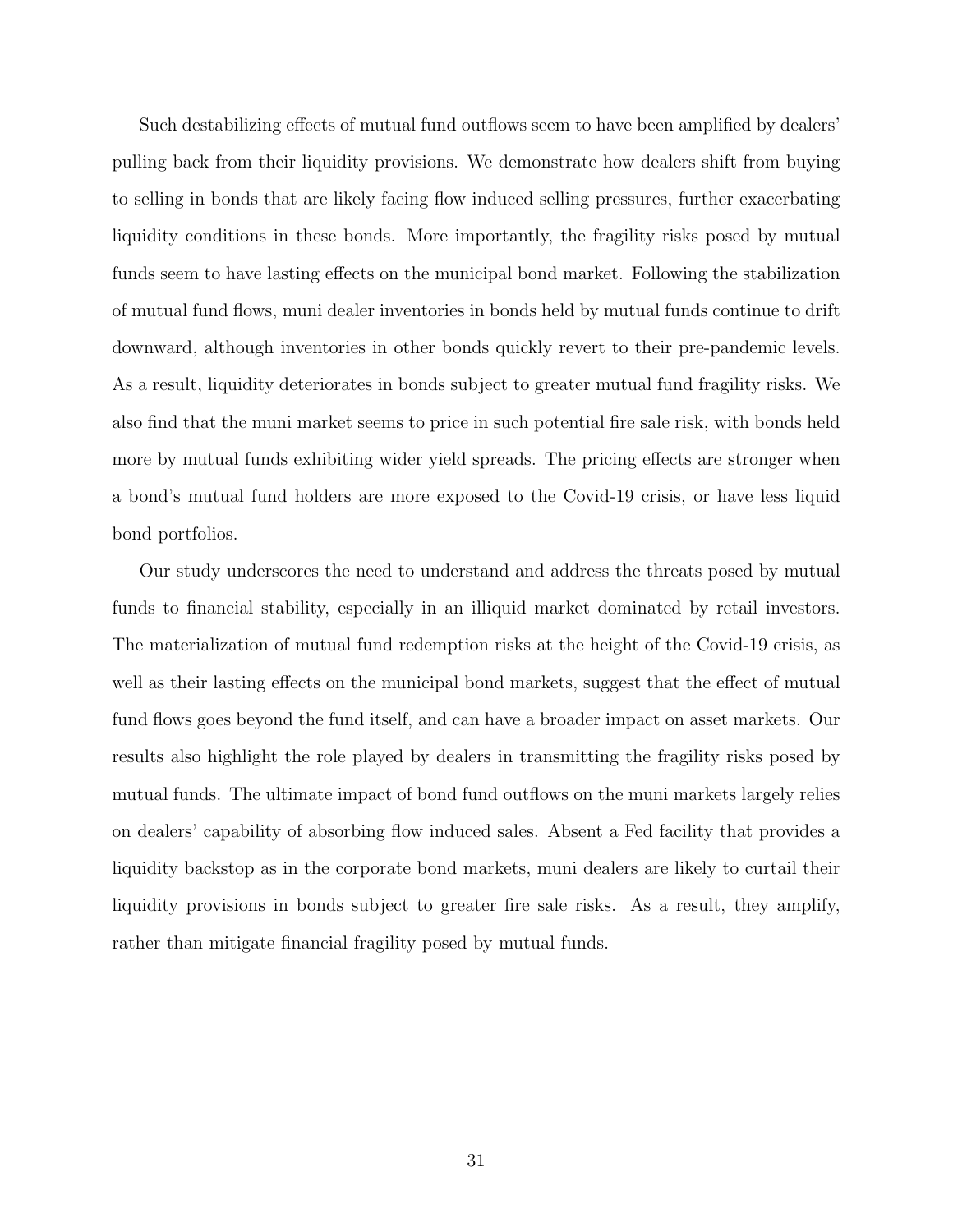## References

- <span id="page-32-5"></span>Adrian, T., N. Boyarchenko, and O. Shachar. 2017. Dealer balance sheets and bond liquidity provision. Journal of Monetary Economics 89:92–109.
- <span id="page-32-4"></span>Andersen, L., D. Duffie, and Y. Song. 2019. Funding value adjustments. The Journal of Finance 74:145–192.
- <span id="page-32-7"></span>Bao, J., M. O'Hara, and X. A. Zhou. 2018. The Volcker Rule and corporate bond market making in times of stress. *Journal of Financial Economics* 130:95–113.
- <span id="page-32-13"></span>Becker, B., and V. Ivashina. 2015. Reaching for yield in the bond market. The Journal of Finance 70:1863–1902.
- <span id="page-32-6"></span>Bessembinder, H., S. Jacobsen, W. Maxwell, and K. Venkataraman. 2018. Capital commitment and illiquidity in corporate bonds. The Journal of Finance 73:1615–1661.
- <span id="page-32-11"></span>Boyarchenko, N., A. Kovner, and O. Shachar. 2020. It's what you say and what you buy: A holistic evaluation of the corporate credit facilities. FRB of New York Staff Report.
- <span id="page-32-8"></span>Chen, J., H. Liu, A. Sarkar, and Z. Song. 2020. Cash-Forward Arbitrage and Dealer Capital in MBS Markets: COVID-19 and Beyond. FRB of New York Staff Report .
- <span id="page-32-0"></span>Chen, Q., I. Goldstein, and W. Jiang. 2010. Payoff complementarities and financial fragility: Evidence from mutual fund outflows. Journal of Financial Economics 97:239–262.
- <span id="page-32-3"></span>Choi, J., S. Hoseinzade, S. S. Shin, and H. Tehranian. 2020. Corporate bond mutual funds and asset fire sales. Journal of Financial Economics .
- <span id="page-32-12"></span>Choi, J., and M. Kronlund. 2018. Reaching for yield in corporate bond mutual funds. The Review of Financial Studies 31:1930–1965.
- <span id="page-32-2"></span>Christoffersen, S. E., D. K. Musto, and R. Wermers. 2014. Investor flows to asset managers: Causes and consequences. Annual Review of Financial Economics 6:289–310.
- <span id="page-32-9"></span>Di Maggio, M., A. Kermani, and Z. Song. 2017. The value of trading relations in turbulent times. Journal of Financial Economics 124:266–284.
- <span id="page-32-1"></span>Diamond, D. W., and P. H. Dybvig. 1983. Bank runs, deposit insurance, and liquidity. Journal of Political Economy 91:401–419.
- <span id="page-32-10"></span>Dick-Nielsen, J., and M. Rossi. 2019. The cost of immediacy for corporate bonds. The Review of Financial Studies 32:1–41.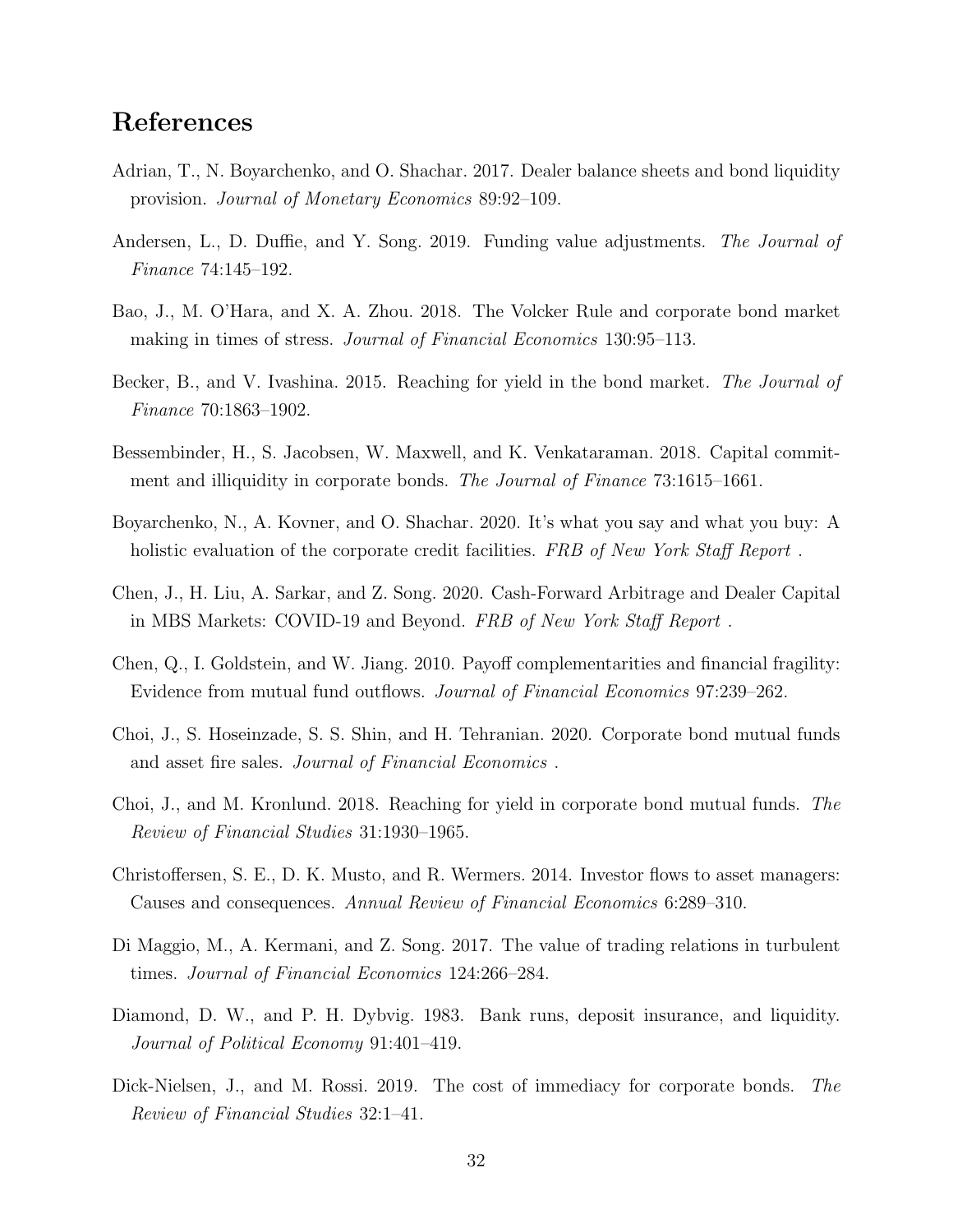- <span id="page-33-12"></span>Duffie, D. 2020. Still the World's Safe Haven? Redesigning the US Treasury Market After the COVID-19 Crisis. Hutchins Center Working Paper .
- <span id="page-33-4"></span>Duffie, D., N. Gârleanu, and L. H. Pedersen. 2005. Over-the-counter markets. *Econometrica* 73:1815–1847.
- <span id="page-33-1"></span>Falato, A., I. Goldstein, and A. Hortaçsu. 2020. Financial fragility in the COVID-19 crisis: The case of investment funds in corporate bond markets. Working Paper, National Bureau of Economic Research.
- <span id="page-33-3"></span>Falato, A., A. Hortacsu, D. Li, and C. Shin. 2020. Fire-sale spillovers in debt markets. The Journal of Finance, forthcoming .
- <span id="page-33-2"></span>Feroli, M., A. K. Kashyap, K. L. Schoenholtz, and H. S. Shin. 2014. Market tantrums and monetary policy. *Chicago Booth Research Paper*.
- <span id="page-33-13"></span>Gao, P., C. Lee, and D. Murphy. 2019. Municipal borrowing costs and state policies for distressed municipalities. Journal of Financial Economics 132:404–426.
- <span id="page-33-0"></span>Goldstein, I., H. Jiang, and D. T. Ng. 2017. Investor flows and fragility in corporate bond funds. Journal of Financial Economics 126:592–613.
- <span id="page-33-5"></span>Goldstein, M. A., and E. S. Hotchkiss. 2020. Providing liquidity in an illiquid market: Dealer behavior in US corporate bonds. Journal of Financial Economics 135:16–40.
- <span id="page-33-8"></span>Green, R. C., B. Hollifield, and N. Schürhoff. 2007a. Dealer intermediation and price behavior in the aftermarket for new bond issues. Journal of Financial Economics 86:643–682.
- <span id="page-33-9"></span>Green, R. C., B. Hollifield, and N. Schürhoff. 2007b. Financial intermediation and the costs of trading in an opaque market. The Review of Financial Studies 20:275–314.
- <span id="page-33-10"></span>Green, R. C., D. Li, and N. Schürhoff. 2010. Price discovery in illiquid markets: Do financial asset prices rise faster than they fall? The Journal of Finance 65:1669–1702.
- <span id="page-33-11"></span>Haddad, V., A. Moreira, and T. Muir. 2020. When selling becomes viral: disruptions in debt markets in the Covid-19 crisis and the Fed's response. Working Paper.
- <span id="page-33-7"></span>Harris, L. E., and M. S. Piwowar. 2006. Secondary trading costs in the municipal bond market. The Journal of Finance 61:1361–1397.
- <span id="page-33-6"></span>He, Z., S. Nagel, and Z. Song. 2020. Treasury inconvenience yields during the covid-19 crisis. NBER Working Paper.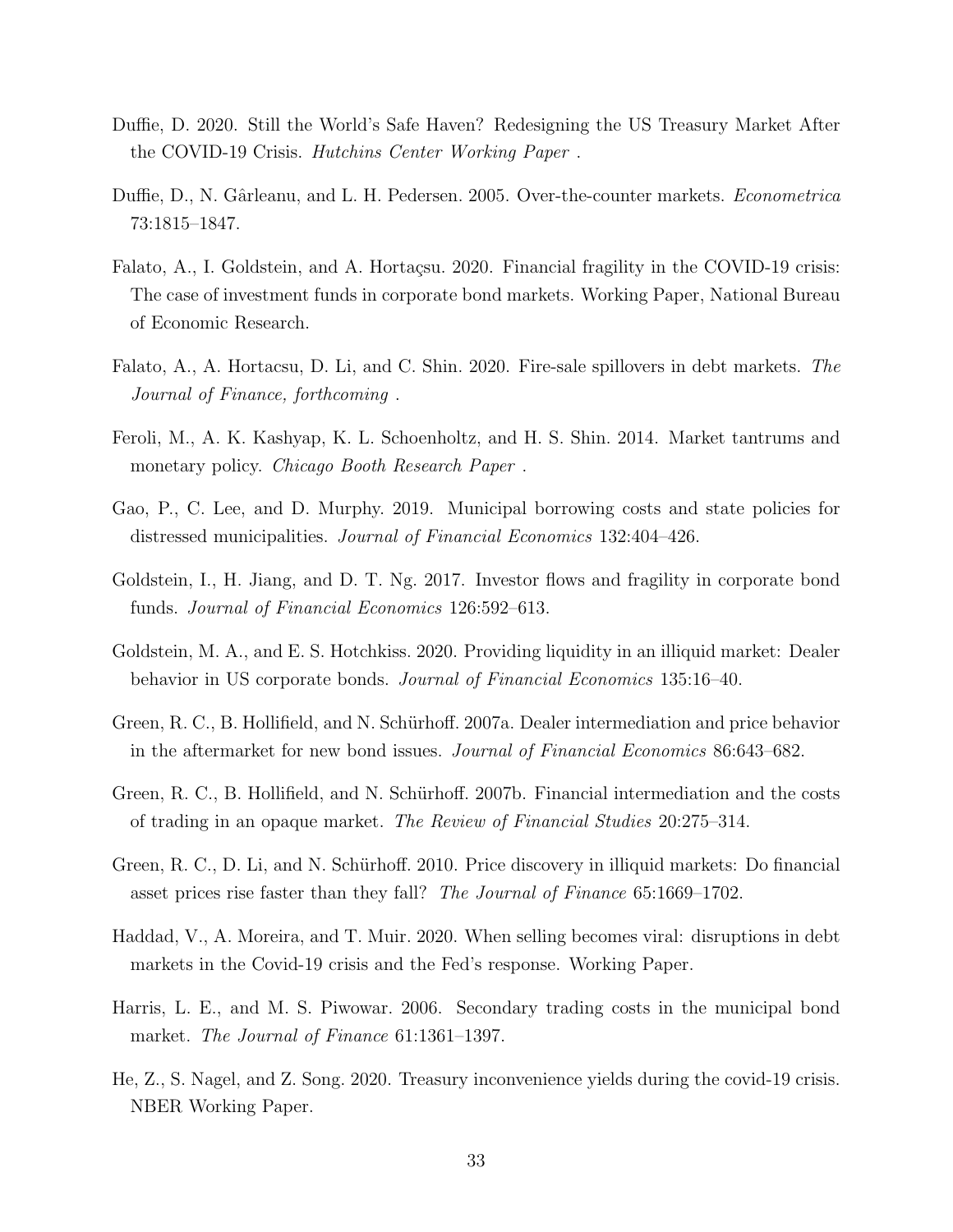- <span id="page-34-8"></span>Hendershott, T., D. Li, D. Livdan, and N. Schürhoff. 2020. Relationship Trading in Overthe-Counter Markets. The Journal of Finance 75:683–734.
- <span id="page-34-13"></span>Hendershott, T., and A. Madhavan. 2015. Click or call? Auction versus search in the over-the-counter market. The Journal of Finance 70:419–447.
- <span id="page-34-5"></span>Jiang, H., D. Li, and A. Wang. 2017. Dynamic liquidity management by corporate bond mutual funds. The Journal of Financial and Quantitative Analysis, forthcoming .
- <span id="page-34-7"></span>Jiang, H., Y. Li, Z. Sun, and A. Wang. 2020. Does Mutual Fund Illiquidity Introduce Fragility into Asset Prices? Evidence from the Corporate Bond Market .
- <span id="page-34-3"></span>Kacperczyk, M., and P. Schnabl. 2013. How safe are money market funds? The Quarterly Journal of Economics 128:1073–1122.
- <span id="page-34-12"></span>Kargar, M., B. Lester, D. Lindsay, S. Liu, P.-O. Weill, and D. Zúñiga. 2020. Corporate bond liquidity during the COVID-19 crisis. Working Paper, National Bureau of Economic Research.
- <span id="page-34-1"></span>Lagos, R., G. Rocheteau, and P.-O. Weill. 2011. Crises and liquidity in over-the-counter markets. Journal of Economic Theory 146:2169–2205.
- <span id="page-34-11"></span>Li, D., and N. Schürhoff. 2019. Dealer networks. The Journal of Finance 74:91–144.
- <span id="page-34-4"></span>Li, L., Y. Li, M. Macchiavelli, and X. A. Zhou. 2020. Runs and Interventions in the Time of COVID-19: Evidence from Money Funds. Working Paper.
- <span id="page-34-6"></span>Ma, Y., K. Xiao, and Y. Zeng. 2020. Mutual Fund Liquidity Transformation and Reverse Flight to Liquidity. Working Paper.
- <span id="page-34-9"></span>Macchiavelli, M., and X. A. Zhou. 2020. Funding liquidity and market liquidity: the brokerdealer perspective. Working Paper.
- <span id="page-34-2"></span>McCabe, P. E. 2010. Cross Section of Money Market Fund Risks and Financial Crises. DIANE Publishing.
- <span id="page-34-0"></span>O'Hara, M., and X. A. Zhou. 2020a. Anatomy of a Liquidity Crisis: Corporate Bonds in the COVID-19 Crisis. Journal of Financial Economics (forthcoming) .
- <span id="page-34-10"></span>O'Hara, M., and X. A. Zhou. 2020b. The Electronic Evolution of Corporate Bond Dealers. Journal of Financial Economics, Forthcoming .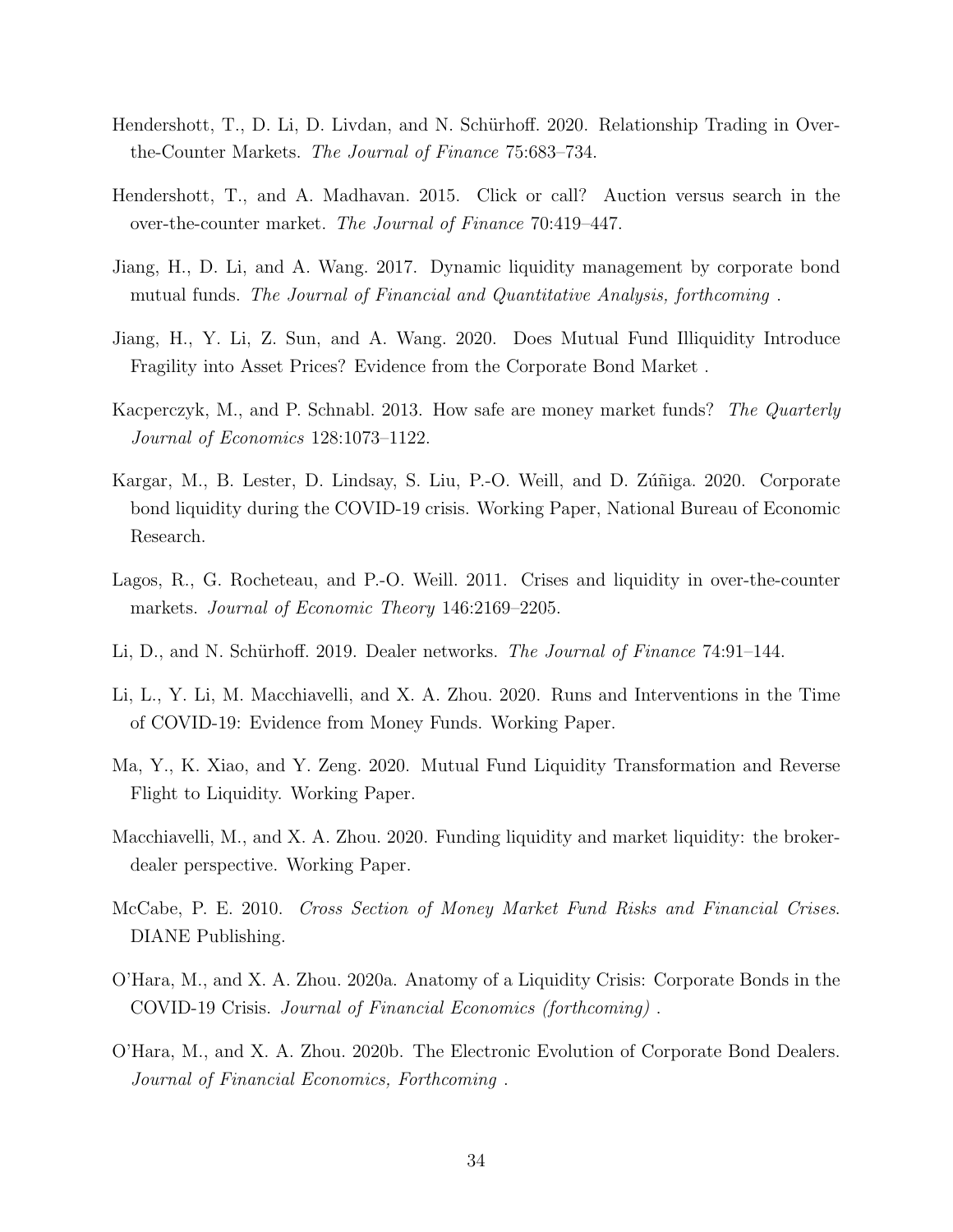- <span id="page-35-11"></span>Roll, R. 1984. A simple implicit measure of the effective bid-ask spread in an efficient market. The Journal of finance 39:1127–1139.
- <span id="page-35-2"></span>Schmidt, L., A. Timmermann, and R. Wermers. 2016. Runs on money market mutual funds. American Economic Review 106:2625–57.
- <span id="page-35-8"></span>Schultz, P. 2012. The market for new issues of municipal bonds: The roles of transparency and limited access to retail investors. Journal of Financial Economics 106:492–512.
- <span id="page-35-7"></span>Schultz, P. 2017. Inventory management by corporate bond dealers. Working Paper.
- <span id="page-35-9"></span>Schwert, M. 2017. Municipal bond liquidity and default risk. The Journal of Finance 72:1683–1722.
- <span id="page-35-3"></span>Uslü, S. 2019. Pricing and liquidity in decentralized asset markets. *Econometrica* 87:2079– 2140.
- <span id="page-35-10"></span>Wang, M.-J. 2018. Credit Default Swaps on Municipal Bonds: A Double-Edged Sword. Yale Journal on Regulation 35:301.
- <span id="page-35-1"></span>Weill, P.-O. 2007. Leaning against the wind. The Review of Economic Studies 74:1329–1354.
- <span id="page-35-6"></span>Weill, P.-O. 2020. The Search Theory of Over-the-Counter Markets. Annual Review of Economics 12.
- <span id="page-35-4"></span>Yang, M., and Y. Zeng. 2020. Coordination and Fragility in Liquidity Provision. Working Paper.
- <span id="page-35-0"></span>Zeng, Y. 2017. A dynamic theory of mutual fund runs and liquidity management. Working Paper.
- <span id="page-35-5"></span>Zhu, H. 2012. Finding a good price in opaque over-the-counter markets. The Review of Financial Studies 25:1255–1285.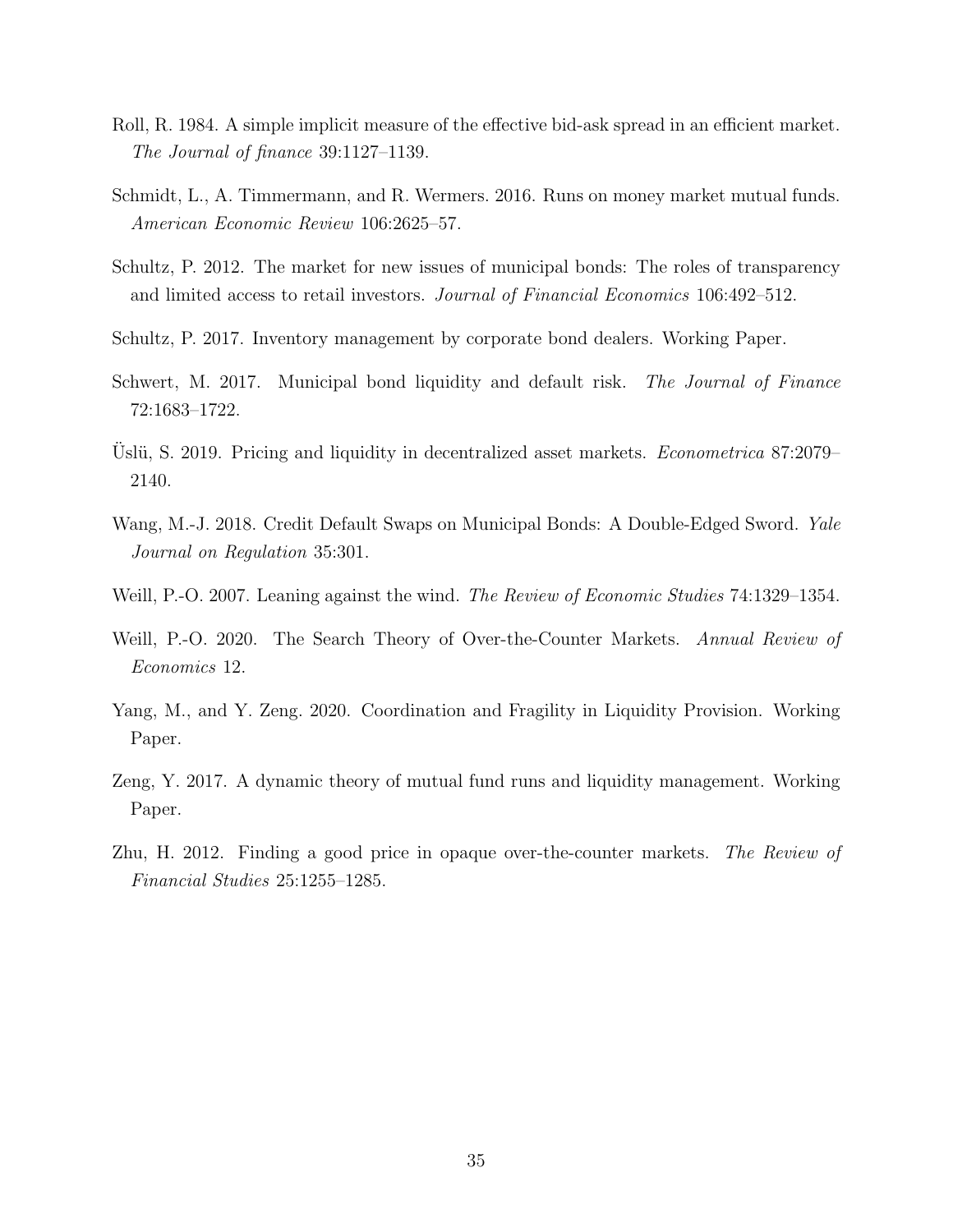#### Figure 1: Municipal bond yield spreads in 2020

<span id="page-36-0"></span>This figure shows the daily time series of average municipal bond yield spreads (relative to the same-maturity Treasury bond yields, adjusted for federal and state tax), in percent and based on the trading data of municipal bonds from MSRB, excluding inter-dealer trades. We exclude the following municipal bonds: those not exempt from federal tax, those issued within three months, those maturing within one year, those issued by U.S. insular areas, and those with insurance. The sample period is from January 2, 2020, to July 17, 2020.

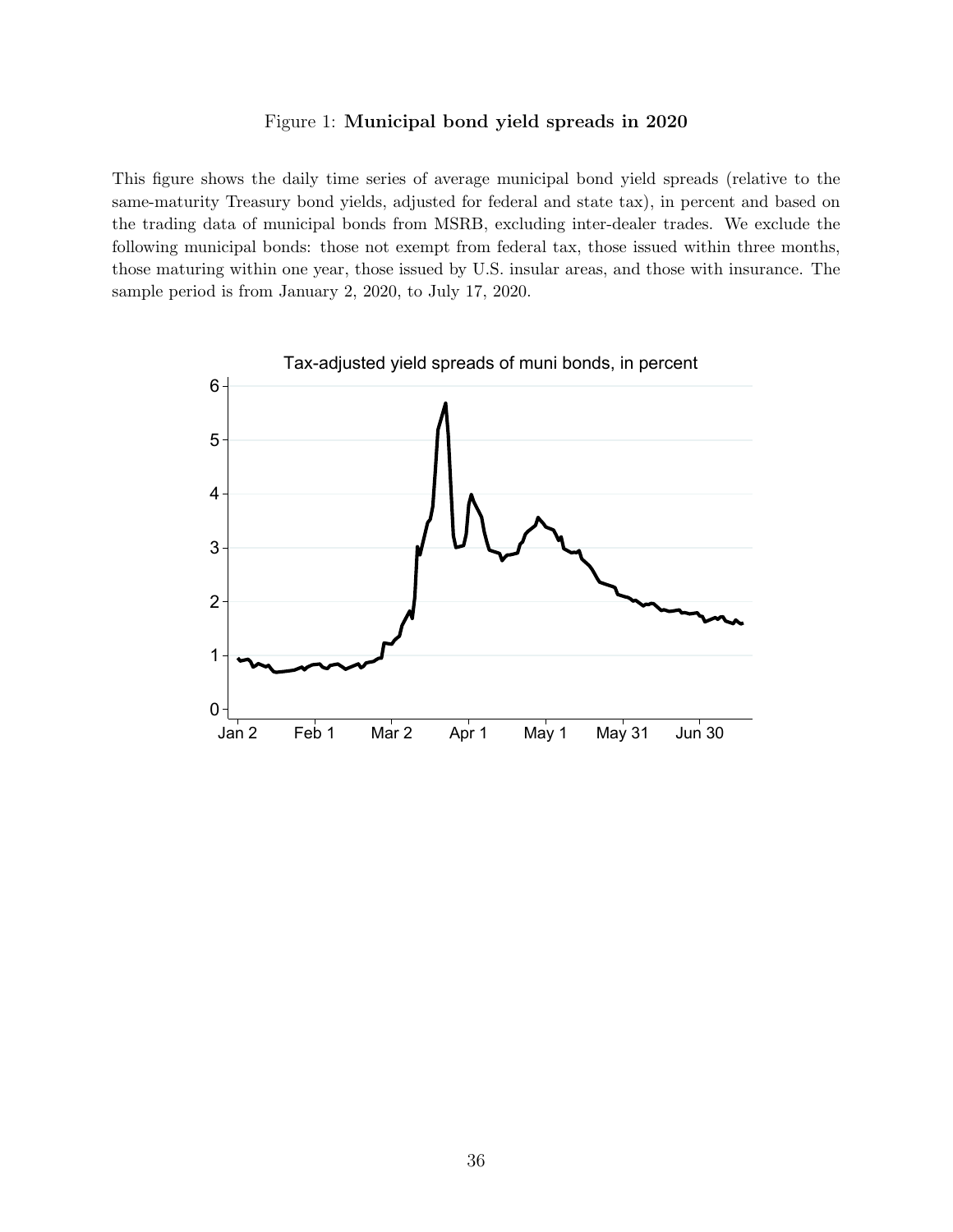#### Figure 2: AUMs and flows in municipal bond mutual funds

<span id="page-37-0"></span>The top panel of this figure shows the daily time series of total assets under management for municipal bond mutual funds, in billion dollars. The bottom panel of the figure shows the daily time series of total net flows for municipal bond mutual funds, adjusted for fund returns and in billion dollars. Both panels are based on the daily fund AUMs and returns obtained from Morningstar (428 funds in total), excluding funds without such daily information. The sample period is from January 2, 2020, to June 30, 2020.

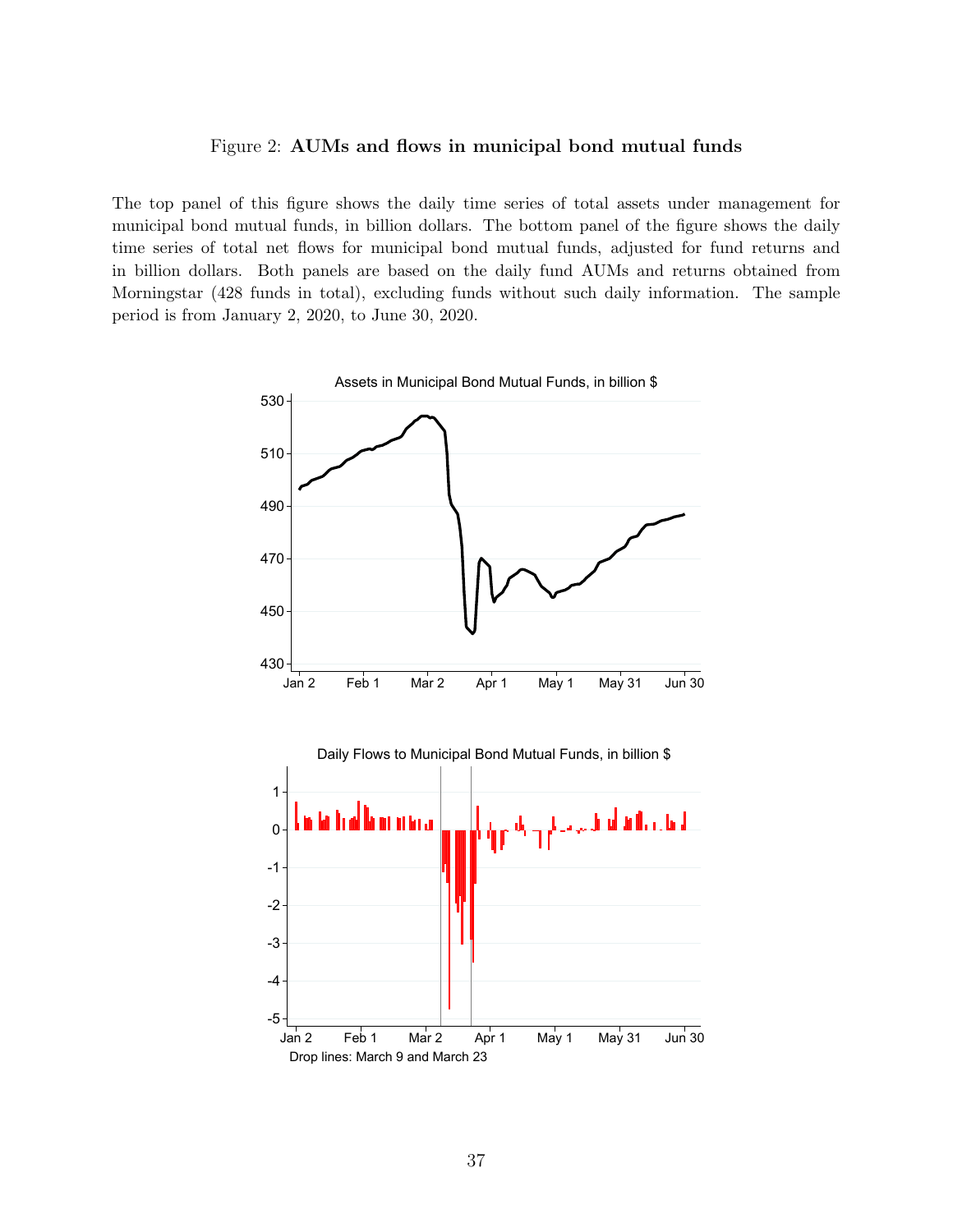#### Figure 3: Municipal bond trading volume in 2020

<span id="page-38-0"></span>The top panel shows the daily time series of total trading volume of municipal bonds, in trillion dollars. The bottom panel shows trading volumes of municipal bonds by their mutual fund ownership. The CUSIP-level mutual fund holding information is obtained from eMAXX, as of each quarter-end. Both panels are based on the trading data of municipal bonds from MSRB, excluding inter-dealer trades. We exclude the following municipal bonds: those not exempt from federal tax, those issued within three months, those maturing within one year, those issued by U.S. insular areas, and those with insurance. The sample period is from January 2, 2020, to July 17, 2020.



Drop lines: March 9 and March 23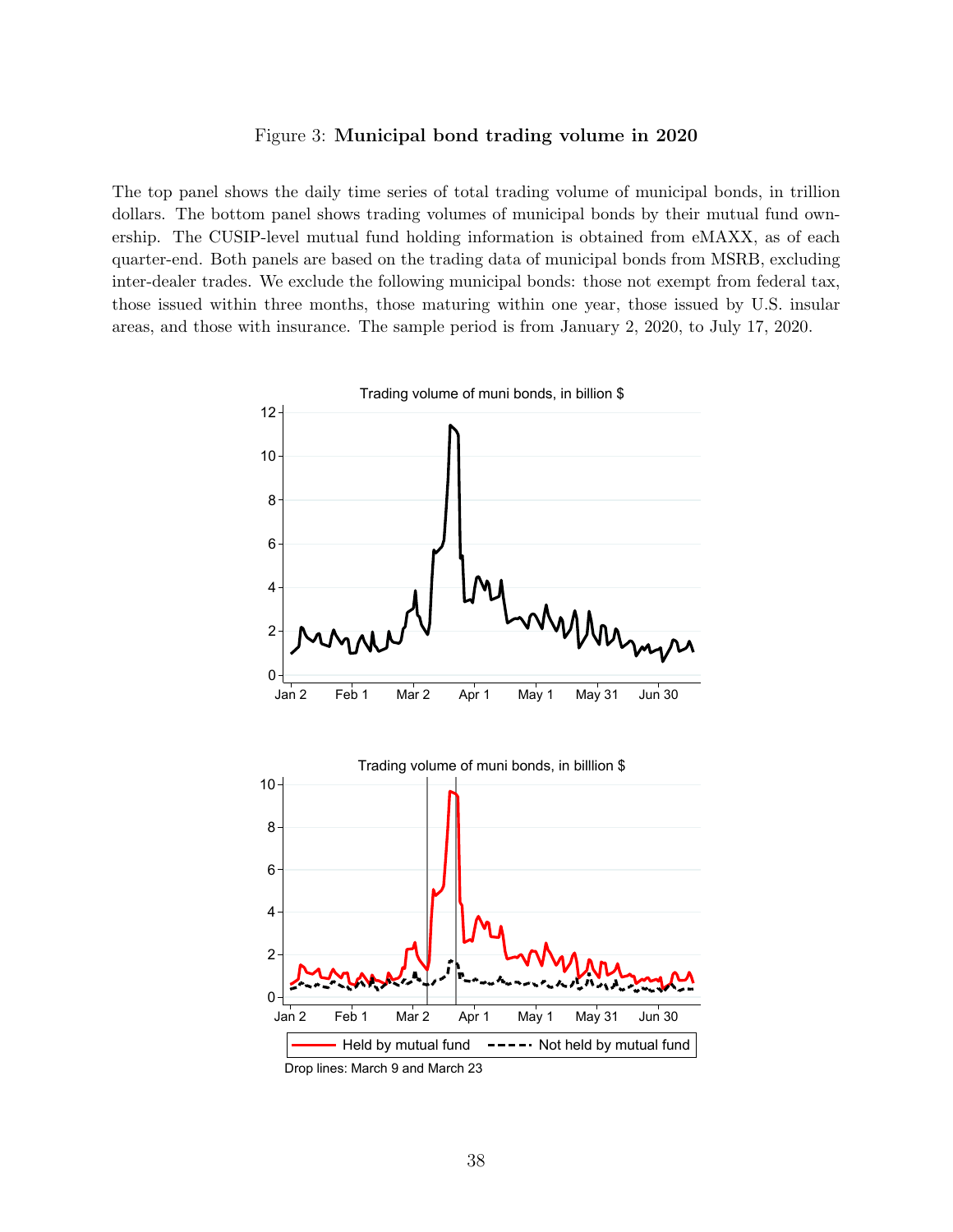#### <span id="page-39-0"></span>Figure 4: Municipal bond dealer inventory in 2020: by mutual fund ownership

This figure shows the daily time series of total dealer inventory of municipal bonds by their mutual fund ownership, cumulative from zero since January 1, 2020 and in million dollars. The CUSIPlevel mutual fund holding information is obtained from eMAXX, as of each quarter-end. Dealers' cumulative inventory is calculated from the trading data of municipal bonds from MSRB, excluding inter-dealer trades. We exclude the following municipal bonds: those not exempt from federal tax, those issued within three months, those maturing within one year, those issued by U.S. insular areas, and those with insurance. The sample period is from January 2, 2020, to July 17, 2020.

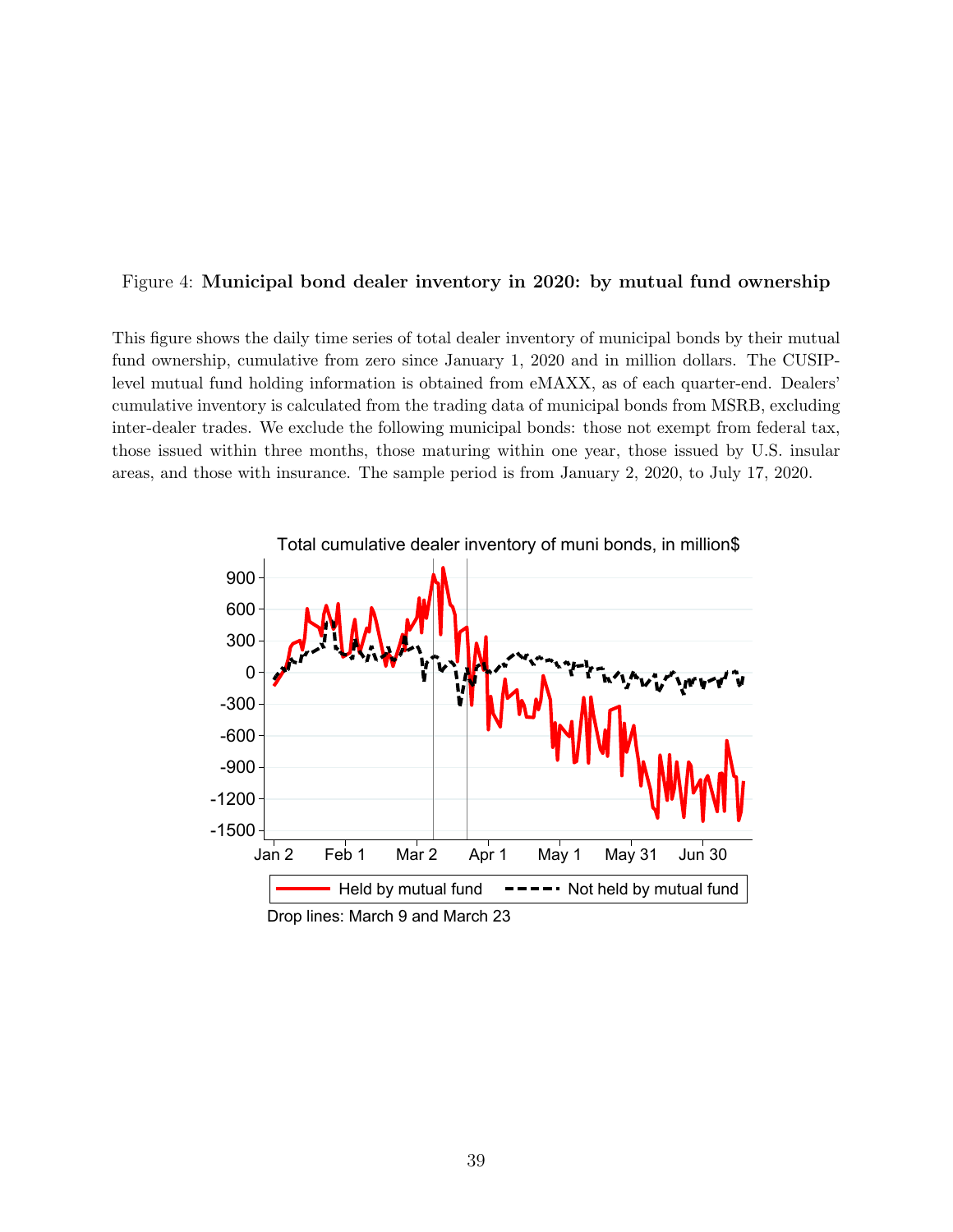#### <span id="page-40-0"></span>Figure 5: Municipal bond transaction cost in 2020: by mutual fund ownership

This figure shows the daily time series of average transaction costs for municipal bonds by their mutual fund ownership, in percent. CUSIP-level mutual fund holding information is obtained from eMAXX, as of each quarter-end. Transaction costs are based on the trading data of municipal bonds from MSRB. We exclude the following municipal bonds: those not exempt from federal tax, those issued within three months, those maturing within one year, those issued by U.S. insular areas, and those with insurance. The sample period is from January 2, 2020, to July 17, 2020.

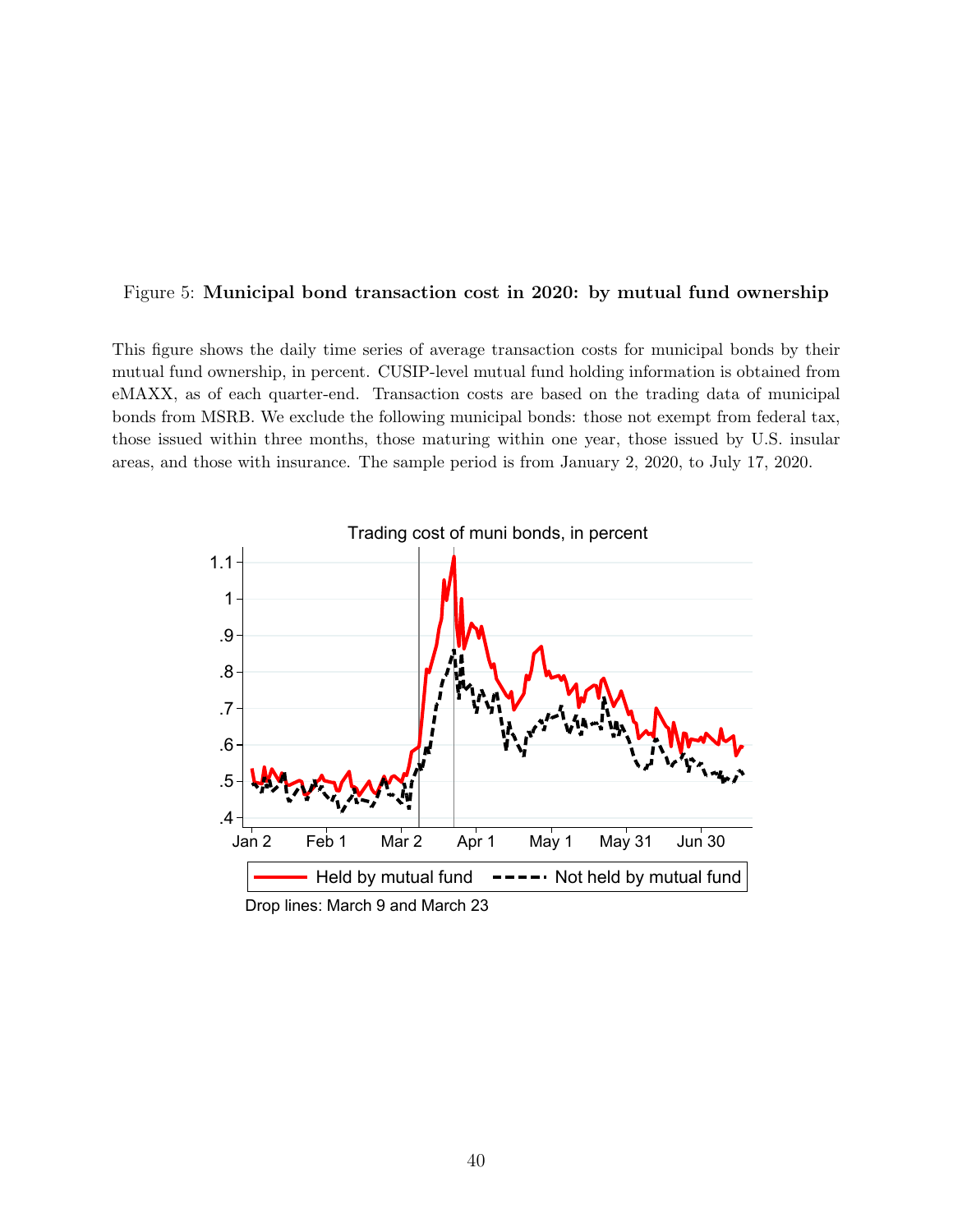#### <span id="page-41-0"></span>Figure 6: Municipal bond yield spreads in 2020: by mutual fund ownership

This figure shows the daily time series of average municipal bond yield spreads (relative to the same-maturity Treasury bond yields, adjusted for federal and state tax), in percent and based on the trading data of municipal bonds from MSRB, excluding inter-dealer trades. Tax-adjusted yield spreads are calculated separately based on bonds' mutual fund ownership. CUSIP-level mutual fund holding information is obtained from eMAXX, as of each quarter-end. We exclude the following municipal bonds: those not exempt from federal tax, those issued within three months, those maturing within one year, those issued by U.S. insular areas, and those with insurance. The sample period is from January 2, 2020, to July 17, 2020.

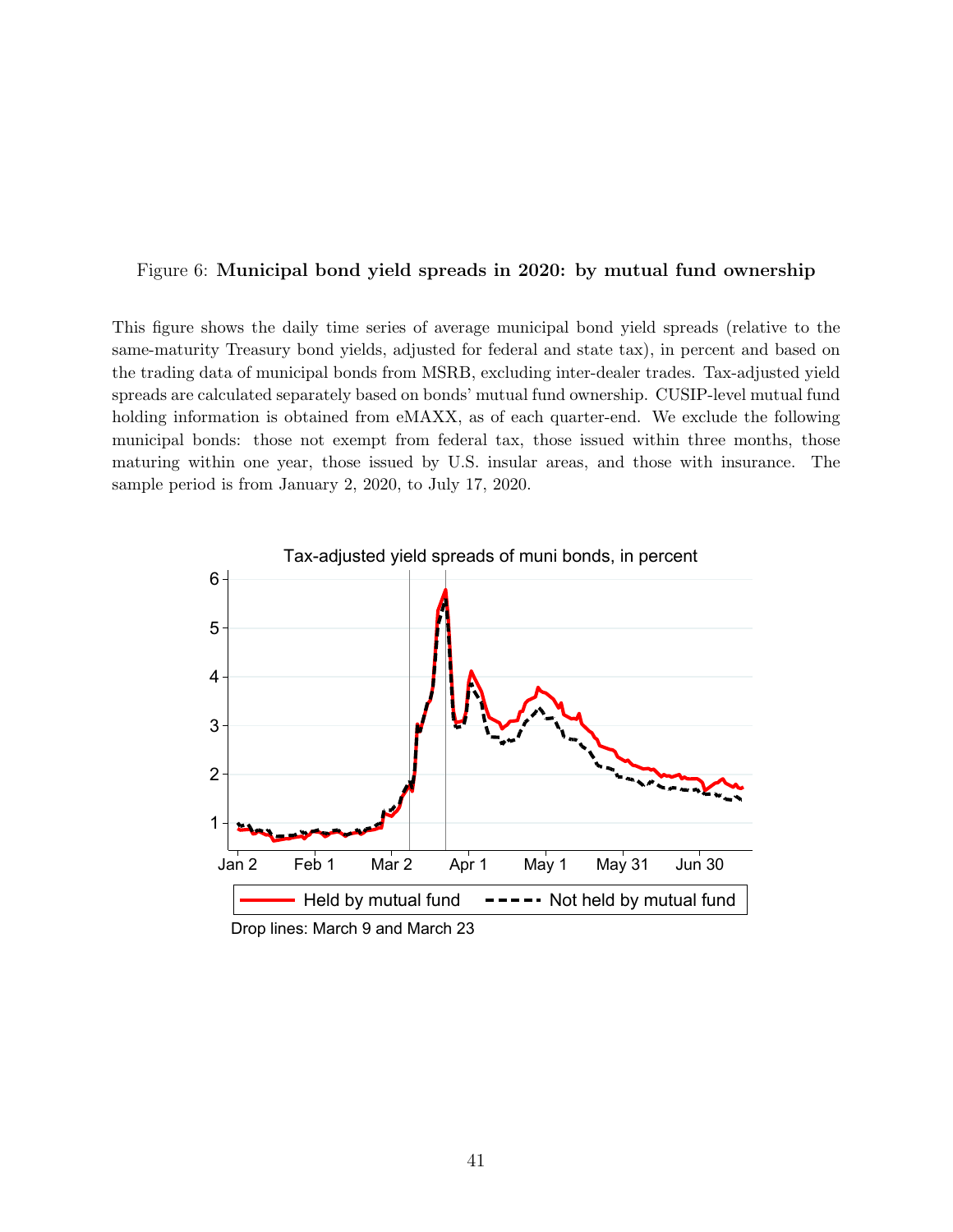#### Table 1: Summary statistics for pre-crisis municipal bonds

<span id="page-42-0"></span>This table provides summary statistics for municipal bonds traded in the first two months of 2020, divided into two groups based whether they are held by any mutual funds as of the end of 2019. Yield spread is adjusted for both federal tax and state tax. Trading volume is aggregated at datelevel for each bond.  $MF share$  stands for mutual fund share and is defined as total mutual fund holding amount as a share (in percent) of the bond's outstanding amount. We exclude the following municipal bonds: those not exempt from federal tax, those issued within three months, those maturingwithin one year, those issued by U.S. insular areas, and those with insurance.

|                         | Muni bonds with mutual fund holders |            |            |            |          | Muni bonds without mutual fund holders |           |           |
|-------------------------|-------------------------------------|------------|------------|------------|----------|----------------------------------------|-----------|-----------|
| Variable                | Bond $#$                            | Mean       | Median     | S.D.       | Bond $#$ | Mean                                   | Median    | S.D.      |
| Yield spread $(\%)$     | 32,047                              | 0.85       | 0.54       | 1.03       | 75.439   | 0.87                                   | 0.60      | 0.94      |
| Rating                  | 29,081                              | 3.85       | 3          | 2.31       | 70.576   | 3.03                                   | 3         | 1.68      |
| Coupon                  | 32,050                              | 4.82       | 5          | 0.56       | 75.447   | 4.12                                   |           | 0.96      |
| Age (in years)          | 32,050                              | 4.47       | 3.88       | 3.02       | 75.447   | 4.44                                   | 3.99      | 2.71      |
| Year to maturity        | 32.050                              | 10.49      | 8.75       | 7.43       | 75.447   | 8.36                                   | 7.09      | 5.86      |
| Trading volume $(\$)$   | 32,050                              | 321.711    | 50,000     | 1,566,792  | 75.447   | 139.925                                | 33,333    | 1,140,834 |
| Amount outstanding (\$) | 32,050                              | 25,700,000 | 13.600.000 | 42,000,000 | 75.447   | 4, 132, 168                            | 2.175,000 | 6,300,318 |
| MF share                | 32,050                              | 0.32       | 0.27       | 0.25       | 75.447   | $\Omega$                               |           |           |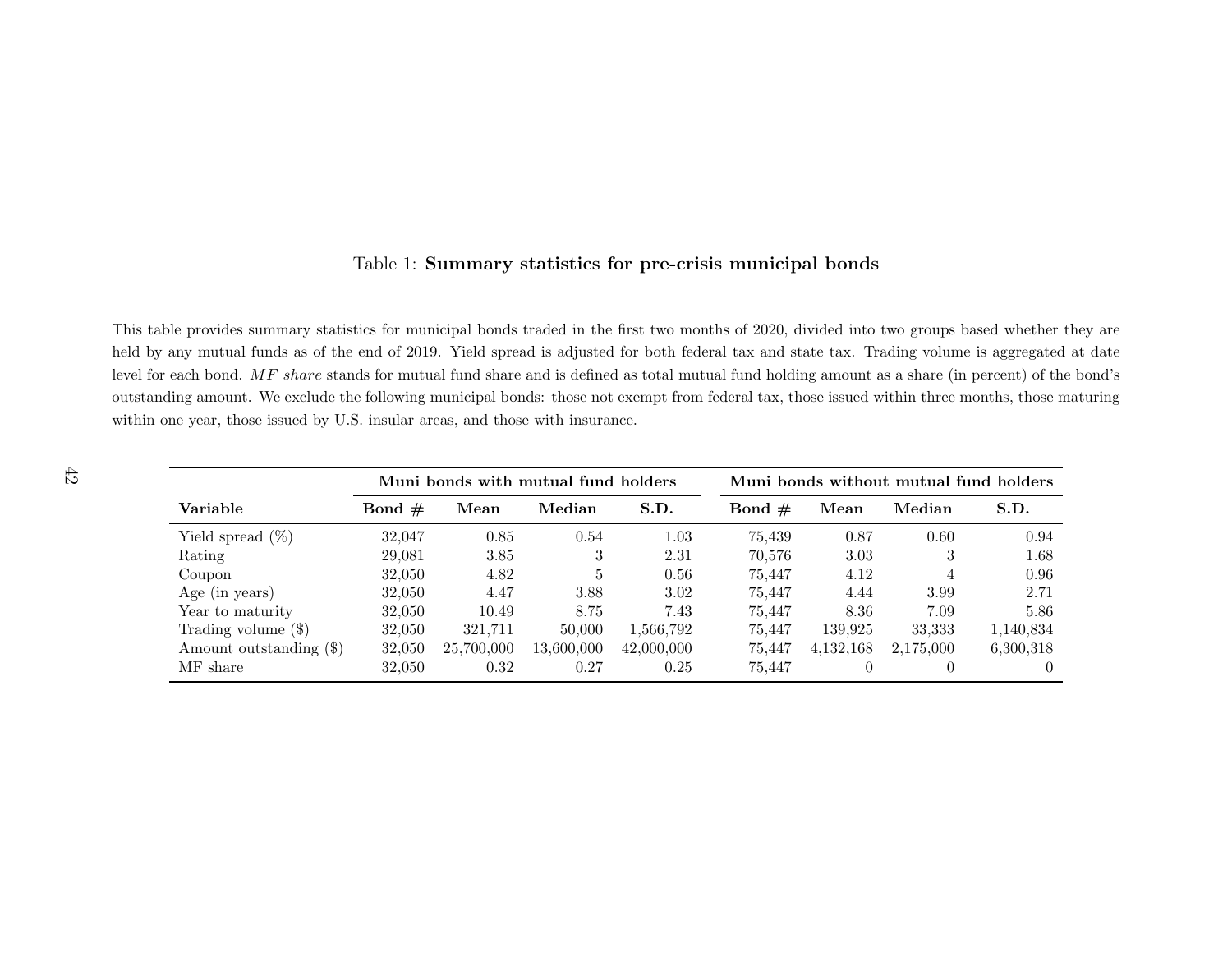#### <span id="page-43-0"></span>Table 2: Mutual fund ownership and trading volume during crisis

The dependent variable is the logarithm of trading volume in individual municipal bond. The sample is at the bond-date levels and constructed from municipal bond trading data (excluding inter-dealer trades), spanning from February 24 to March 20, 2020. Crisis is a dummy variable that equals to one for the period of March 9 to March 20, 2020. Held by  $MF$  is a dummy that equals to one if the bond is held by mutual funds as of the end of 2019, and  $MF share$  is calculated as the share of mutual fund holdings of a municipal bond (as of the end of 2019) relative to its outstanding amount. Bond types include: general obligation, revenue, and other. Bond sectors include: general, education, health & nursing, housing & development, leisure, public service, transportation, and utility. Bond state indicates which U.S. state the issuer is located at. Standard errors are clustered at the bond and date levels, with corresponding t-values in parentheses. \*\*\*, \*\*, and \* indicate statistical significance at the 1%, 5%, and 10% level, respectively.

| Dependent variable: log(Trading volume)      |                                 |                                 |                          |                          |  |  |
|----------------------------------------------|---------------------------------|---------------------------------|--------------------------|--------------------------|--|--|
|                                              | (1)                             | (2)                             | (3)                      | (4)                      |  |  |
| Held by $MF \times$ Crisis                   | $0.290***$<br>(7.11)            | $0.277***$<br>(7.12)            |                          |                          |  |  |
| $\overline{\text{MF}}$ share $\times$ Crisis |                                 |                                 | $0.915***$<br>(8.02)     | $0.921***$<br>(8.22)     |  |  |
| Held by MF                                   | $0.061**$<br>(2.19)             | $0.069**$<br>(2.66)             |                          |                          |  |  |
| MF share                                     |                                 |                                 | $0.582***$<br>(9.62)     | $0.576***$<br>(9.58)     |  |  |
| Rating                                       | $-0.007$<br>$(-1.38)$           | $-0.007$<br>$(-1.51)$           | $-0.023***$<br>$(-4.18)$ | $-0.024***$<br>$(-4.27)$ |  |  |
| Coupon                                       | $0.072***$<br>(6.80)            | $0.073***$<br>(6.91)            | $0.050***$<br>(5.08)     | $0.051***$<br>(5.19)     |  |  |
| Age                                          | $-0.033***$<br>$(-10.33)$       | $-0.032***$<br>$(-10.19)$       | $-0.029***$<br>$(-8.53)$ | $-0.029***$<br>$(-8.42)$ |  |  |
| Year to maturity                             | 0.002                           | 0.002                           | $-0.002$<br>$(-1.60)$    | $-0.002$<br>$(-1.53)$    |  |  |
| $log(A$ mount outstanding)                   | (0.97)<br>$0.146***$<br>(12.60) | (1.02)<br>$0.146***$<br>(12.76) | $0.136***$<br>(13.53)    | $0.137***$<br>(13.76)    |  |  |
| Bond type FE                                 | Yes                             | Yes                             | Yes                      | Yes                      |  |  |
| Bond sector FE                               | Yes                             | Yes                             | Yes                      | Yes                      |  |  |
| Bond state FE                                | Yes                             | Yes                             | Yes                      | Yes                      |  |  |
| Date FE                                      | Yes                             | Yes                             | Yes                      | Yes                      |  |  |
| Bond type×Date FE                            |                                 | Yes                             |                          | Yes                      |  |  |
| Bond sector × Date FE                        |                                 | Yes                             |                          | Yes                      |  |  |
| Bond state $\times$ Date FE                  |                                 | Yes                             |                          | Yes                      |  |  |
| Adj. $R^2$                                   | 0.059                           | 0.062                           | 0.076                    | 0.079                    |  |  |
| N of obs.                                    | 197045                          | 197043                          | 197045                   | 197043                   |  |  |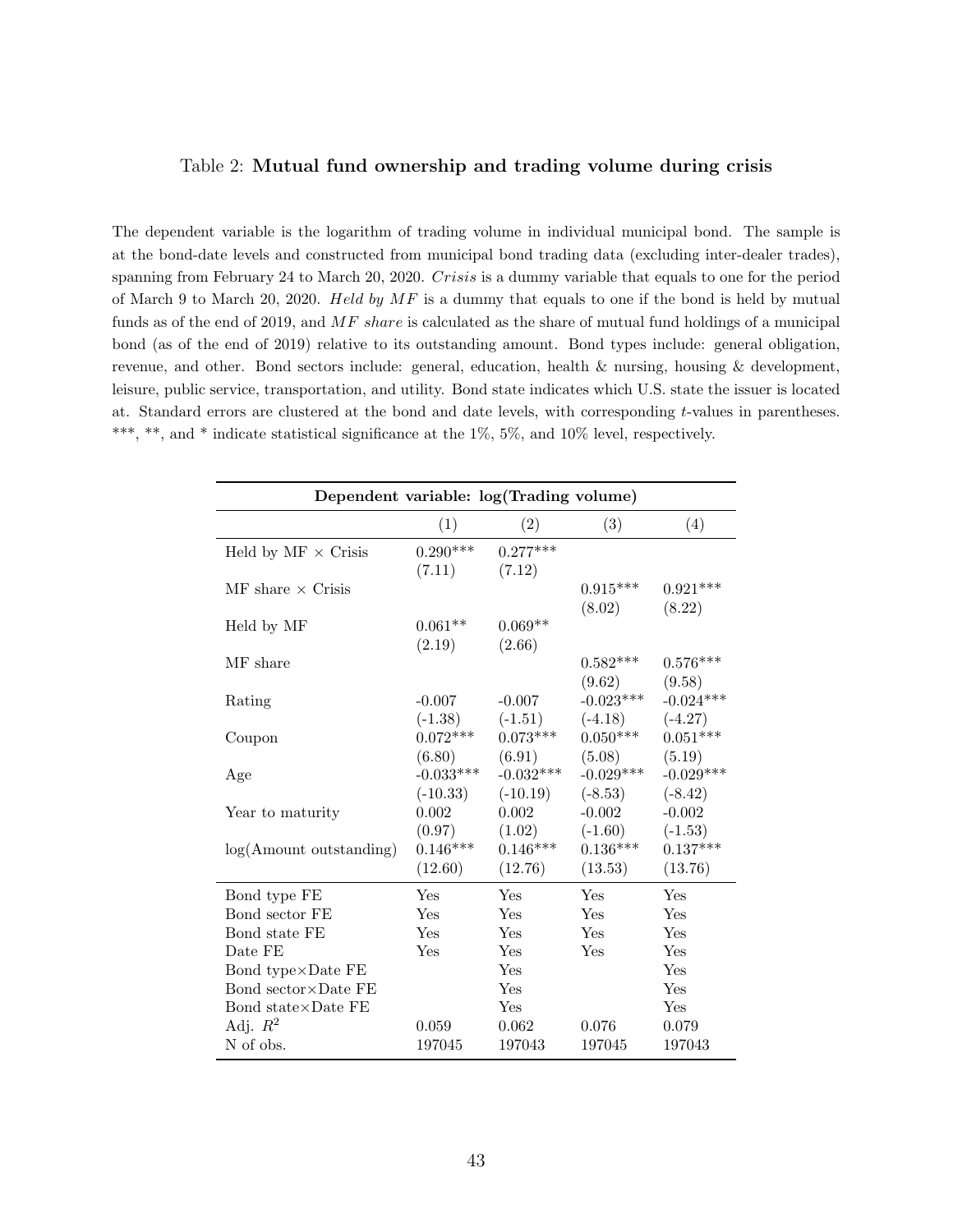#### <span id="page-44-0"></span>Table 3: Mutual fund ownership and dealer intermediation during crisis

The dependent variable for Columns  $(1)-(2)$  is daily dealer net purchase (i.e., net inventory change) of individual municipal bond, in million dollars. The dependent variable for Columns  $(3)-(4)$  is transaction cost of municipal bonds, in percent. The sample is at the bond-date levels and constructed from municipal bond trading data (excluding inter-dealer trades), spanning from February 24 to March 20, 2020. Crisis is a dummy variable that equals to one for the period of March 9 to March 20, 2020. MF share is calculated as the share of mutual fund holdings of a municipal bond (as of the end of 2019) relative to its outstanding amount. Bond types include: general obligation, revenue, and other. Bond sectors include: general, education, health & nursing, housing & development, leisure, public service, transportation, and utility. Bond state indicates which U.S. state the issuer is located at. Standard errors are clustered at the bond and date levels, with corresponding t-values in parentheses. \*\*\*, \*\*, and \* indicate statistical significance at the 1%, 5%, and 10% level, respectively.

|                                              |                 | Dealer net purchase | <b>Transaction cost</b> |                    |  |
|----------------------------------------------|-----------------|---------------------|-------------------------|--------------------|--|
|                                              | (1)             | (2)                 | (3)                     | (4)                |  |
| $\overline{\text{MF}}$ share $\times$ Crisis | $-0.062***$     | $-0.062***$         | $0.119***$              | $0.064^{\ast\ast}$ |  |
|                                              | $(-3.41)$       | $(-3.42)$           | (4.46)                  | (2.54)             |  |
| MF share                                     | $0.035***$      | $0.035***$          | $-0.278***$             | $-0.242***$        |  |
|                                              | (3.47)          | (3.60)              | $(-6.47)$               | $(-6.46)$          |  |
| Rating                                       | $0.003***$      | $0.003***$          | $0.034***$              | $0.032***$         |  |
|                                              | (5.72)          | (5.87)              | (14.40)                 | (14.04)            |  |
| Coupon                                       | $0.003^{***}\,$ | $0.003***$          | $-0.054***$             | $-0.054***$        |  |
|                                              | (2.91)          | (2.98)              | $(-13.63)$              | $(-13.56)$         |  |
| Age                                          | 0.001           | 0.001               | $-0.035***$             | $-0.036***$        |  |
|                                              | (0.87)          | (0.93)              | $(-9.57)$               | $(-9.59)$          |  |
| Year to maturity                             | $-0.000$        | $-0.000$            | $0.019***$              | $0.019***$         |  |
|                                              | $(-0.76)$       | $(-0.74)$           | (9.99)                  | (9.87)             |  |
| $log(A$ mount outstanding)                   | $-0.002**$      | $-0.002**$          | $0.081***$              | $0.082***$         |  |
|                                              | $(-2.58)$       | $(-2.44)$           | (5.89)                  | (5.89)             |  |
| log(Trading volume)                          | $-0.007$        | $-0.007$            | $-0.055***$             | $-0.057***$        |  |
|                                              | $(-1.22)$       | $(-1.25)$           | $(-8.42)$               | $(-8.70)$          |  |
| Bond type FE                                 | Yes             | Yes                 | Yes                     | Yes                |  |
| Bond sector FE                               | Yes             | Yes                 | Yes                     | Yes                |  |
| Bond state FE                                | Yes             | Yes                 | Yes                     | Yes                |  |
| Date FE                                      | Yes             | Yes                 | Yes                     | Yes                |  |
| Bond type×Date FE                            |                 | Yes                 |                         | Yes                |  |
| Bond sector $\times$ Date FE                 |                 | Yes                 |                         | Yes                |  |
| Bond state $\times$ Date FE                  |                 | Yes                 |                         | Yes                |  |
| Adj. $R^2$                                   | 0.006           | 0.007               | 0.129                   | 0.130              |  |
| N of obs.                                    | 197045          | 197043              | 88498                   | 88489              |  |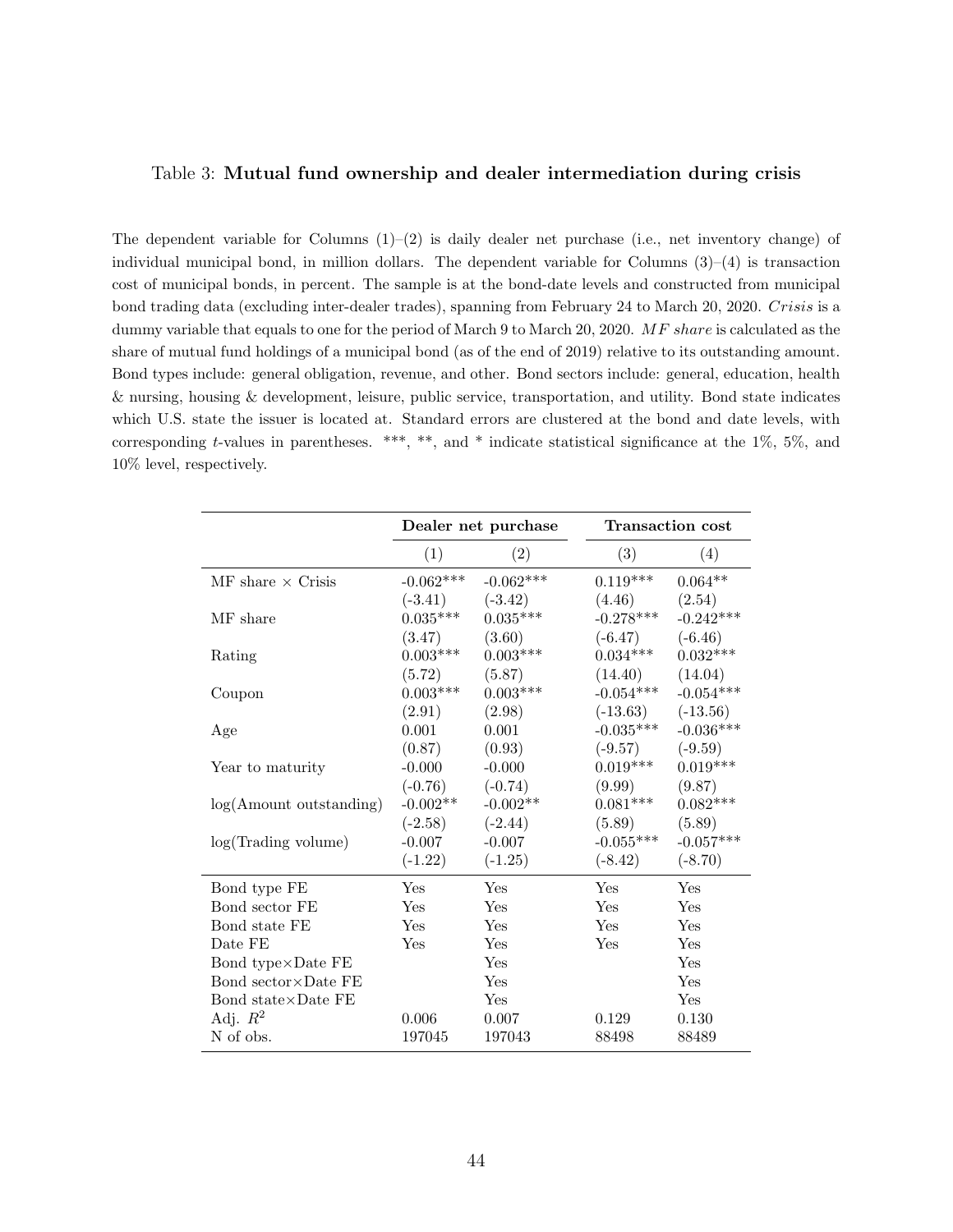#### Table 4: Mutual fund flow-induced trading during crisis

<span id="page-45-0"></span>The dependent variable is the logarithm of trading volume in individual municipal bond. The bond-date sample only includes municipal bonds that are held by municipal mutual funds as of the end of 2019 and matched with fund daily flow information. The sample spans from March 9 to March 20, 2020 (i.e., the crisis period). MF share is calculated as the share of mutual fund holdings of a municipal bond (as of the end of  $2019$ ) relative to its outstanding amount.  $3day outflow$  is bond-level flow measure, calculated as the average of the bond's mutual fund holders' cumulative percentage outflows over the most recent three business days (i.e., from date  $t - 2$  to date t), weighted by each fund's holding amount of that bond. Bond types include: general obligation, revenue, and other. Bond sectors include: general, education, health & nursing, housing & development, leisure, public service, transportation, and utility. Bond state indicates which U.S. state the issuer is located at. Standard errors are clustered at the bond and date levels, with corresponding t-values in parentheses. \*\*\*, \*\*, and \* indicate statistical significance at the 1%, 5%, and 10% level, respectively.

| Dependent variable: log(Trading volume) |             |             |             |  |  |  |
|-----------------------------------------|-------------|-------------|-------------|--|--|--|
|                                         | (1)         | (2)         | (3)         |  |  |  |
| MF share                                | $1.551***$  | $1.113***$  | $1.106***$  |  |  |  |
|                                         | (14.36)     | (10.26)     | (10.52)     |  |  |  |
| MF share $\times$ 3-day outflow         |             | $0.505***$  | $0.507***$  |  |  |  |
|                                         |             | (10.35)     | (10.12)     |  |  |  |
| 3-day outflow                           |             | $-0.015$    | $-0.018$    |  |  |  |
|                                         |             | $(-0.66)$   | $(-0.75)$   |  |  |  |
| Rating                                  | $-0.051***$ | $-0.060***$ | $-0.059***$ |  |  |  |
|                                         | $(-3.40)$   | $(-4.18)$   | $(-4.01)$   |  |  |  |
| Coupon                                  | $-0.049$    | $-0.049$    | $-0.043$    |  |  |  |
|                                         | $(-1.09)$   | $(-1.06)$   | $(-0.91)$   |  |  |  |
| Age                                     | $-0.004$    | $-0.004$    | $-0.004$    |  |  |  |
|                                         | $(-0.58)$   | $(-0.63)$   | $(-0.66)$   |  |  |  |
| Year to maturity                        | $0.012***$  | $0.011***$  | $0.011***$  |  |  |  |
|                                         | (3.70)      | (3.29)      | (3.31)      |  |  |  |
| $log(A$ mount outstanding)              | $0.280***$  | $0.276***$  | $0.276***$  |  |  |  |
|                                         | (11.89)     | (12.23)     | (12.31)     |  |  |  |
| Bond type FE                            | Yes         | Yes         | Yes         |  |  |  |
| Bond sector FE                          | <b>Yes</b>  | Yes         | Yes         |  |  |  |
| Bond state FE                           | Yes         | Yes         | Yes         |  |  |  |
| Date FE                                 | Yes         | Yes         | Yes         |  |  |  |
| Bond type $\times$ Date FE              |             |             | Yes         |  |  |  |
| Bond sector × Date FE                   |             |             | Yes         |  |  |  |
| Bond state $\times$ Date FE             |             |             | Yes         |  |  |  |
| Adj. $R^2$                              | 0.092       | 0.101       | 0.100       |  |  |  |
| N of obs.                               | 27120       | 27120       | 27102       |  |  |  |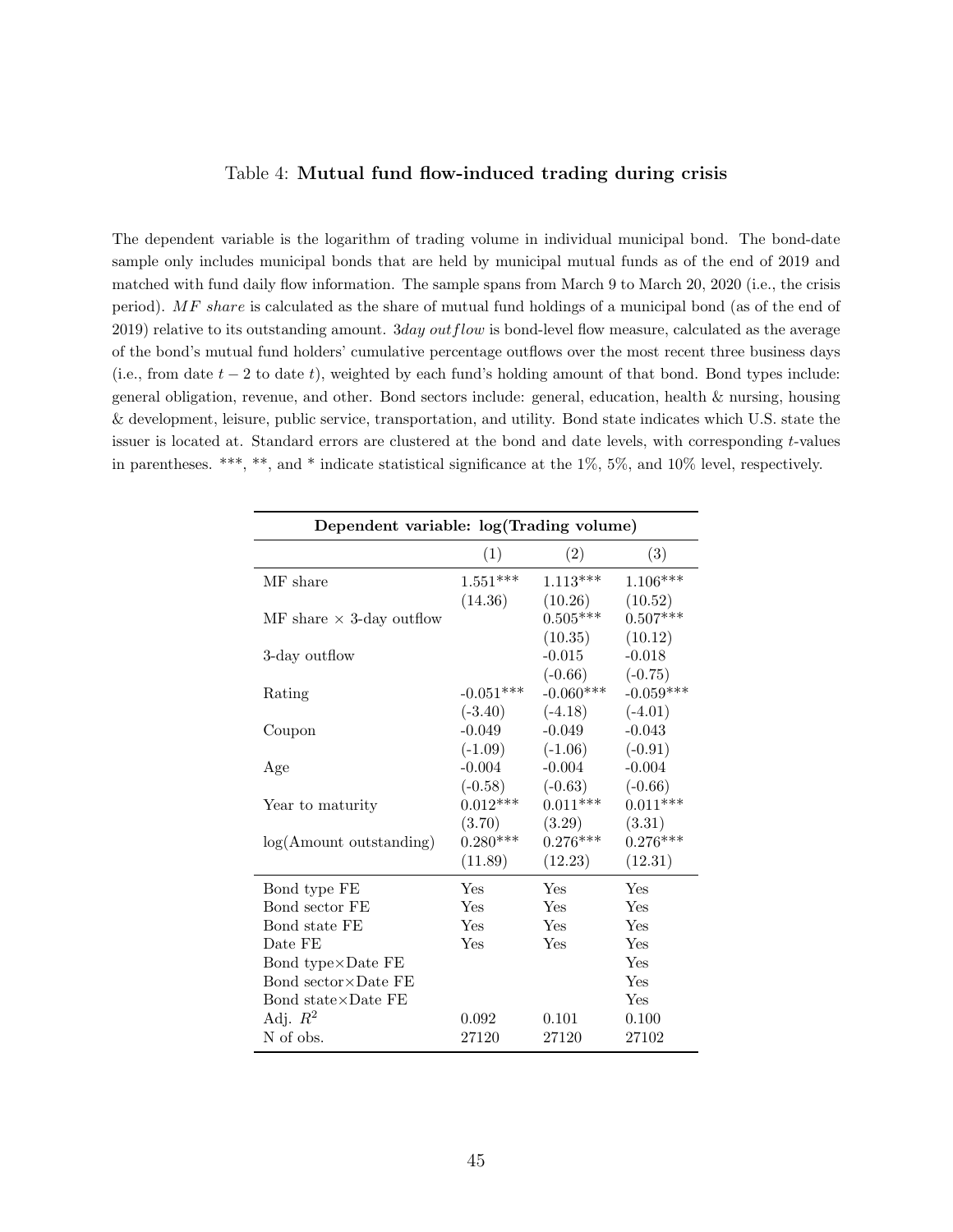#### Table 5: Mutual fund flow-induced price impact during crisis

<span id="page-46-0"></span>The dependent variable is tax-adjusted yield spread of individual municipal bond, in percent. The bond-date sample only includes municipal bonds that are held by municipal mutual funds as of the end of 2019 and matched with fund daily flow information. The sample spans from March 9 to March 20, 2020 (i.e., the crisis period). MF share is calculated as the share of mutual fund holdings of a municipal bond (as of the end of 2019) relative to its outstanding amount. 3day out flow is bond-level flow measure, calculated as the average of the bond's mutual fund holders' cumulative percentage outflows over the most recent three business days (i.e., from date  $t - 2$  to date t), weighted by each fund's holding amount of that bond. Bond types include: general obligation, revenue, and other. Bond sectors include: general, education, health & nursing, housing & development, leisure, public service, transportation, and utility. Bond state indicates which U.S. state the issuer is located at. Standard errors are clustered at the bond and date levels, with corresponding t-values in parentheses. \*\*\*, \*\*, and \* indicate statistical significance at the 1%, 5%, and 10% level, respectively.

| Dependent variable: bond yield spreads (tax-adjusted) |             |             |             |  |  |  |
|-------------------------------------------------------|-------------|-------------|-------------|--|--|--|
|                                                       | (1)         | (2)         | (3)         |  |  |  |
| MF share                                              | $0.272***$  | $0.163***$  | $0.189***$  |  |  |  |
|                                                       | (6.88)      | (3.47)      | (4.18)      |  |  |  |
| MF share $\times$ 3-day outflow                       |             | $0.128**$   | $0.102*$    |  |  |  |
|                                                       |             | (2.77)      | (2.22)      |  |  |  |
| 3-day outflow                                         |             | 0.006       | 0.017       |  |  |  |
|                                                       |             | (0.36)      | (0.90)      |  |  |  |
| Rating                                                | $0.217***$  | $0.215***$  | $0.213***$  |  |  |  |
|                                                       | (26.93)     | (25.82)     | (26.35)     |  |  |  |
| Coupon                                                | $-0.149**$  | $-0.149**$  | $-0.148**$  |  |  |  |
|                                                       | $(-2.69)$   | $(-2.65)$   | $(-2.60)$   |  |  |  |
| Age                                                   | $-0.030**$  | $-0.030**$  | $-0.030**$  |  |  |  |
|                                                       | $(-3.05)$   | $(-3.06)$   | $(-3.09)$   |  |  |  |
| Year to maturity                                      | $-0.011$    | $-0.011$    | $-0.011$    |  |  |  |
|                                                       | $(-1.49)$   | $(-1.53)$   | $(-1.57)$   |  |  |  |
| $log(A$ mount outstanding)                            | 0.002       | 0.001       | $-0.002$    |  |  |  |
|                                                       | (0.12)      | (0.11)      | $(-0.18)$   |  |  |  |
| log(Trading volume)                                   | $-0.142***$ | $-0.145***$ | $-0.143***$ |  |  |  |
|                                                       | $(-14.29)$  | $(-15.04)$  | $(-16.06)$  |  |  |  |
| Bond type FE                                          | Yes         | Yes         | Yes         |  |  |  |
| Bond sector FE                                        | Yes         | Yes         | Yes         |  |  |  |
| Bond state FE                                         | Yes         | Yes         | Yes         |  |  |  |
| Date FE                                               | Yes         | Yes         | Yes         |  |  |  |
| Bond type×Date FE                                     |             |             | Yes         |  |  |  |
| Bond sector $\times$ Date FE                          |             |             | Yes         |  |  |  |
| Bond state $\times$ Date FE                           |             |             | Yes         |  |  |  |
| Adj. $R^2$                                            | 0.539       | 0.540       | 0.547       |  |  |  |
| N of obs.                                             | 27117       | 27117       | 27099       |  |  |  |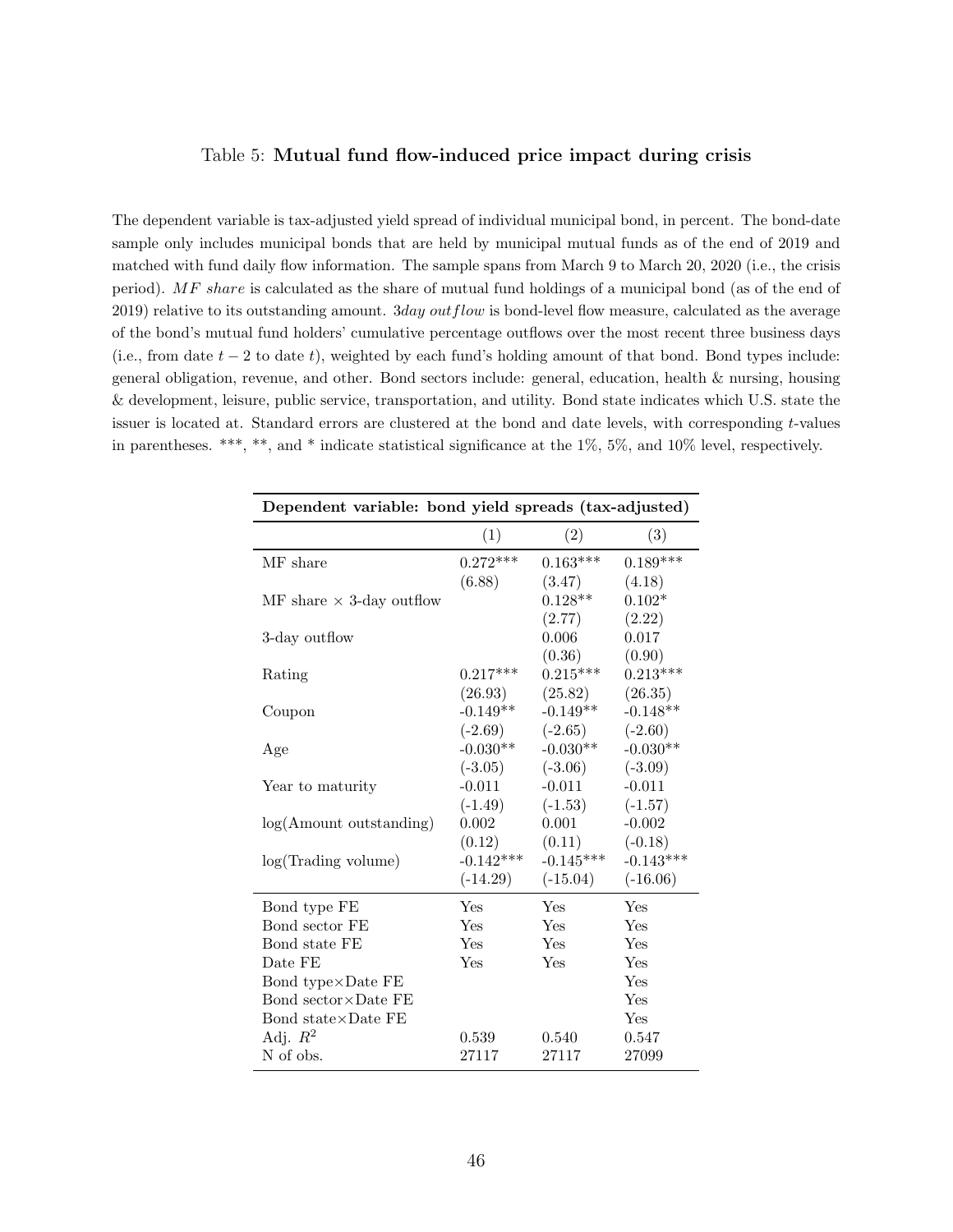#### Table 6: The aftermath: dealer inventory and transaction costs

<span id="page-47-0"></span>The dependent variable for Columns  $(1)$ – $(3)$  is cumulative dealer inventory of individual municipal bond since January 2, 2020, in million dollars. The dependent variable for Columns  $(4)$ – $(6)$  is transaction cost of individual municipal bond, in percent. The sample is at the bond-date levels and constructed from municipal bond trading data (excluding inter-dealer trades), spanning from January 2 to July 17, 2020 (excluding March and April). PostCrisis is a dummy variable that equals to one for the period of May 1 to July 17, 2020, and zero otherwise. MF share is calculated as the share of mutual fund holdings of a municipal bond (as of the most recent quarter-end) relative to its outstanding amount. Characteristics controls include bond rating, coupon, age, time to maturity, logarithm of amount outstanding, and logarithm of trading volume. Bond types include: general obligation, revenue, and other. Bond sectors include: general, education, health & nursing, housing & development, leisure, public service, transportation, and utility. Bond state indicates which U.S. state the issuer is located at. Standard errors are clustered at the bond and date levels, with corresponding t-values in parentheses. \*\*\*, \*\*, and \* indicate statistical significance at the  $1\%$ ,  $5\%$ , and 10% level, respectively.

|                              | Cumulative dealer inventory |             |             |                   | <b>Transaction cost</b> |             |
|------------------------------|-----------------------------|-------------|-------------|-------------------|-------------------------|-------------|
|                              | (1)                         | (2)         | (3)         | $\left( 4\right)$ | (5)                     | (6)         |
| Post-crisis                  | $-0.064***$                 |             |             | $0.134***$        |                         |             |
|                              | $(-4.41)$                   |             |             | (11.28)           |                         |             |
| MF share×Post-crisis         | $-0.859***$                 | $-0.860***$ | $-0.873***$ | $0.129***$        | $0.126***$              | $0.055***$  |
|                              | $(-5.57)$                   | $(-5.58)$   | $(-5.83)$   | (9.11)            | (8.97)                  | (3.73)      |
| MF share                     | $0.376***$                  | $0.377***$  | $0.383***$  | $-0.147***$       | $-0.146***$             | $-0.100***$ |
|                              | (4.24)                      | (4.24)      | (4.32)      | $(-11.41)$        | $(-11.36)$              | $(-8.57)$   |
| Characteristics controls     | Yes                         | Yes         | Yes         | Yes               | Yes                     | Yes         |
| Bond type FE                 | Yes                         | Yes         | Yes         | Yes               | Yes                     | Yes         |
| Bond sector FE               | Yes                         | Yes         | Yes         | Yes               | Yes                     | Yes         |
| Bond state FE                | <b>Yes</b>                  | Yes         | <b>Yes</b>  | Yes               | Yes                     | Yes         |
| Date FE                      |                             | Yes         | Yes         |                   | Yes                     | Yes         |
| Bond type $\times$ Date FE   |                             |             | Yes         |                   |                         | Yes         |
| Bond sector $\times$ Date FE |                             |             | Yes         |                   |                         | Yes         |
| Bond state×Date FE           |                             |             | <b>Yes</b>  |                   |                         | Yes         |
| Adj. $R^2$                   | 0.010                       | 0.010       | 0.007       | 0.176             | 0.184                   | 0.188       |
| N of obs.                    | 702468                      | 702468      | 702451      | 322216            | 322216                  | 322172      |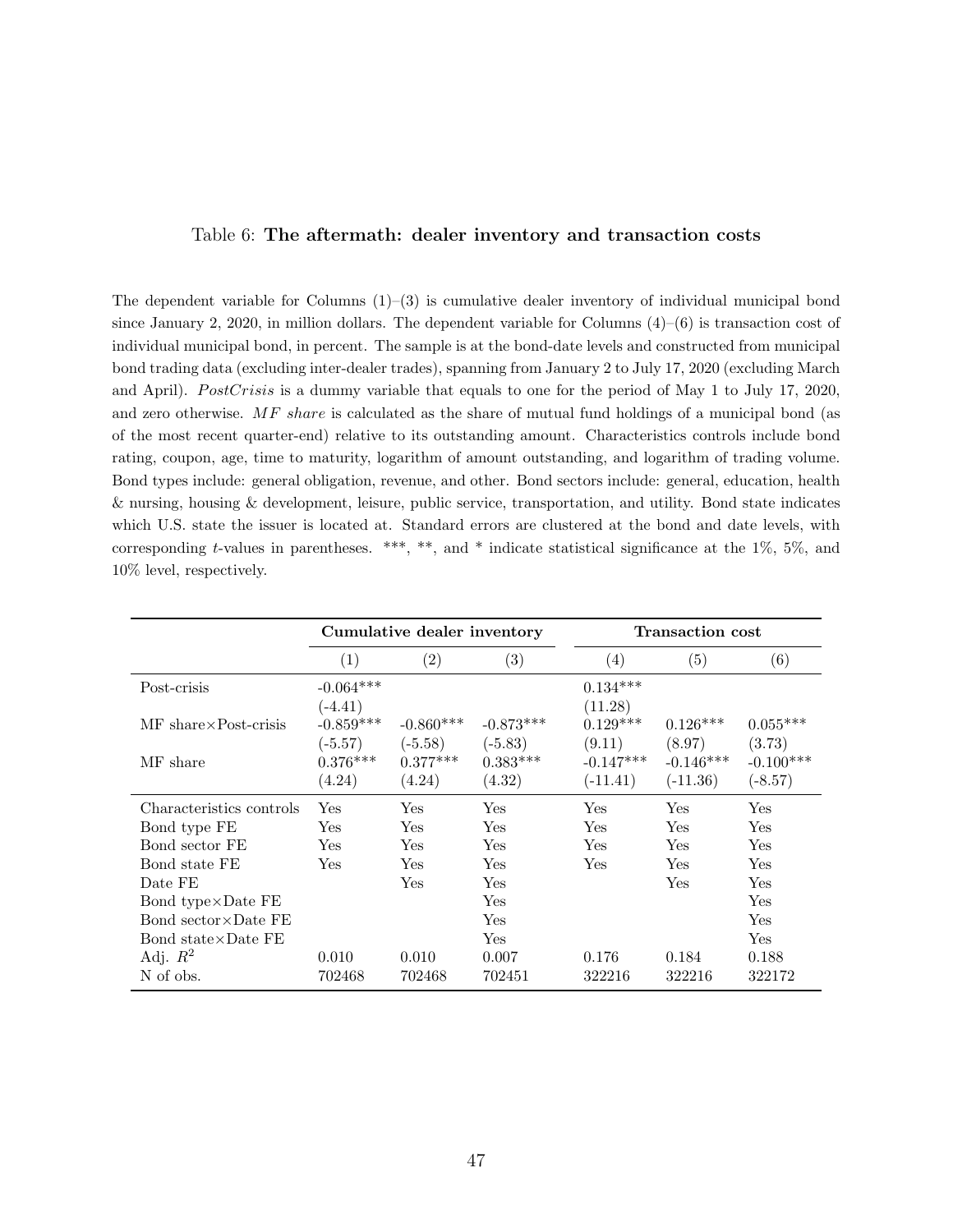#### <span id="page-48-0"></span>Table 7: The aftermath of mutual fund fire sales: yield spreads

The dependent variable is tax-adjusted yield spread of individual municipal bond, in percent. The sample is at the bond-date levels and constructed from municipal bond trading data (excluding inter-dealer trades), spanning from January 2 to July 17, 2020 (excluding March and April). *PostCrisis* is a dummy variable that equals to one for the period of May 1 to July 17, 2020, and zero otherwise. Held by  $MF$  is a dummy that equals to one if the bond is held by mutual funds as of the most recent quarter-end. MF share is calculated as the share of mutual fund holdings of a municipal bond (as of the most recent quarter-end) relative to its outstanding amount. Characteristics controls include bond rating, coupon, age, time to maturity, logarithm of amount outstanding, and logarithm of trading volume. Bond types include: general obligation, revenue, and other. Bond sectors include: general, education, health & nursing, housing & development, leisure, public service, transportation, and utility. Bond state indicates which U.S. state the issuer is located at. Standard errors are clustered at the bond and date levels, with corresponding t-values in parentheses. \*\*\*, \*\*, and \* indicate statistical significance at the 1%, 5%, and 10% level, respectively.

| Dependent variable: bond yield spreads (tax-adjusted) |             |             |                     |             |  |  |
|-------------------------------------------------------|-------------|-------------|---------------------|-------------|--|--|
|                                                       | (1)         | (2)         | (3)                 | (4)         |  |  |
| Post-crisis                                           | $1.117***$  | $1.121***$  |                     |             |  |  |
|                                                       | (14.94)     | (14.69)     |                     |             |  |  |
| Held by $MF \times Post-crisis$                       | $0.342***$  |             |                     |             |  |  |
|                                                       | (19.32)     |             |                     |             |  |  |
| $\overline{\text{MF}}$ share $\times$ Post-crisis     |             | $1.192***$  | $1.177***$          | $0.728***$  |  |  |
|                                                       |             |             | $(23.73)$ $(24.02)$ | (20.11)     |  |  |
| Held by MF                                            | $-0.193***$ |             |                     |             |  |  |
|                                                       | $(-10.84)$  |             |                     |             |  |  |
| MF share                                              |             | $-0.513***$ | $-0.503***$         | $-0.235***$ |  |  |
|                                                       |             | $(-10.12)$  | $(-10.10)$          | $(-7.81)$   |  |  |
| Characteristics controls                              | Yes         | Yes         | Yes                 | Yes         |  |  |
| Bond type FE                                          | Yes         | Yes         | Yes                 | Yes         |  |  |
| Bond sector FE                                        | Yes         | Yes         | Yes                 | Yes         |  |  |
| Bond state FE                                         | Yes         | Yes         | Yes                 | Yes         |  |  |
| Date FE                                               |             |             | Yes                 | Yes         |  |  |
| Bond type $\times$ Date FE                            |             |             |                     | Yes         |  |  |
| Bond sector $\times$ Date FE                          |             |             |                     | Yes         |  |  |
| Bond state $\times$ Date FE                           |             |             |                     | Yes         |  |  |
| Adj. $R^2$                                            | 0.515       | 0.519       | 0.598               | 0.625       |  |  |
| N of obs.                                             | 702372      | 702372      | 702372              | 702355      |  |  |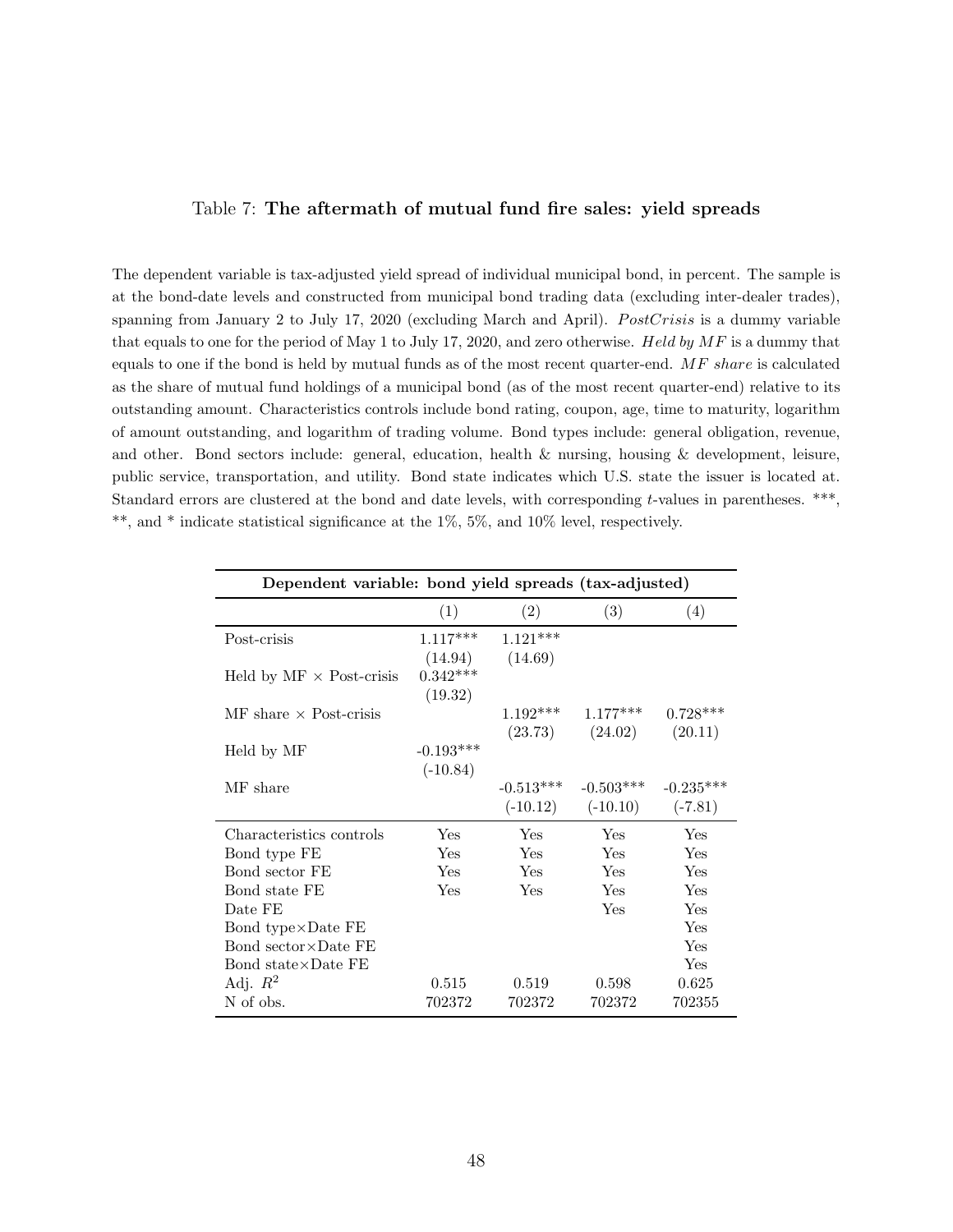#### Table 8: Fragility sources and the pricing of mutual fund fragility risks

The dependent variable is tax-adjusted <sup>y</sup>ield spread of municipal bonds, in percent. This bond-date sample only includes municipal bonds that areheld by mutual funds, and spans from May 1 to July 17, 2020 (i.e., the post-crisis period). Bond-day observations are sorted into two subsamples based on the bond's mutual fund holders' average fragility levels, weighted by each fund's holding amount of that bond. Fund-level fragility is proxied bythe fund's share of muni bond holdings in Covid-hit sectors including transportation, health & nursing care, and leisure (Columns 1–2), fund's averageportfolio maturity (Columns 3–4), and fund's average portfolio rating (Columns 5–6), as of the most recent quarter-end.  $MF share$  is calculated as the share of mutual fund holdings of <sup>a</sup> municipal bond (as of the most recent quarter-end) relative its outstanding amount. Bond characteristicscontrols include: rating, coupon, age, time to maturity, logarithm of amount outstanding, and logarithm of trading volume. Bond types include:general obligation, revenue, and other. Bond sectors include: general, education, health & nursing, housing & development, leisure, public service,transportation, and utility. Bond state indicates which U.S. state the issuer is located at. Standard errors are clustered at the bond and date levels,with corresponding *t*-values in parentheses. \*\*\*, \*\*, and \* indicate statistical significance at the 1%, 5%, and 10% level, respectively.

<span id="page-49-0"></span>

| Dependent variable: bond yield spreads (tax-adjusted) |                            |                            |                      |                                   |                      |                              |  |
|-------------------------------------------------------|----------------------------|----------------------------|----------------------|-----------------------------------|----------------------|------------------------------|--|
|                                                       |                            | MF holders' Covid exposure |                      | MF holders' portfolio maturity    |                      | MF holders' portfolio rating |  |
|                                                       | $\left( 1\right)$<br>Large | (2)<br>Small               | (3)<br>Long          | $\left( 4\right)$<br><b>Short</b> | (5)<br>Low           | (6)<br>High                  |  |
| MF share                                              | $0.400***$<br>(7.18)       | $0.208***$<br>(5.17)       | $0.439***$<br>(7.56) | $0.276***$<br>(7.54)              | $0.466***$<br>(7.97) | $0.123***$<br>(3.16)         |  |
| Characteristics controls                              | Yes                        | Yes                        | Yes                  | Yes                               | Yes                  | Yes                          |  |
| Date FE                                               | Yes                        | Yes                        | Yes                  | Yes                               | Yes                  | Yes                          |  |
| Bond type FE                                          | Yes                        | Yes                        | Yes                  | Yes                               | Yes                  | Yes                          |  |
| Bond sector FE                                        | Yes                        | Yes                        | Yes                  | Yes                               | Yes                  | Yes                          |  |
| Bond state FE                                         | Yes                        | Yes                        | Yes                  | Yes                               | Yes                  | Yes                          |  |
| Bond type×Date FE                                     | Yes                        | Yes                        | Yes                  | Yes                               | Yes                  | Yes                          |  |
| Bond sector $\times$ Date FE                          | Yes                        | Yes                        | Yes                  | Yes                               | Yes                  | Yes                          |  |
| Bond state $\times$ Date FE                           | Yes                        | Yes                        | Yes                  | Yes                               | Yes                  | Yes                          |  |
| Adj. $R^2$                                            | 0.613                      | 0.591                      | 0.600                | 0.638                             | 0.602                | 0.605                        |  |
| N of obs.                                             | 92182                      | 96555                      | 92464                | 96249                             | 91981                | 96738                        |  |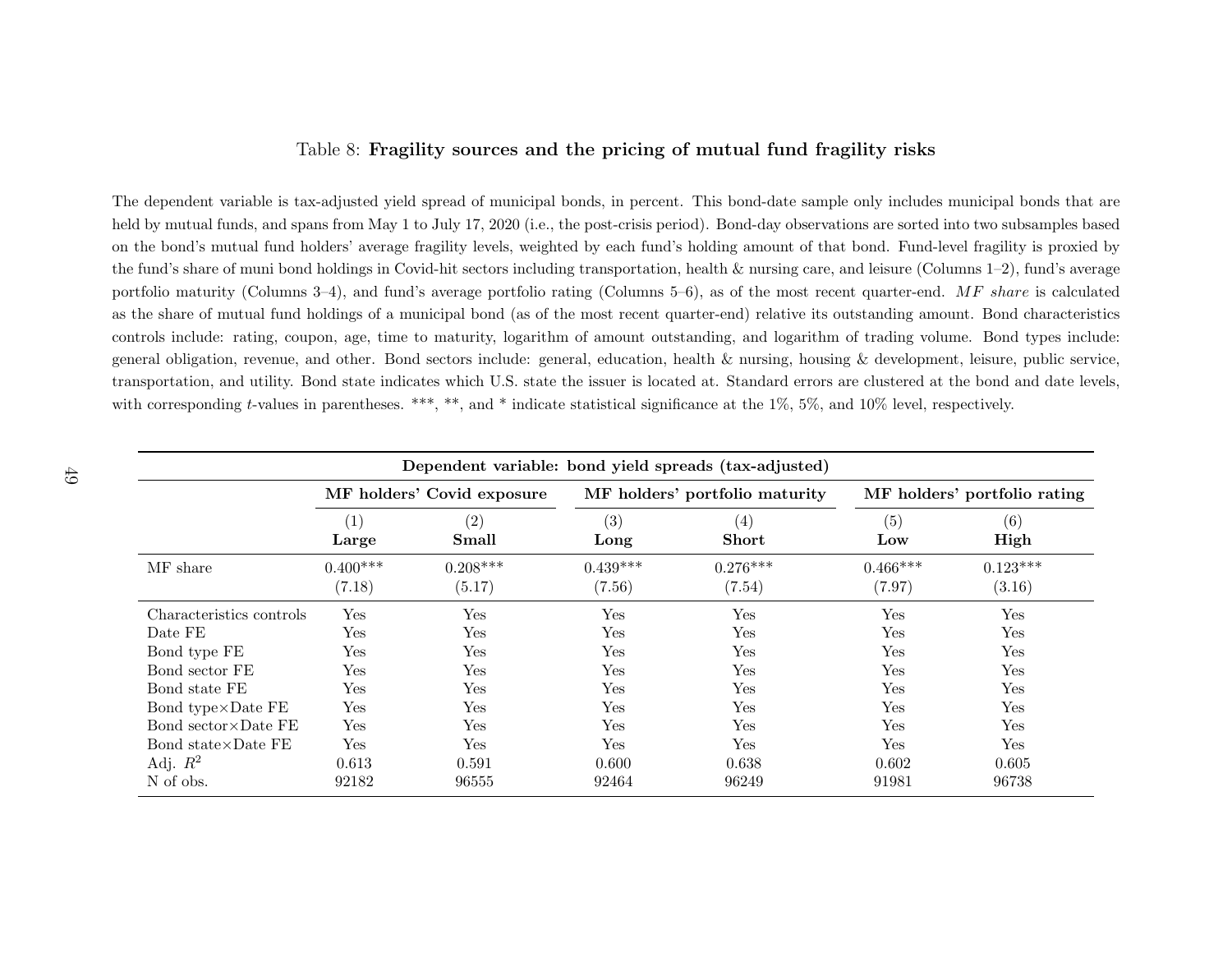#### <span id="page-50-0"></span>Table 9: Test alternative explanation: unobservable issuer characteristics

The dependent variable is tax-adjusted yield spread of municipal bonds, in percent. The sample is at the bond-date levels and constructed from municipal bond trading data (excluding inter-dealer trades). The sample period for the Columns (1) is Jan 2 to Jul 17, 2020 (excluding March and April), the sample period for the Columns (2) is Jan 2 to Feb 28, 2020 (pre-crisis), and the sample period for Columns (3) is May 1 to Jul 17, 2020 (post-crisis). PostCrisis is a dummy variable that equals to one for the period of May 1 to July 17, 2020, and zero otherwise. MF share is calculated as the share of mutual fund holdings of a municipal bond (as of the most recent quarter-end) relative to its outstanding amount. Bond issuer is identified by the first 6 digits of its CUSIP. Standard errors are clustered at the bond and date levels, with corresponding t-values in parentheses. \*\*\*, \*\*, and \* indicate statistical significance at the  $1\%$ ,  $5\%$ , and 10% level, respectively.

| Dependent variable: bond yield spreads (tax-adjusted) |                                     |                          |                               |  |  |  |  |
|-------------------------------------------------------|-------------------------------------|--------------------------|-------------------------------|--|--|--|--|
|                                                       | (1)<br><b>Full Sample</b>           | (2)                      | (3)<br>Pre-Crisis Post-Crisis |  |  |  |  |
| $\overline{\text{MF}}$ share $\times$ Post-crisis     | $0.224***$                          |                          |                               |  |  |  |  |
| MF share                                              | (10.36)<br>$-0.074***$<br>$(-4.79)$ | $-0.049***$<br>$(-3.74)$ | $0.116***$<br>(5.30)          |  |  |  |  |
| Characteristics controls                              | Yes                                 | Yes                      | Yes                           |  |  |  |  |
| Date FE                                               | Yes                                 | Yes                      | Yes                           |  |  |  |  |
| Issuer FE                                             | Yes                                 | Yes                      | Yes                           |  |  |  |  |
| $Issuer \times Date FE$                               | Yes                                 | Yes                      | Yes                           |  |  |  |  |
| Adj. $R^2$                                            | 0.767                               | 0.550                    | 0.739                         |  |  |  |  |
| N of obs.                                             | 531024                              | 216771                   | 314253                        |  |  |  |  |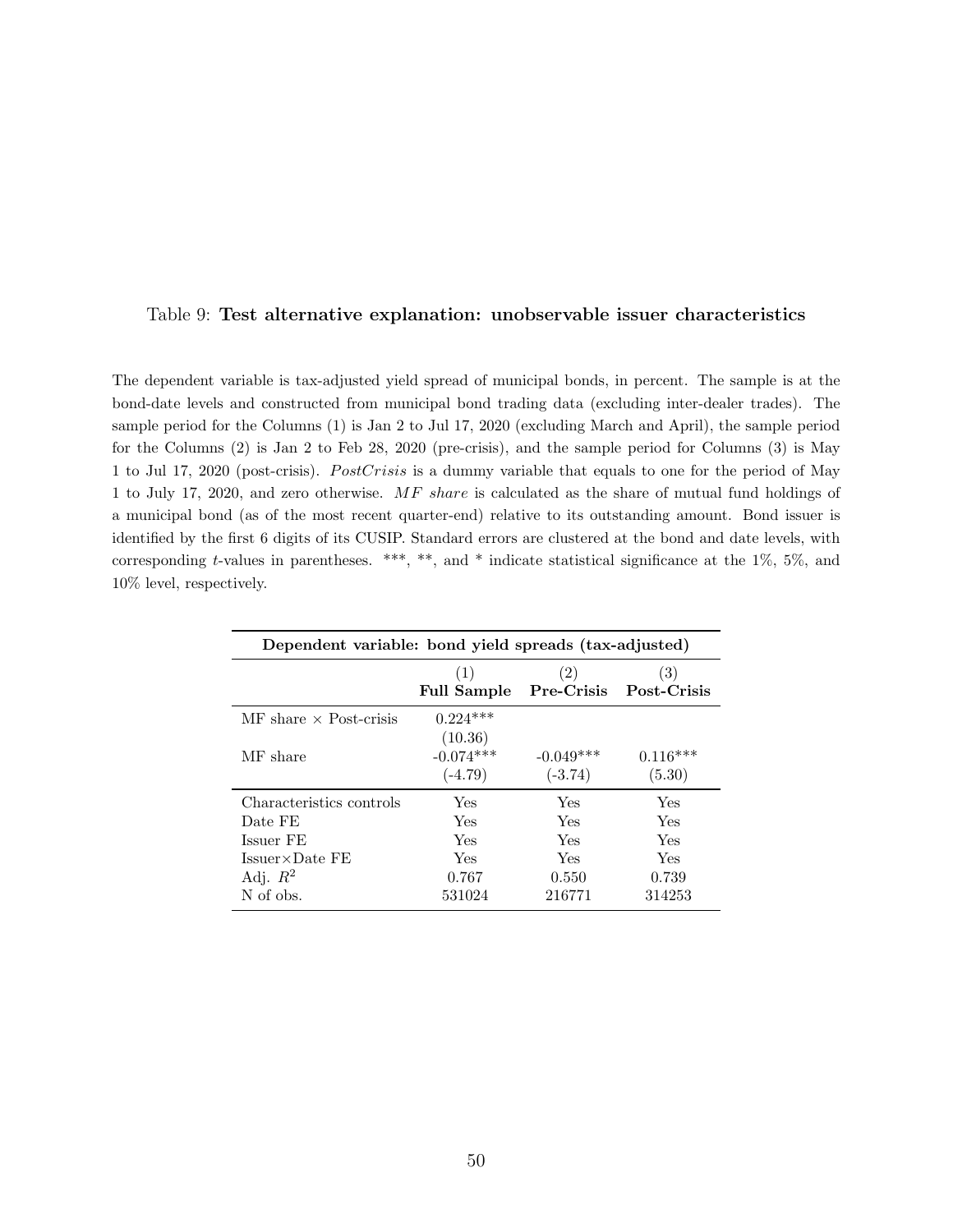#### <span id="page-51-0"></span>Table 10: Fragility sources and the pricing of mutual fund fragility risks: controlling for issuer fixed effects

The dependent variable is tax-adjusted <sup>y</sup>ield spread of municipal bonds, in percent. This bond-date sample only includes municipal bonds that areheld by mutual funds, and spans from May 1 to July 17, 2020 (i.e., the post-crisis period). Bond-day observations are sorted into two subsamples based on the bond's mutual fund holders' average fragility levels, weighted by each fund's holding amount of that bond. Fund-level fragility is proxied by the fund's share of muni bond holdings in Covid-hit sectors including transportation, health & nursing care, and leisure (Columns 1–2), fund's averageportfolio maturity (Columns 3–4), and fund's average portfolio rating (Columns 5–6), as of the most recent quarter-end.  $MF$  share is calculated as the share of mutual fund holdings of <sup>a</sup> municipal bond (as of the most recent quarter-end) relative its outstanding amount. Bond characteristicscontrols include: rating, coupon, age, time to maturity, logarithm of amount outstanding, and logarithm of trading volume. Bond issuer is identifiedby the first 6 digits of its CUSIP. Standard errors are clustered at the bond and date levels, with corresponding t-values in parentheses. \*\*\*, \*\*, and \* indicate statistical significance at the 1%, 5%, and 10% level, respectively.

| Dependent variable: bond yield spreads (tax-adjusted) |                            |          |            |                                |            |                              |  |
|-------------------------------------------------------|----------------------------|----------|------------|--------------------------------|------------|------------------------------|--|
|                                                       | MF holders' Covid exposure |          |            | MF holders' portfolio maturity |            | MF holders' portfolio rating |  |
|                                                       | $\left(1\right)$           | (2)      | (3)        | (4)                            | (5)        | (6)                          |  |
|                                                       | Large                      | Small    | Long       | <b>Short</b>                   | Low        | High                         |  |
| MF share                                              | $0.253***$                 | $0.055*$ | $0.312***$ | $-0.009$                       | $0.275***$ | $0.057*$                     |  |
|                                                       | (4.62)                     | (1.75)   | (5.73)     | $(-0.34)$                      | (4.81)     | (1.87)                       |  |
| Characteristics controls                              | Yes                        | Yes      | Yes        | Yes                            | Yes        | Yes                          |  |
| Date FE                                               | $\operatorname{Yes}$       | Yes      | <b>Yes</b> | Yes                            | Yes        | Yes                          |  |
| Issuer FE                                             | Yes                        | Yes      | Yes        | Yes                            | Yes        | Yes                          |  |
| $Issuer \times Date FE$                               | Yes                        | Yes      | Yes        | Yes                            | Yes        | Yes                          |  |
| Adj. $R^2$                                            | 0.756                      | 0.762    | 0.748      | 0.820                          | 0.740      | 0.775                        |  |
| N of obs.                                             | 67602                      | 73161    | 67497      | 72249                          | 66733      | 74248                        |  |